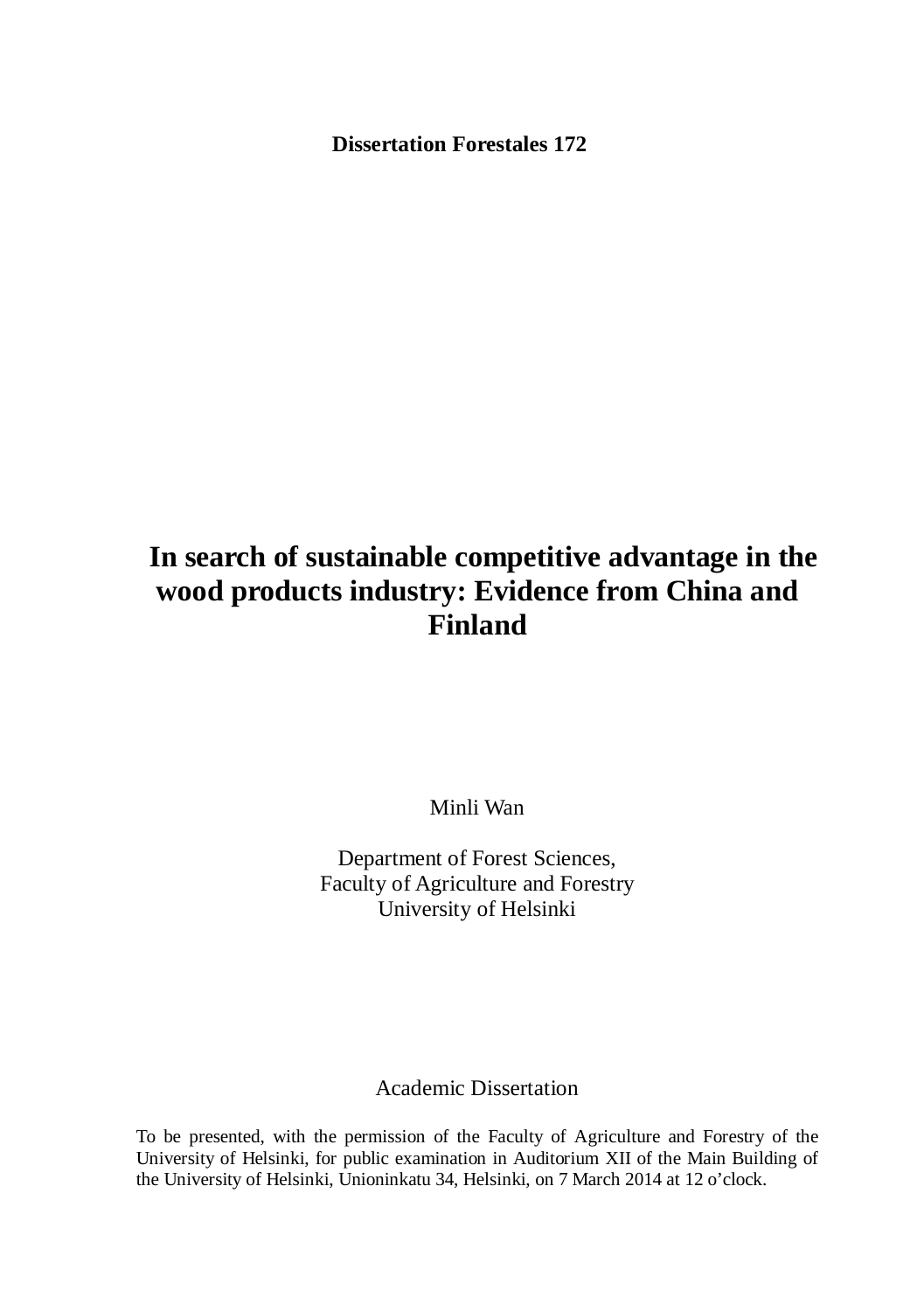*Title of dissertation:* In search of sustainable competitive advantage in the wood products industry: Evidence from China and Finland

*Author:* Minli Wan

*Dissertationes Forestales 172* 

http://dx.doi.org/10.14214/df.172

*Thesis supervisors:*  Professor Anne Toppinen Department of Forest Sciences, University of Helsinki, Finland Lecturer Katja Lähtinen Department of Forest Sciences, University of Helsinki, Finland Senior Researcher Riitta Hänninen Finnish Forest Research Institute, Vantaa, Finland

*Pre-examiners:*  Professor Lauri Hetemäki University of Eastern Finland, Joensuu, Finland Professor Eric Hansen Oregon State University, Corvallis, Portland, USA

*Opponent:*  Professor Staffan Brege Department of Management and Engineering, Linköping University, Linköping, Sweden

2014

ISSN 1795-7389 (online) ISBN 978-951-651-434-8 (pdf)

ISSN 2323-9220 (print) ISBN 978-951-651-433-1 (paperback)

*Publishers:*  Finnish Society of Forest Sciences Finnish Forest Research Institute Faculty of Agriculture and Forestry of the University of Helsinki School of Forest Sciences of the University of Eastern Finland

*Editorial Office:*  Finnish Society of Forest Sciences P.O. Box 18, FI-01301 Vantaa, Finland http://www.metla.fi/dissertationes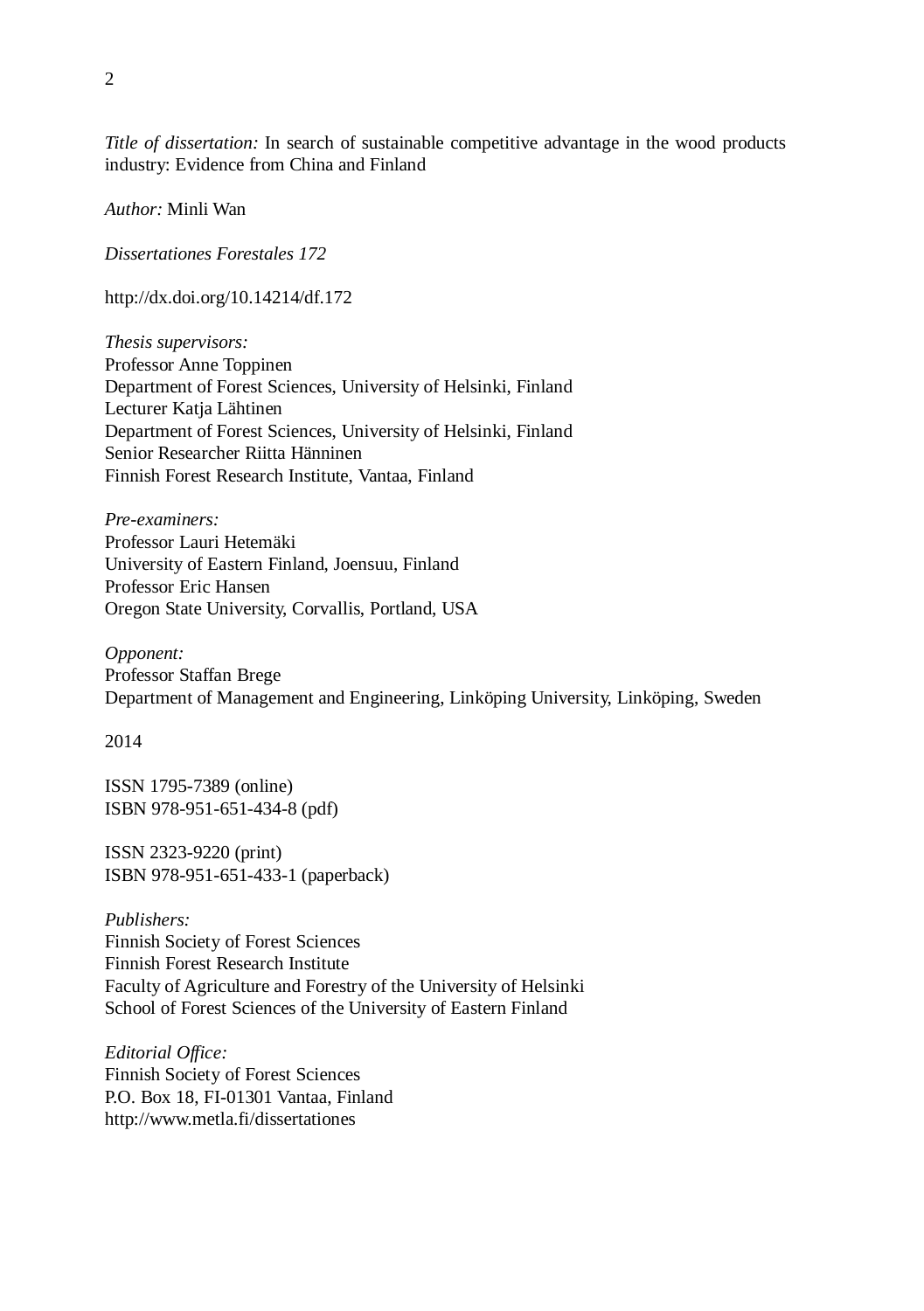**Wan, M.** 2014. In search of sustainable competitive advantage in the wood products industry: Evidence from China and Finland. Dissertationes Forestales 172. 51 p. Available at http://dx.doi.org/10.14214/df.172

### **ABSTRACT**

Given the dramatic changes such as globalization, increasing energy costs, technology development and climate change that are occurring in the global business environment, the wood products industry faces the challenges of rising production costs, rapid technology transfer and increasing corporate environmentalism. Consequently, the traditional sources of competitive advantage based on economies of scale are no longer sufficient in today's highly competitive and dynamic market. Implementing a purely conventional low-cost strategy has thus become a less viable option for companies to sustain their competitiveness. Wood products companies must develop sustainable value-creation strategies in order to generate firm-level value added and create sustainable competitive advantage (SCA). Although understanding the sources of SCA has become an active area of research in the strategic management literature, research in this area that is specific to the wood products sector is in its nascent stages.

This study contributes to the evolution of research on competitive advantage in the wood products industry by approaching it from the dynamic capability perspective (DCP) and natural resource-based view (NRBV) of the firm. Both quantitative and qualitative data and research methods were used to facilitate comparative analysis at multiple levels of decision-making. This dissertation examines the sources of SCA and the corresponding changes in competitive strategies in the wood products industry in two contexts: China and Finland. The results indicate a growing trend in transitions from production to market and to stakeholder orientation, from a cost leadership to a differentiation strategy, and from low value-added to high value-added products in both countries. Along with these transitions, the sources of SCA have changed from focusing solely on tangible resources to integrating intangible resources.

This study provides useful references for strategic planning and analysis for producers in both emerging and established wood products markets, and also helps enrich our knowledge of using the DCP and NRBV of the firm as foundation theories to conduct strategic business research. As a preliminary step in understanding business dynamics and future development trends of the wood products industry, this dissertation opens up interesting avenues for future research. Both the type of strategic analysis and the research design used in this study could be applied to analyzing the wood products industry in other emerging or established markets.

**Keywords:** Sustainable competitive advantage, marketing strategies, dynamic capability perspective, natural resource-based view, wood products industry, China and Finland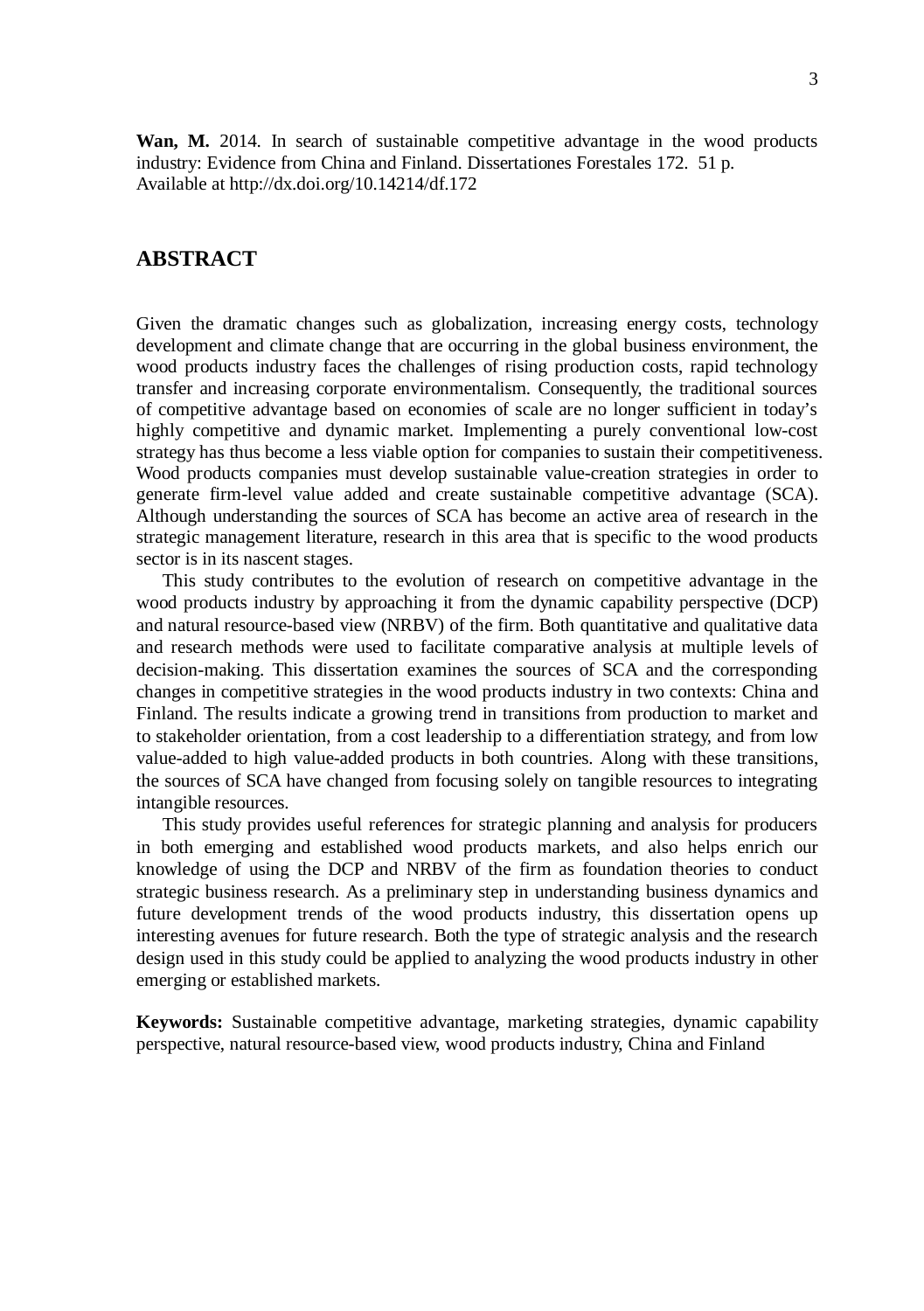### **ACKNOWLEDGEMENTS**

The completion of this dissertation marks the end of my Ph.D. journey, which has been not only challenging but also rewarding. One of the joys of completing this task is to look back on my journey and acknowledge my debt to all those who have helped me and supported me along this fulfilling path.

First and foremost, praises and thanks to almighty God for his unparalleled grace, mighty love, superior guidance and protection, and showers of blessings throughout my life. He is my hope, my light, and my strength. Without the grace, wisdom and strength bestowed upon me by God, this dissertation would not have been possible. Through his grace, my future holds nothing but promise.

I would like to express my heartfelt gratitude to my main supervisor, Professor Anne Toppinen, for her continuous support, unflagging encouragement and great guidance throughout my Ph.D. research work. Her deep insights helped me at different stages of my research; her cheerful personality made me feel enjoyable and motivated to work; and her dynamism, vision and sincerity deeply inspired me. A respectful acknowledgement is also due to my co-supervisors and co-authors: Dr. Katja Lähtinen, Lecturer at the Department of Forest Sciences, University of Helsinki, Finland, and Dr. Riitta Hänninen, Senior Researcher at Finnish Forest Research Institute, Vantaa, Finland. I thank them warmly for their constructive comments, valuable suggestions, and guidance. Moreover, Matti Toivio deserves special mention for his contribution in one of the co-authored articles.

A substantial part of my dissertation summary was written while I was a Visiting Scholar at the School of Renewable Natural Resources, Louisiana State University, Baton Rouge, Louisiana, USA. The discussions with Professor Richard P. Vlosky, who was my academic host at Louisiana State University in addition to being one of my closest friends, helped me improve the quality of the Ph.D. dissertation summary. I highly appreciate his enthusiasm, encouragement, support, insightful comments, and invaluable friendship. I would also like to extend my sincere thanks to his wife, Dr. Denese Vlosky, for her willingness to help me at any time during my stay in Baton Rouge.

I cordially thank the pre-examiners of my dissertation: Professor Lauri Hetemäki, University of Eastern Finland, Joensuu, Finland, and Professor Eric Hansen, Oregon State University, Corvallis, Portland, USA. Their thorough evaluations, careful reviewing and constructive criticism were very valuable for my work.

Special thanks go to the Foundation for Economic Education, Graduate School in Forest Sciences and Niemi-säätiö for their financial support during my Ph.D. studies.

It has been a privilege and a great honour for me to spend four years at the Department of Forest Sciences of the University of Helsinki to do my Ph.D studies, where I enjoyed pleasant discussions and good friendship with my colleagues and friends. I especially owe a word of thanks to Jukka Lippu and Päivi Hiltunen for providing me with constant support and resources to accomplish my research work and administrative tasks. I would also like to take this opportunity to thank Henna Hurttala, Sampo Pihlainen, Sami Niinimäki and Jani Holopainen for bringing me lots of laughter and fun, which will remain an unforgettable memory in my mind.

I am very grateful to my closest Finnish friends: Mum Riitta Schroderus, Christine Ojanen and Paavo Ojanen, for their constant support and love, in good times and bad times. They are so dear to me and play a very important part in my life. My warmest appreciation also goes to my best Chinese friends in Finland: Lucy Tang and Yan Li, in addition to my dearest sisters and brothers in the USA: Sharon Lu, Susan Yuan, Guihong Chen, Yunqi Liu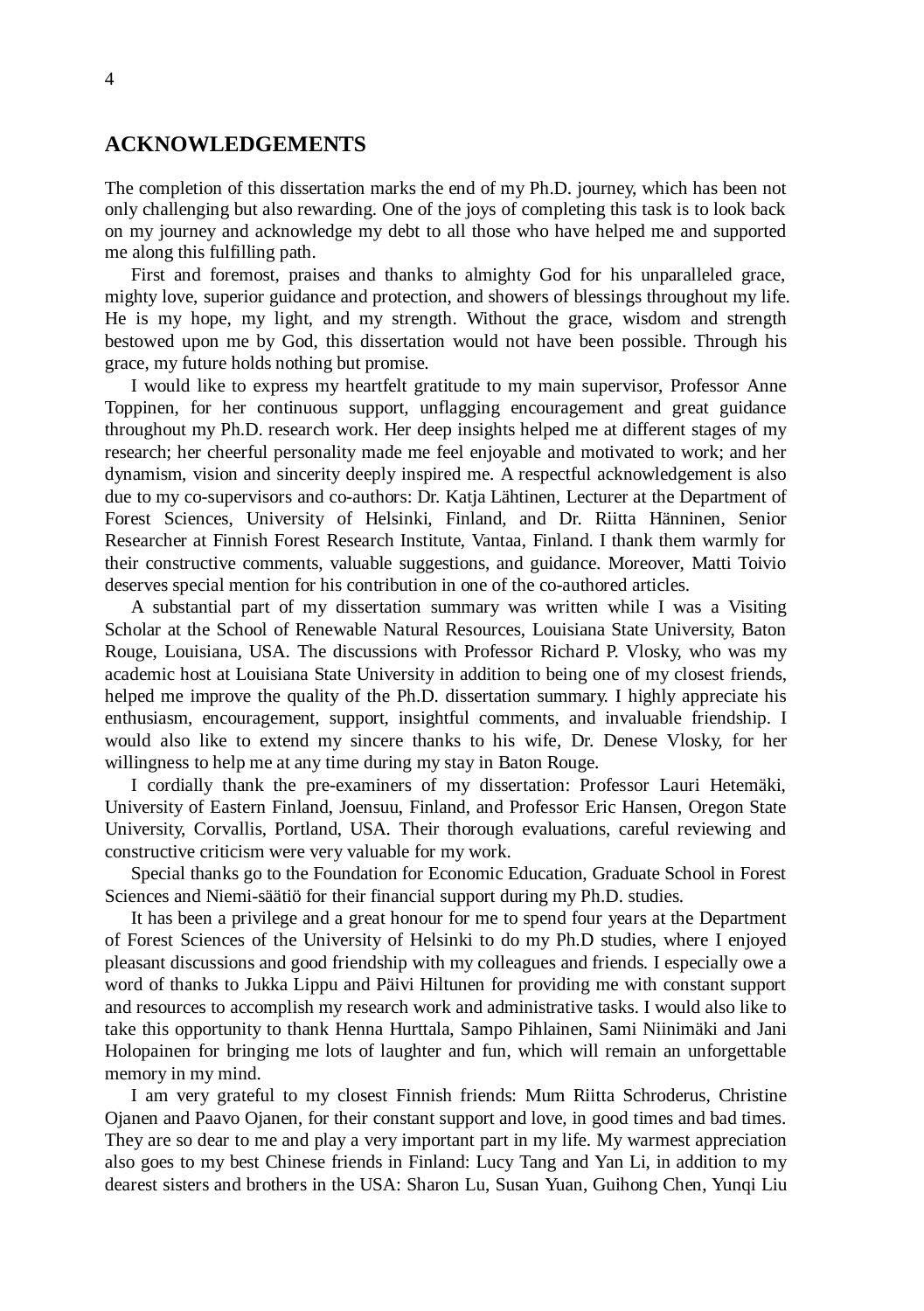and Haoqiang Fu, who strengthens me through their faithful love, care, support, and prayers.

Finally, my deepest affection goes to my beloved family: my father Professor Shaohu Wan and my mother Guoying Tu, who brought me up with love and always keep me in their prayers, my sister Liqun Wan, who sets a good example for me, my nephew Xi Chen, who always brings me happiness and joy, my uncle Xuwei Tu, who loves me as his own daughter, my aunt Juxiang Shi, who keeps me in her daily prayers, and rest of my extended family. Their unconditional love and support cheer me up, keep me going ahead, and make my journey worthwhile.

All other friends and relatives are too many to be mentioned. I am very thankful that God has blessed me with so many amazing people in my life. My grateful thanks to you all!

Helsinki, Finland, February 2014

Minli Wan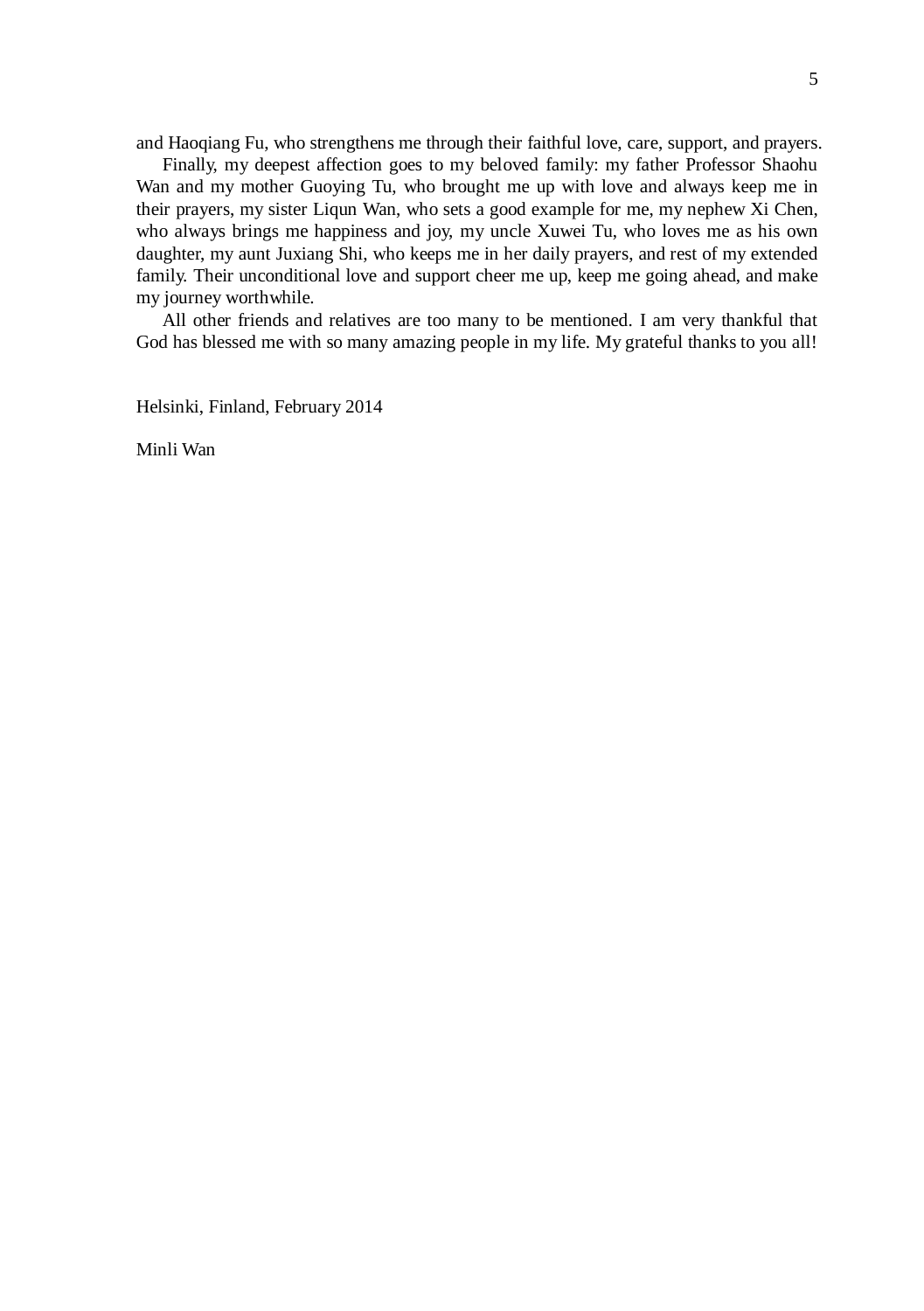# *To God, my family, and my friends*



 *(This photo was taken when I was writing my dissertation summary in the USA in 2013)*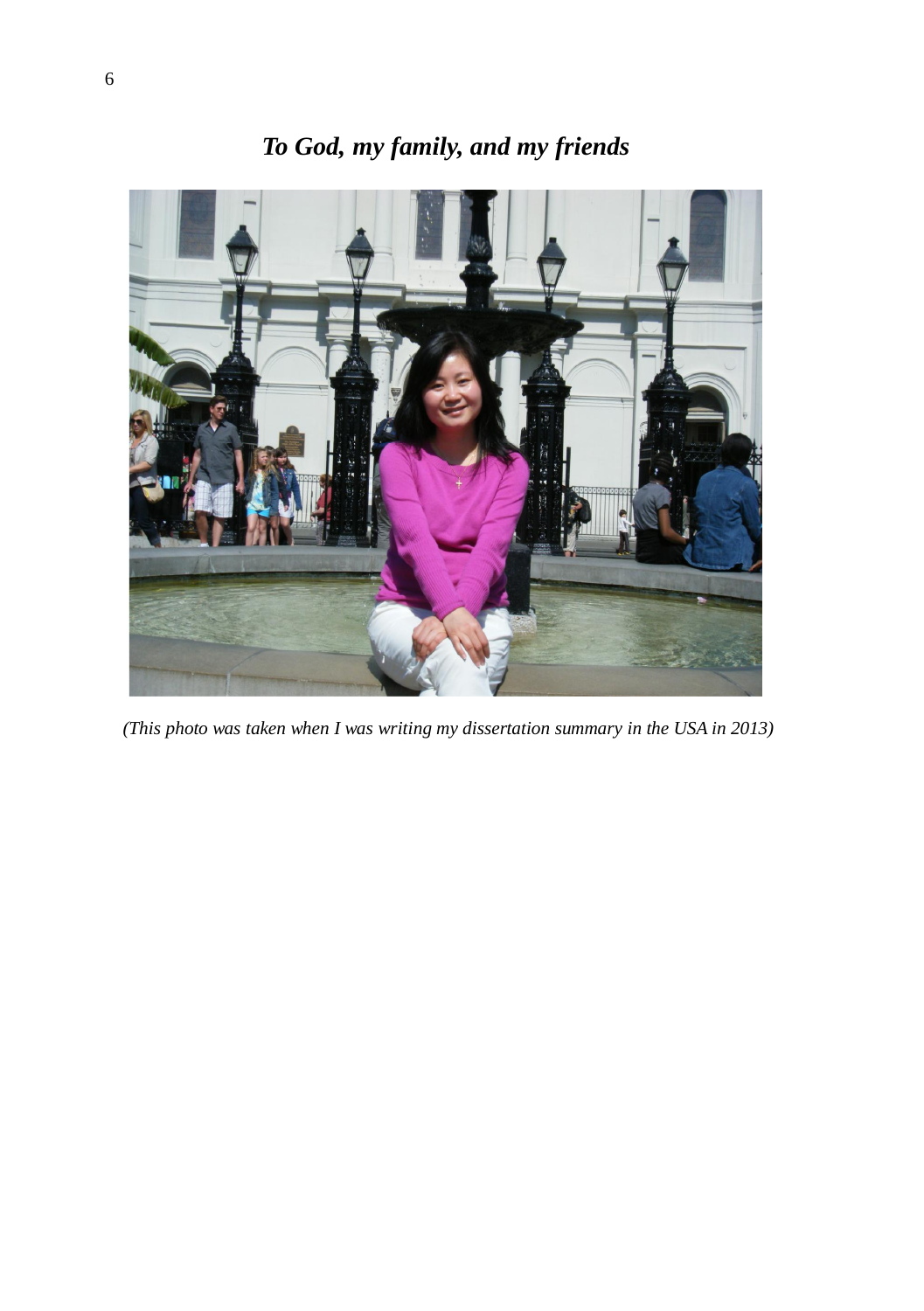### **LIST OF ORIGINAL ARTICLES**

In addition to the summary, this doctoral dissertation comprises the following four articles, which are referred to by their Roman numerals. Articles I, II and IV are reprinted with the permission of the publishers. Article III is the author's version of the manuscript.

- **I** Toppinen, A., Wan, M. and Lähtinen, K. 2013. Strategic orientations in the global forest sector. In: The Global Forest Sector: Changes, Practices, and Prospects. Hansen, E., Panwar, R. and Vlosky, R. (Eds.). CRC Press. p. 405-428 DOI: 10.1201/b16186- 22
- **II** Wan, M., Toppinen, A. and Hänninen, R. 2011. Econometric analysis of China's plywood market. *Forest Products Journal* 60(7/8): 679-687. DOI: http://dx.doi.org/10.13073/0015-7473-60.7.679
- **III** Wan, M., Lähtinen, K and Toppinen, A. 2014. Strategic transformation in the value-added wood products companies: Case study evidence from China. Submitted revised manuscript to *International Journal of Emerging Markets*.
- **IV** Wan, M., Lähtinen, K., Toppinen, A. and Toivio, M. 2012. Opportunities and challenges in the emerging bioenergy business: The case of the Finnish sawmill industry. *International Journal of Forest Engineering* 23(2): 13 p. (PDF-online). DOI: 10.1080/14942119.2012.10739965

|                             |            | Ш          | Ш          | IV                |
|-----------------------------|------------|------------|------------|-------------------|
| Conception and design       | AT         | RH, MW, AT | MW, AT, KL | MW, KL            |
| Planning and implementation | MW, KL, AT | RH, MW, AT | <b>MW</b>  | MW, AT, KL        |
| Data collection             | <b>MW</b>  | <b>MW</b>  | <b>MW</b>  | KL, MT            |
| Data analysis               | MW, KL     | MW, RH     | MW, KL     | MW, KL, MT        |
| Writing the article         | MW, KL, AT | MW, AT, RH | MW, KL, AT | MW, AT, KL,<br>МT |
| Overall responsibility      | MW, AT     | <b>MW</b>  | <b>MW</b>  | <b>MW</b>         |

### **DIVISION OF LABOUR IN CO-AUTHORED ARTICLES**

 $MW = Mini$  Wan,  $AT = Anne$  Toppinen,  $KL = Katja$  Lähtinen,  $RH = Ri$ itta Hänninen, MT = Matti Toivio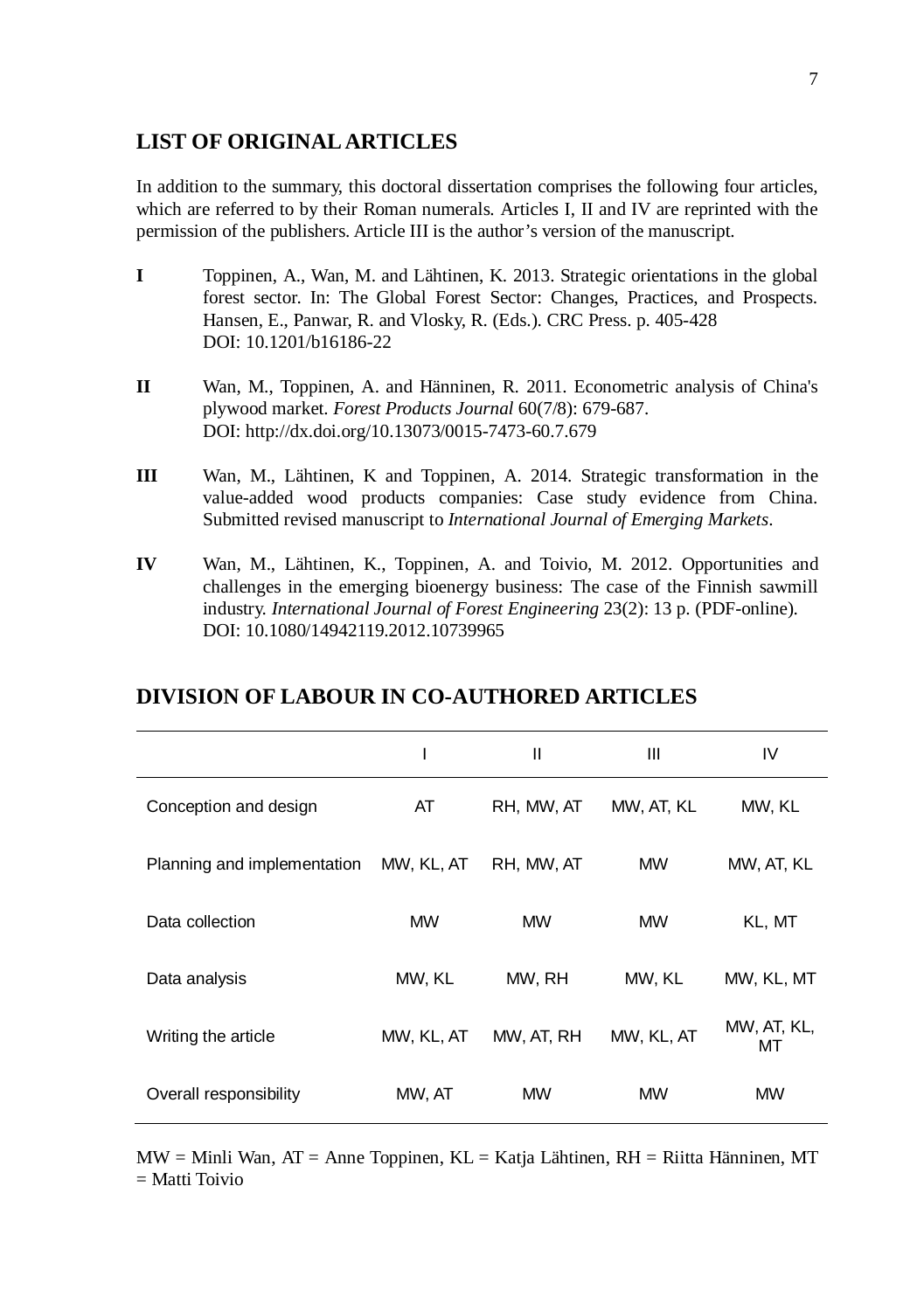# **TABLE OF CONTENTS**

| 4.3 Strategic transformation in the value-added wood products companies: Case study  |  |
|--------------------------------------------------------------------------------------|--|
|                                                                                      |  |
| 4.4 Opportunities and challenges in the emerging bioenergy business: The case of the |  |
|                                                                                      |  |
|                                                                                      |  |
|                                                                                      |  |
| 5.2 Managerial implications and future outlook for the Chinese and Finnish wood      |  |
|                                                                                      |  |
|                                                                                      |  |
|                                                                                      |  |
|                                                                                      |  |
|                                                                                      |  |
| <b>LIST OF TABLES</b>                                                                |  |
| Table 1. Summary of the four research articles comprising the Ph.D. dissertation  23 |  |
| LIST OF FIGURES                                                                      |  |
|                                                                                      |  |
| Eigure $2$ World source of two of consumption by region in 2000, 2012                |  |

| Figure 5. World sawn softwood exports by the BRIC region in 2000-2012  12 |  |
|---------------------------------------------------------------------------|--|
|                                                                           |  |
|                                                                           |  |
|                                                                           |  |
|                                                                           |  |
|                                                                           |  |

### APPENDICIES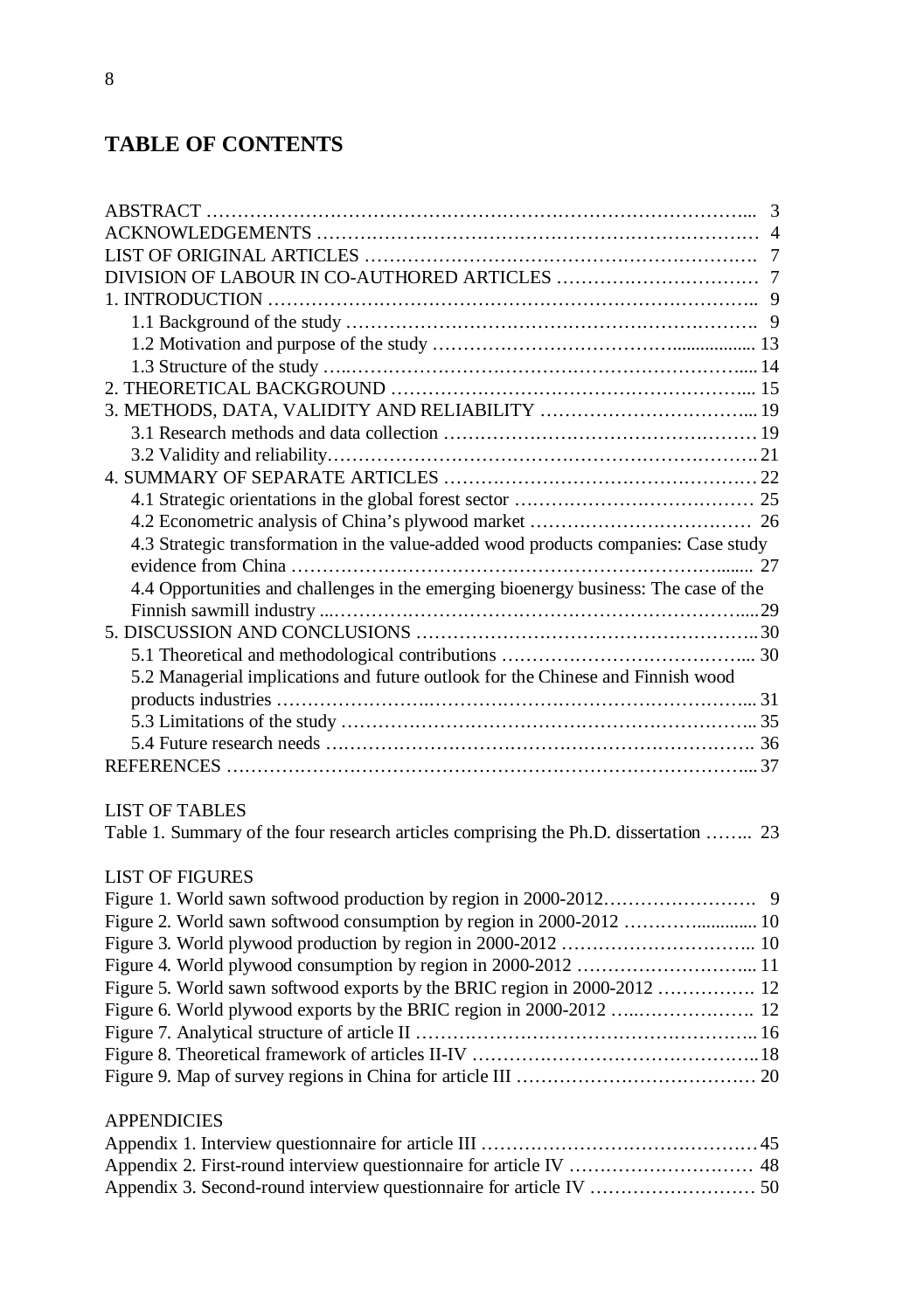### **1. INTRODUCTION**

#### **1.1 Background of the study**

The forest products industry is a diverse industry that contributes to the economic development and social well-being of rural and urban communities worldwide and is an important component of society in many countries. It is typically divided in two main categories: the pulp and paper industry, and the wood products industry. This dissertation focuses on the wood products industry because this category is receiving increasing attention for its potential role in emerging countries such as China, and its relative importance in established markets such as Finland is expected to increase in the future, compared with the pulp and paper industry (Hetemäki and Hänninen 2009, 2013). In addition, the sustainable use of wood and wood products in green building applications promotes a healthy environment and a strong economy (Ritter et al. 2011).

In the  $20<sup>th</sup>$  century, production and trade in the global wood products sector was dominated by European and North American countries. Countries such as Canada, United States, Finland and Germany have traditionally been large producers and important players in international markets (Global wood and…perspectives 2007). However, globalization, the recent financial crisis and rapid economic development in some emerging economies have caused international wood products markets to undergo profound changes in the 21st century. Emerging players such as China, Brazil and Russia have gained importance in the international marketplace (Laaksonen-Craig and Toppinen 2008). Using sawn softwood and plywood (softwood and hardwood) as examples, Figures 1-4 indicate a decline in production and consumption in developed countries and an increase in production and consumption in emerging economies. The abbreviation BRIC in the figures represents Brazil, Russia, India and China, which are four of the world's fastest-growing economies.



**Figure 1.** World sawn softwood production by region in 2000-2012 (Source: FAOSTAT 2013)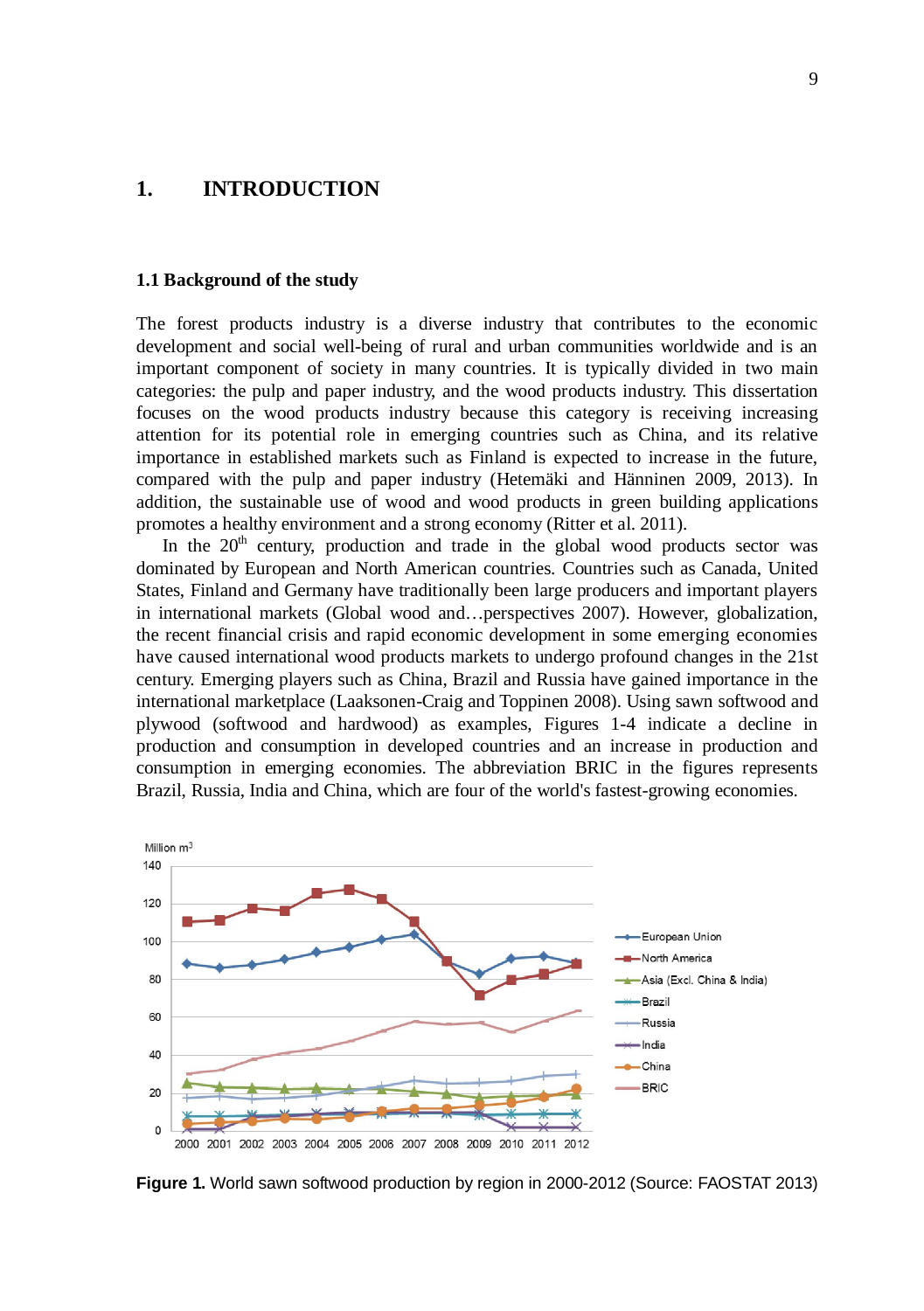

**Figure 2.** World sawn softwood consumption by region in 2000-2012 (Source: FAOSTAT 2013)



**Figure 3.** World plywood production by region in 2000-2012 (Source: FAOSTAT 2013)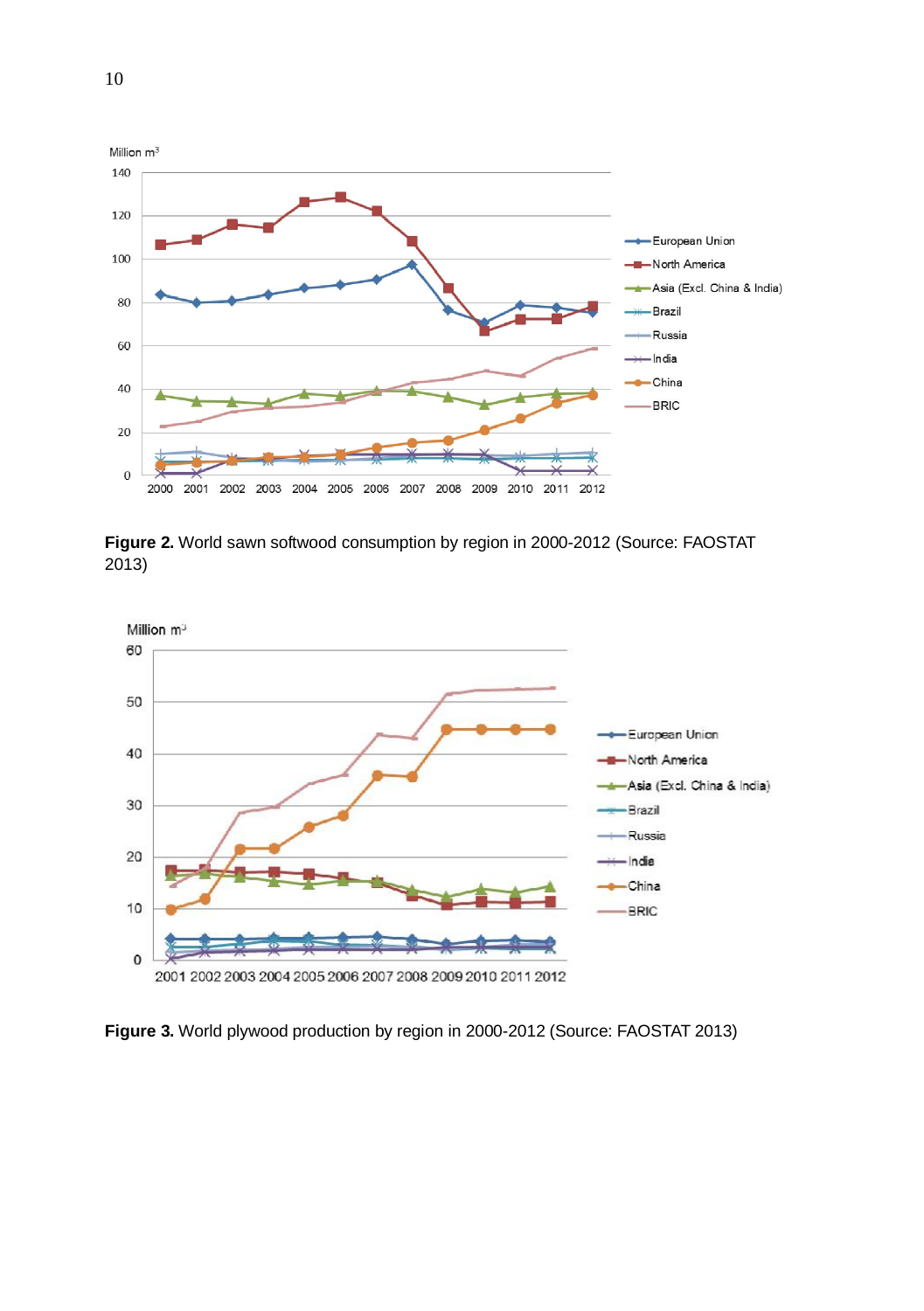

**Figure 4.** World plywood consumption by region in 2000-2012 (Source: FAOSTAT 2013)

Of the emerging globally producing and consuming countries, the most important is China. China's wood products industry has developed quickly driven by burgeoning domestic demand and overseas demand for the Chinese value-added wood products. This rapid development has manifested in a dramatic increase in the proportion of Chinese wood products in domestic and international markets. This phenomenon has predominantly been due to its exports of secondary processed wood products (Global wood and wood… 2007). However, with a per capita timber consumption of 0.24 cubic meters, Chinese consumption is only one fourth of the world average (Sun and Candy 2011). This low value indicates that China has a huge potential for increases in domestic consumption in wood and wood products in response to its growing economy and rising living standards. Hence, China is expected to continue its expansion of the market share. Together with the other BRIC countries, China will be one of the four key players in global trade by 2020 (Global wood and wood… 2007). Since production and consumption of wood products in the BRIC countries are growing rapidly (see Figures 1-4), these markets will provide significant market-driven opportunities. The following figures (Figures 5 and 6) show that export volumes of sawn softwood and plywood in the BRIC markets were mainly from Russia and China, respectively.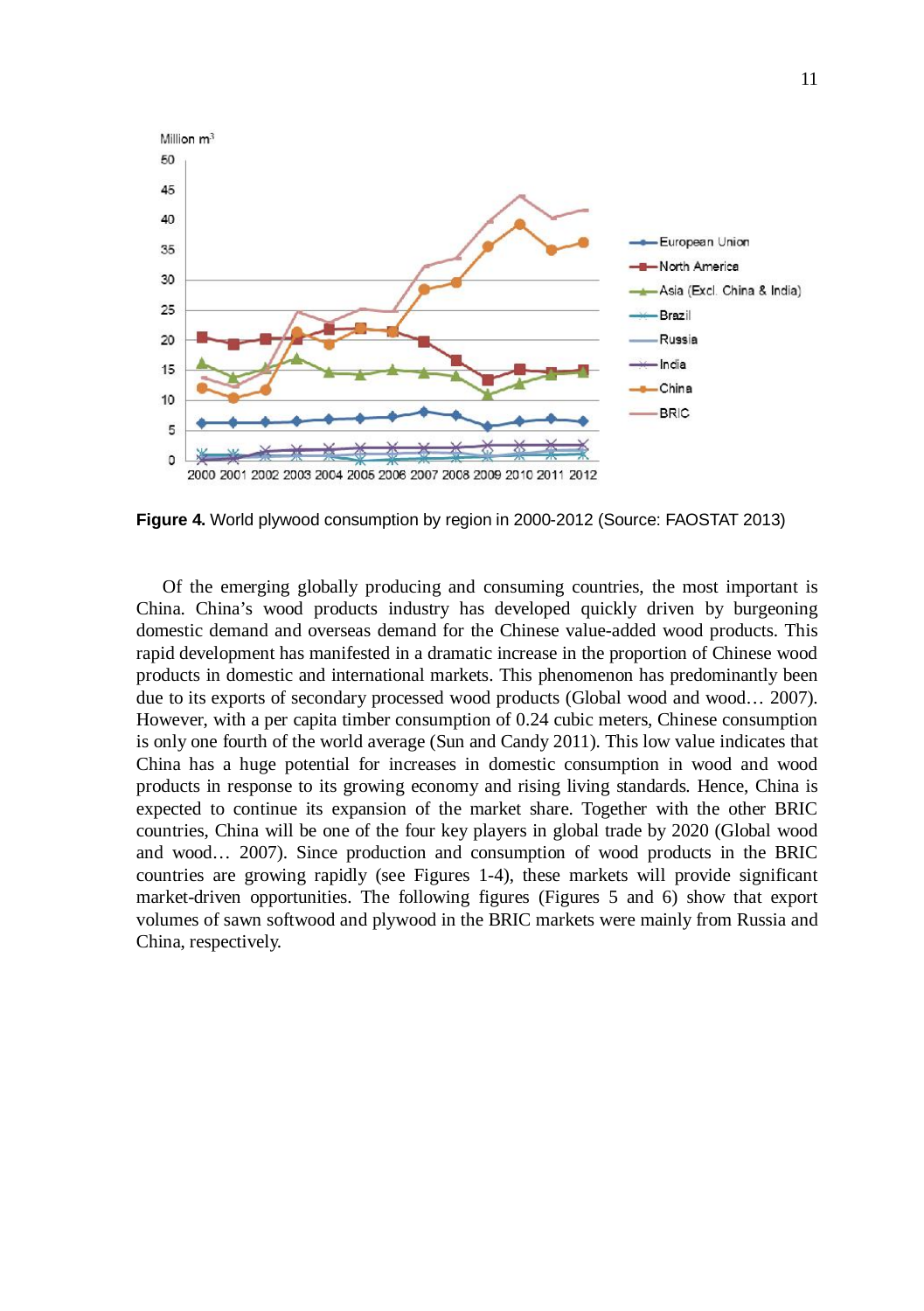

**Figure 5.** World sawn softwood exports by the BRIC region in 2000-2012 (Source: FAOSTAT 2013)



**Figure 6.** World plywood exports by the BRIC region in 2000-2012 (Source: FAOSTAT 2013)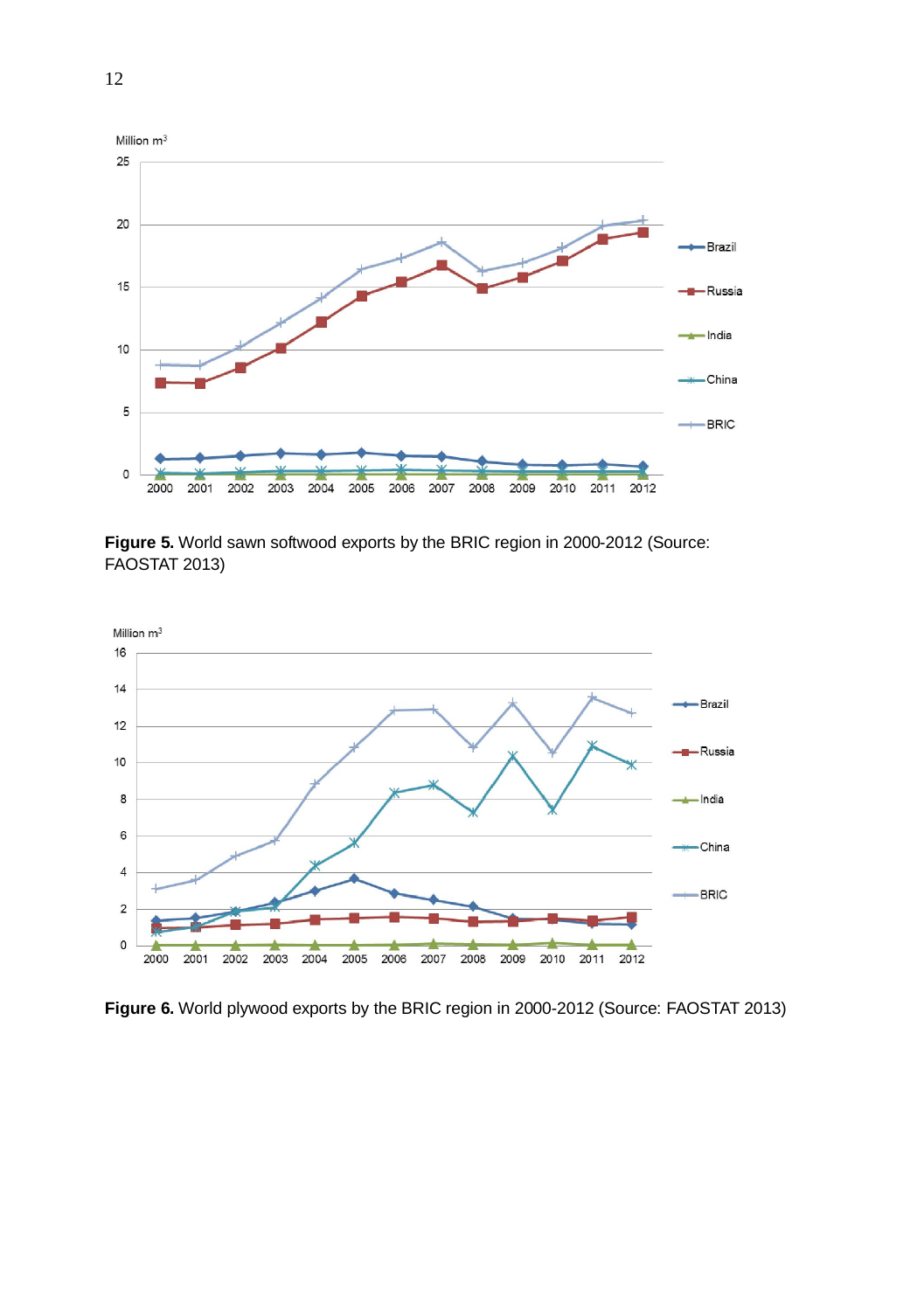Low-cost production has traditionally been the main source of competitiveness for the Chinese wood products companies in global markets (Han et al. 2009). However, this is changing with rising production costs, rapid technology transfer and increasing corporate environmentalism. In addition, the appreciation of the Chinese Renminbi and anti-dumping measures introduced by importing nations have also weakened the cost advantage for Chinese companies. Consequently, implementing a purely conventional low-cost strategy has become a less viable option for the Chinese wood products companies to sustain their competitiveness. Industry experts have suggested that instead of competing merely on costs, Chinese manufacturers should start concentrating more on the differentiation of products to develop sustainable competitive advantage (SCA) (Wan et al. 2014).

The forest industry occupies an important place in the economy of Finland. However, in recent years, the Finnish paper industry has undergone an era of change (Hetemäki et al. 2006, 2011; Häyrynen et al. 2007; Hetemäki and Hänninen 2009, 2013) with Finnish firms experiencing declining demand and price trends in their traditional export markets. Likewise, the Finnish wood industry has also experienced a decline in competitiveness and market position. Nevertheless, it seems that the relative importance of the Finnish wood products industry will increase in the future and the long-term future prospects for the wood industry are better than for the paper industry (Hetemäki and Hänninen 2009, 2013).

Global competition, weak demand in European countries, the growth of developing countries and changes in energy costs are the current challenges faced by the Finnish wood products industry (Häyrynen et al. 2007; Lähtinen 2007; Stendahl and Roos 2008). This implies that the capabilities developed in the Finnish wood products industry in the past do not guarantee a high level of performance and competitiveness either today or in the future. In order to regain competitiveness and vitality, the Finnish wood product companies must focus more on product differentiation by developing sustainable value-creation strategies and new downstream production capabilities.

From the viewpoint of the Finnish sawmill industry, the business environment has experienced dramatic changes since the 1990s due to reduced cost competitiveness of firms. In order to generate firm-level value added, along with manufacturing mass-produced lumber based on raw material-oriented strategies (Lähtinen and Toppinen 2008), the Finnish sawmills have recently shown an interest in using their by-products for bioenergy production (Wan et al. 2012). The Finnish sawmills have also invested in engineered wood products production. Such innovative products will meet international customer needs, and balance economic growth with environmental sustainability. The potential for the Finnish sawmills to collaborate with energy firms to co-produce bioenergy products appears to be particularly strong in the integrated wood biorefinery segment. Such collaboration would present a promising opportunity for making higher value-added products along with an increase in flexibility of production and product assortment, and thus help companies gain sustainable competitiveness (Mäkelä et al. 2011; Wan et al. 2012; Toppinen et al. 2013).

#### **1.2 Motivation and purpose of the study**

A firm's competitive advantage (CA) is the outcome of a chosen strategy that generates higher returns for the firm compared to its competitors. The competitiveness of a firm is affected by both external and internal factors of the firm (Caves 1980). Therefore, the firm's strategic choices are determined by both the external economic environment facing the industry and the internal resources used by that firm.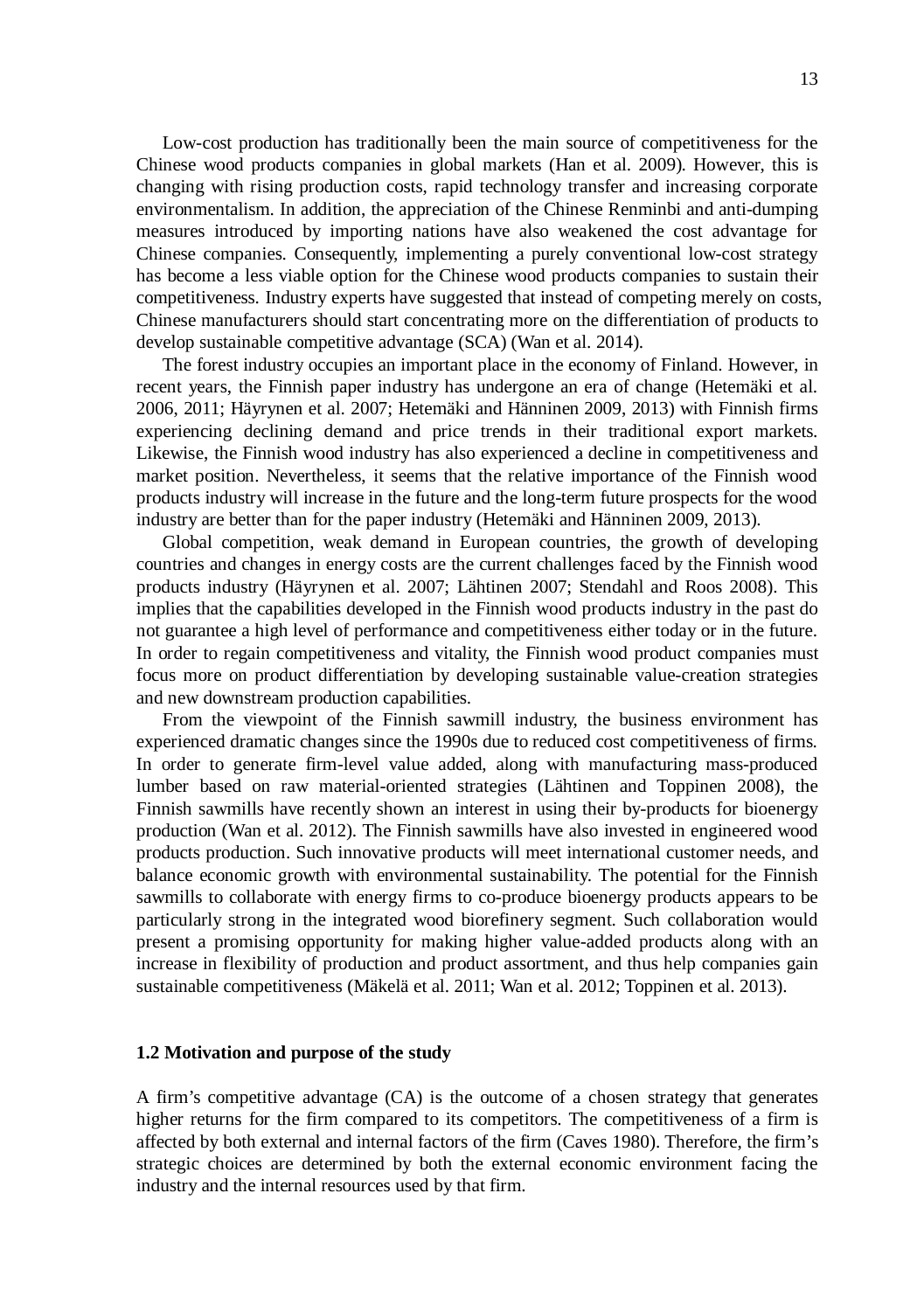China is an important emerging producer and consumer of wood products. It is also the fastest-growing wood products market in the world and one of the most important regions influencing the global trade of both imports and exports of wood products. In contrast, as a major established player, Finland's wood products production and exports have declined over the past decade. Meanwhile, Finland is facing competitive pressures from emerging global players such as China. For example, China is a strong competitor of Finland in the European plywood markets. In response to these challenges, Finland has been working to enhance its global competitiveness by intensifying the clustering of forest research capabilities and operations, increasing investments in innovation and higher value-added products, in addition to securing new markets (Oinas 2005; Järvinen and Linnakangas 2012). However, the market environment of China's rapidly expanding wood products industry have scarcely been studied in an international context, and few previous studies have focused on the sources of competitiveness and business strategies to achieve and maintain competitiveness in the Chinese and Finnish wood products companies.

The overall aim of this Ph.D. study is to examine the sources of sustainable competitiveness in both an emerging market (China) and an established market (Finland) from external and internal perspectives by focusing on the following issues:

(a) to provide information on the determinants that affect the development of China's wood products industry by analyzing the plywood market as an example;

(b) to provide information on the importance of different resources and capabilities that enable developing the competitiveness of the Chinese and Finnish wood products companies and to contribute to the theories of the dynamic capability perspective (DCP) and the natural resource-based view (NRBV) of the firm.

At the market level, the focus of analysis is on China's plywood segment because plywood is not only an important export product of China's wood products industry but also an important raw material for China's large wooden furniture industry in international markets (Wan et al. 2011). At the firm level, in the case of China, the focus is on the Chinese value-added wood products companies as China is the world's most important producer, consumer and exporter of value-added wood products and also has a great potential to increases its domestic consumption in the future. In the case of Finland, the focus is on the Finnish sawmill industry as sawmilling is the oldest industry in the Finnish forest-based sector and one of the biggest producers of sawn goods in Europe (Forest industries – A… 2013). Using sawmill by-products to produce bioenergy and further to develop the bioenergy business presents both opportunities and challenges for the Finnish sawmill industry to create SCA in the future.

#### **1.3 Structure of the study**

This Ph.D. study is implemented in four parts — *articles I-IV*, of which *article I* provides an overview of the state of the art and a theoretical foundation for the whole study, *article II* provides empirical insights into market dynamics from the external perspective, and *articles III and IV* serve as tools to provide empirical evidence for the theoretically driven *article I* from the internal perspective. The specific aims of each article are as follows:

*Article I*: to explore the strategic orientations in the global forest industry by first studying strategies for CA from different strategic perspectives, and then identifying the history of strategic evolution and the possible future paths of strategic orientations in the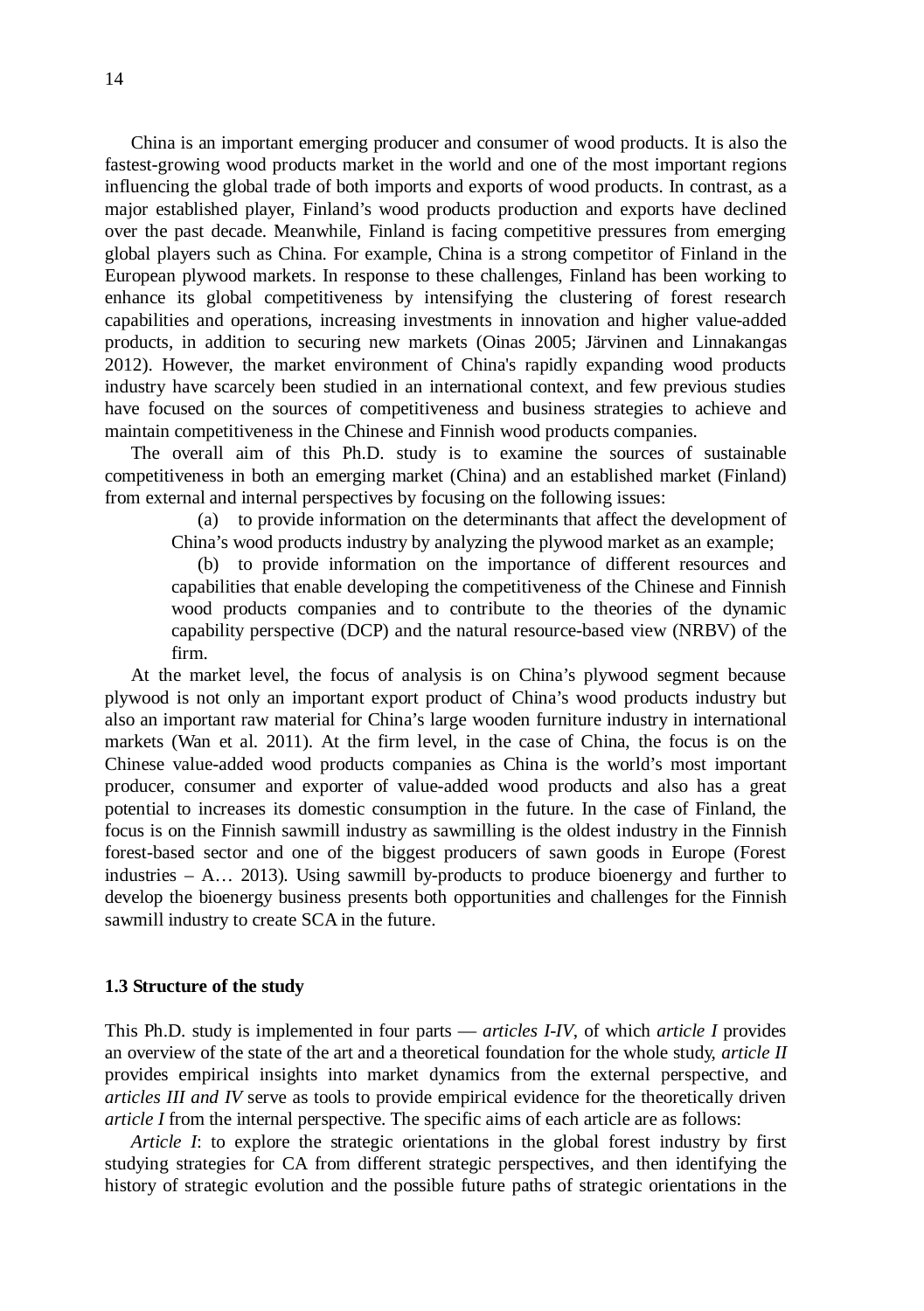forest industry;

*Article II*: to analyze the market situation of the Chinese wood products industry by specifying and estimating the econometric models for the demand, supply and exports of Chinese plywood;

*Article III*: to examine the Chinese managers' perceptions of the sources of sustainable competitiveness and the strategic transformation that occurs in the Chinese value-added wood products companies within the DCP- and NRBV-based framework;

*Article IV*: to explore the Finnish managers' perceptions of the sources of sustainable competitiveness, the value-creation opportunities and the consequent managerial challenges for developing the expanding bioenergy business at the Finnish sawmills within the DCPand NRBV-based framework.

## **2. THEORETICAL BACKGROUND**

The business success of a firm is affected by its external and internal environments. The external environment can be divided into macro and micro environments, whereas internal factors are resources and capabilities that generate grounds for a firm to achieve sustainable competitiveness within the external environment (Barney 1991). External and internal factors are interconnected, and they work together to assist firm managers' strategic decisions on seeking competitiveness in a certain business environment.

One of the most important elements in the outlook for the wood products industry is the outlook for the supply, demand, and trade of wood products. Accordingly, *article II* focuses on the macro environment part that contains the categories of demand, supply and trade in the analysis of the business environment of China's plywood industry. Demand, supply and price are crucial elements that directly affect resource allocation, thus the theory of demand and supply is used to explain the workings of a market economy. Demand is the amount of product that a buyer is willing and able to buy at a specified price, and supply is the amount of product that a producer is willing and able to sell at a specified price. Exports are yielded when the quantity supplied is greater than the quantity demanded, conversely, imports are yielded when the quantity supplied is less than the quantity demanded (Samuelson and Nordhaus 1995).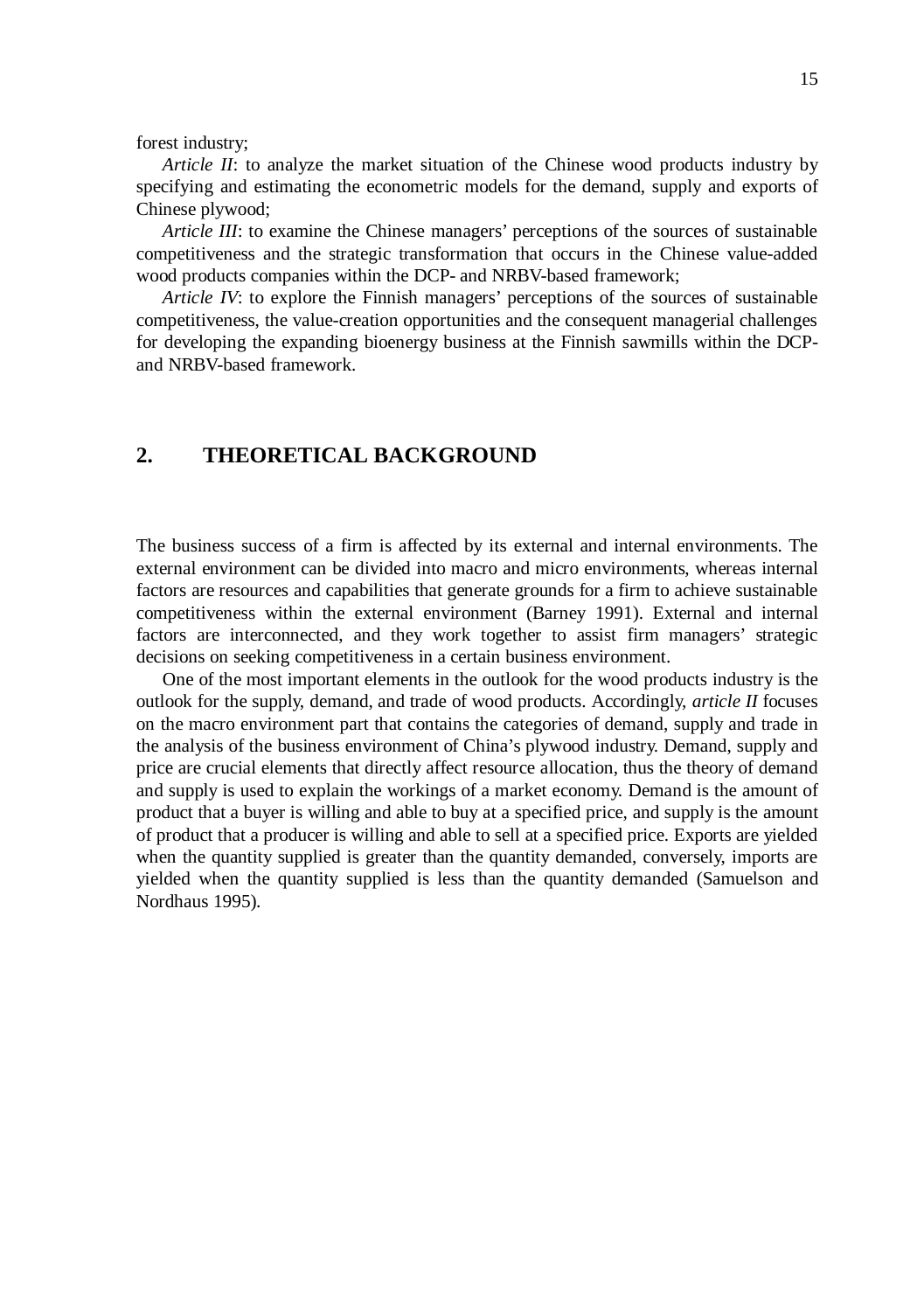

**Figure 7.** Analytical structure of article II

Analysis of China's plywood market is based on the simple econometric model structures presented in previous research on forest products market modelling (Buongiorno 1979; Wang and Wu 2000; Buongiorno et al. 2003). Compared with the export volume, the growth in the import volume of China's plywood was insignificant over the study period (Wan et al. 2011). Thus, China's imports of plywood were excluded from the model structures. The above figure (Figure 7) shows the analytical structure of *article II*, where the three different models: demand, supply and export models are specified. China's demand for plywood was modelled using the consumer demand theory (Buongiorno 1979) and was hence explained by consumer income and the real domestic price of plywood in China. China's supply of plywood was presented as a function of price, which included product price and raw material price (Koutsoyiannis 1977), and the end-use sector activity (Buongiorno et al. 2003). The end-use sector activity was described by the production volume of wooden furniture. China's exports of plywood were modelled using the Armington (1969) import demand theory and were therefore explained by consumer income in the export markets and the real export price of Chinese plywood. The United States was the largest export destination of Chinese plywood and thus represented the whole of China's export markets in this article.

 In addition to the market-level research *article II*, *articles III and IV* focus on examining the internal strategic resources that contribute to sustainable competitiveness of the selected wood products companies. The theoretical assumptions of the resource-based view (RBV) of the firm can be used in the empirical managerial decision-making to determine the strategic resources available to a company. The RBV is driven by the factors that are internal to the organization (Reed et al. 2000) and centers on firms' internal resources. According to the RBV (Barney 1986; Dierixck and Cool 1989; Barney 1991, Conner 1991; Grant 1991; Penrose 1995; Grant 2005; Barney et al. 2011), the competitiveness of an individual firm in a dynamic business environment in any industry (Brown and Blackmon 2005) is based on the availability of heterogeneous firm-specific resources and the capability of that firm co-ordinating those production factors in a strategically successful way (Helfat and Peteraf 2003). In general, a firm's resources are classified into tangible and intangible resources. According to Barney (1991), the most important resources for a firm are valuable, rare, imperfectly imitable and non-substitutable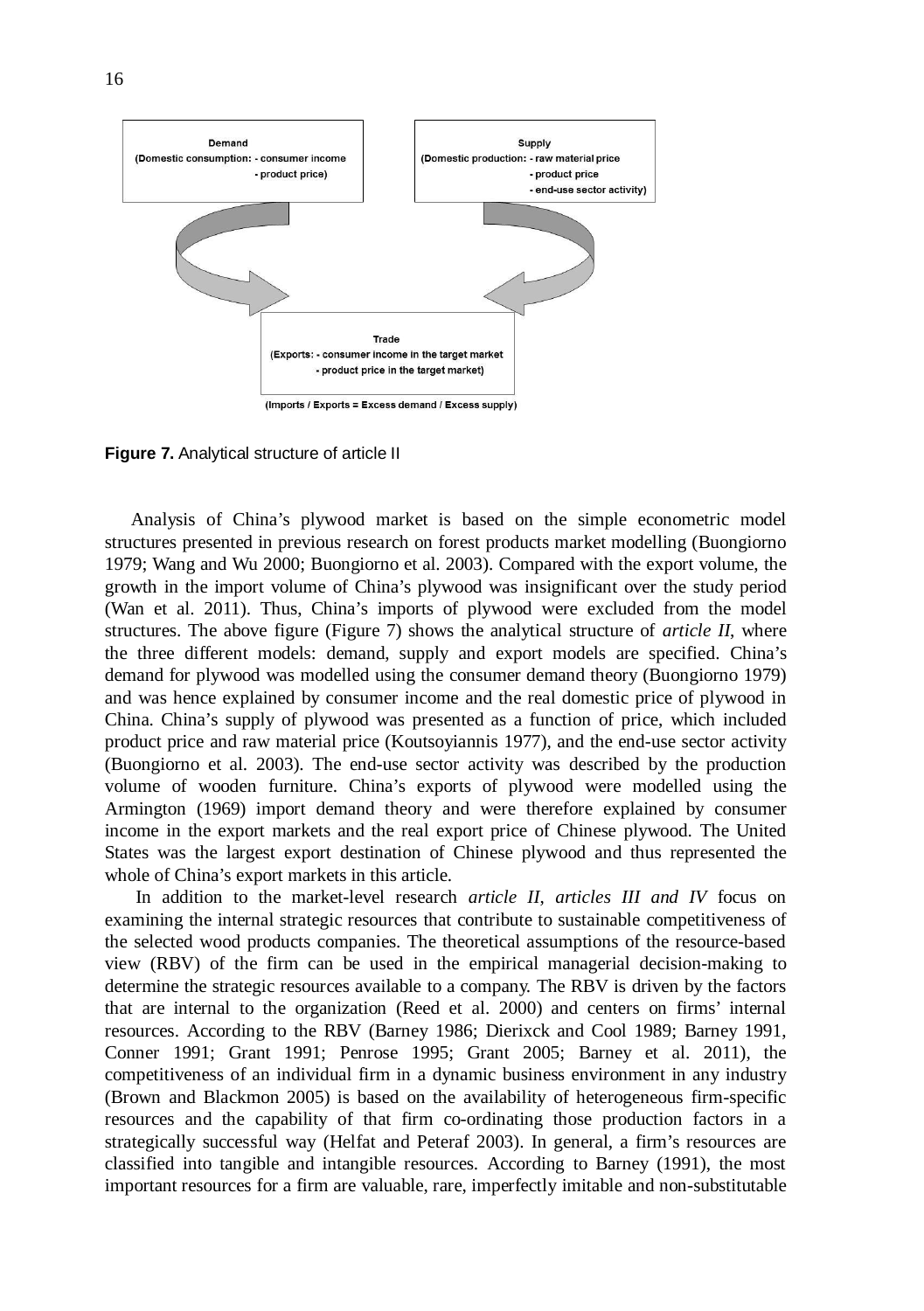The traditional RBV is a static view of dynamic process of a firm required for achieving SCA. In the course of market globalization, the sources of competitiveness have changed from static efficiency and the usage of physical production factors to more dynamic processes that require continuous learning and innovations (Porter 1994; Teece 2007; Njuguna and Kenya 2009). The achievement of superior performance requires firms to be flexible and capable of adapting to changing market conditions by unique and rational exploitation of internal resources (Barney 1991). Teece et al. (1997) introduced the DCP as an extension of the static RBV to address how VRIN resources can be created dynamically and how the current stock of valuable resources can be replenished under the changing business environment (Ambrosini and Bowman 2009). Moreover, Hart (1995) extended the RBV to the NRBV to include the opportunities and constraints the natural environment places on a firm to examine the role of the natural environment in a firm's core capability development. That author also addressed how resources and capabilities rooted in the firm's interaction with its natural environment can lead to SCA. The natural environment refers to the functions of ecosystem that sets the boundaries for economic activities within the business environment.

The theoretical background of empirical *articles II-IV* is based on the above-mentioned two extensions of the RBV, i.e., the DCP and NRBV of the firm. The central premise of an offshoot of the DCP suggests that the resources of a firm need to fit in with the environment and change over time to maintain its market relevance and achieve SCA (Teece et al. 1997). Dynamic capabilities are firms' abilities to integrate, build and reconfigure internal and external competencies to address rapidly changing and complex environments (Teece et al. 1997; Verona and Ravasi 2003). Examples of dynamic capabilities include research and development (R&D) (Helfat 1997), product innovation processes (Danneels 2002), and resource acquisition processes (Karim and Mitchell 2000). The NRBV connects environmental challenges with firms' resources that are operationalized through three interconnected strategic capabilities: pollution prevention, product stewardship, and sustainable development (Hart 1995). The NRBV assumes that these strategic capabilities contribute to SCA by either lowering production costs or reducing the use of limited resources (Hart 1995). Hart and Dowell (2011) revisited this earlier approach in the light of a number of important developments that have emerged recently in both the RBV and the research on a sustainable enterprise. They found that the NRBV of the firm should be considered in the light of dynamic capabilities of firms and the role of the NRBV must be examined to understand how firms incorporate environmental sustainability into their quest for SCA. In the context of deforestation and forest degradation in China (Chen et al. 2011), the application of the NRBV could lead firms to seek SCA by improving material and energy efficiency and by developing technological capabilities for reducing carbon emissions. This can be done, e.g., through sustainable wood procurement and the efficient use of wood materials. Some Chinese wood products companies have adopted forest certification in their wood procurement processes and have used forest residues, small fuel wood and sawmill by-products to produce products to secure access to raw materials and thus add value to end products.

The below figure (Figure 8) shows the theoretical framework of all three empirical studies. It describes the strategic management process of a firm from the internal resource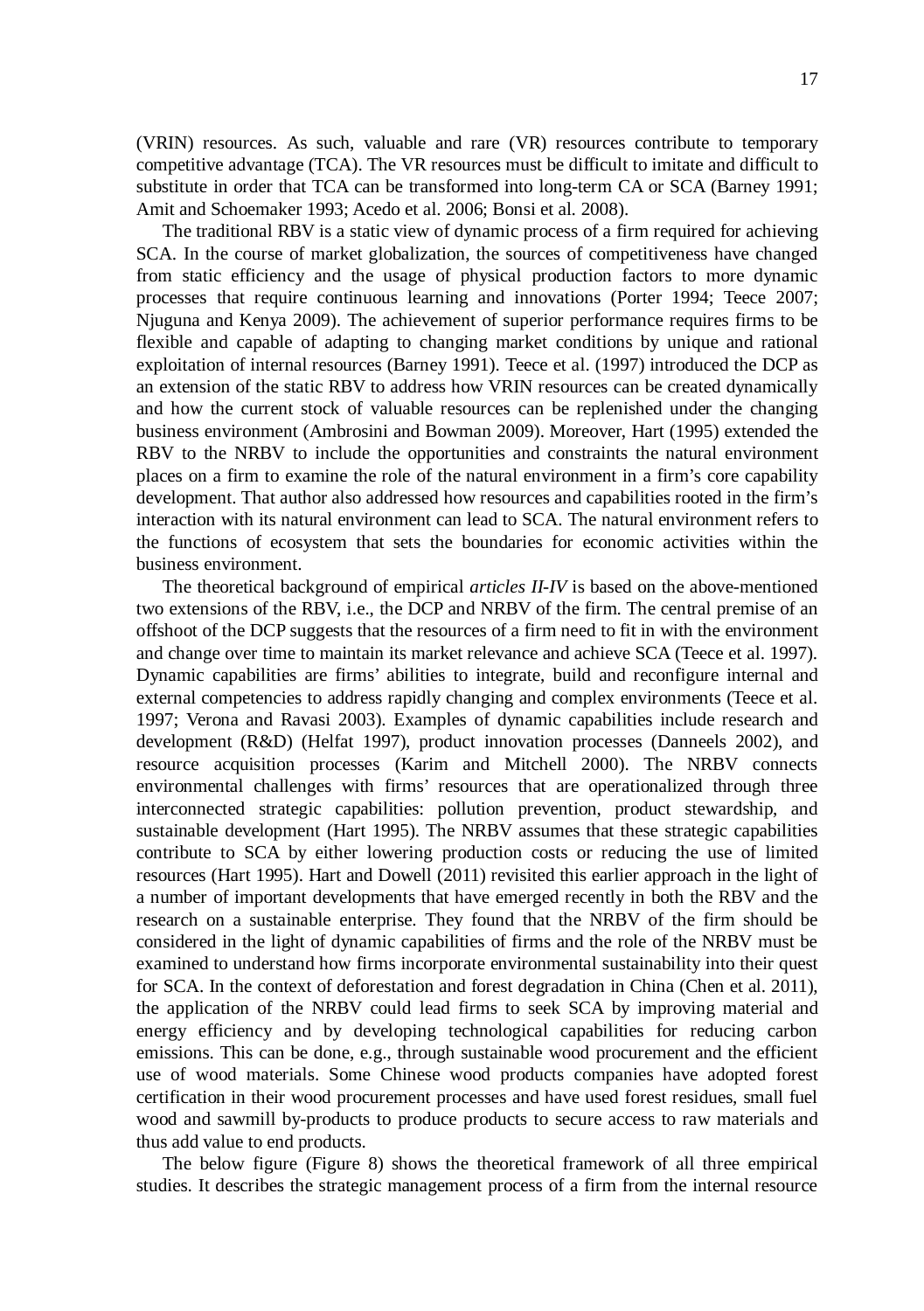and capability perspective, with a simultaneous focus on the external business environment and natural environment. The internal perspective concerns the strategic decisions on resource deployment and capability building to generate above-average returns at the firm level (Barney 1991). The external environment in this study focuses on the macro environment that contains the categories of demand, supply, trade (imports and exports), and those factors traditionally considered in a PEST (political, economic, social and technological factors) analysis (Juslin and Hansen 2002). Examples of the PEST factors include changes in government policy or regulations, economic growth trends, demographic trends, R&D, and technological changes. Figure 8 illustrates that in strategy building, managers' perceptions of the external environment largely dictate the resources that are chosen to be exploited, developed and protected within a firm (Barney 1986; Dierickx and Cool 1989; Barney 1991; Grant 1991; Fahy 2002). Managers should choose a strategy that allows the firm to obtain strategic resources and capabilities, and utilize them optimally relative to the opportunities and challenges that arise from the external environment to achieve sustainable competitiveness. The resources and capabilities of the firm are linked to the external environment via its business processes that comprise activities such as material purchasing, product manufacturing, and service provision (Porter 1985).



**Figure 8.** Theoretical framework of articles II-IV (Adapted from Lähtinen 2007)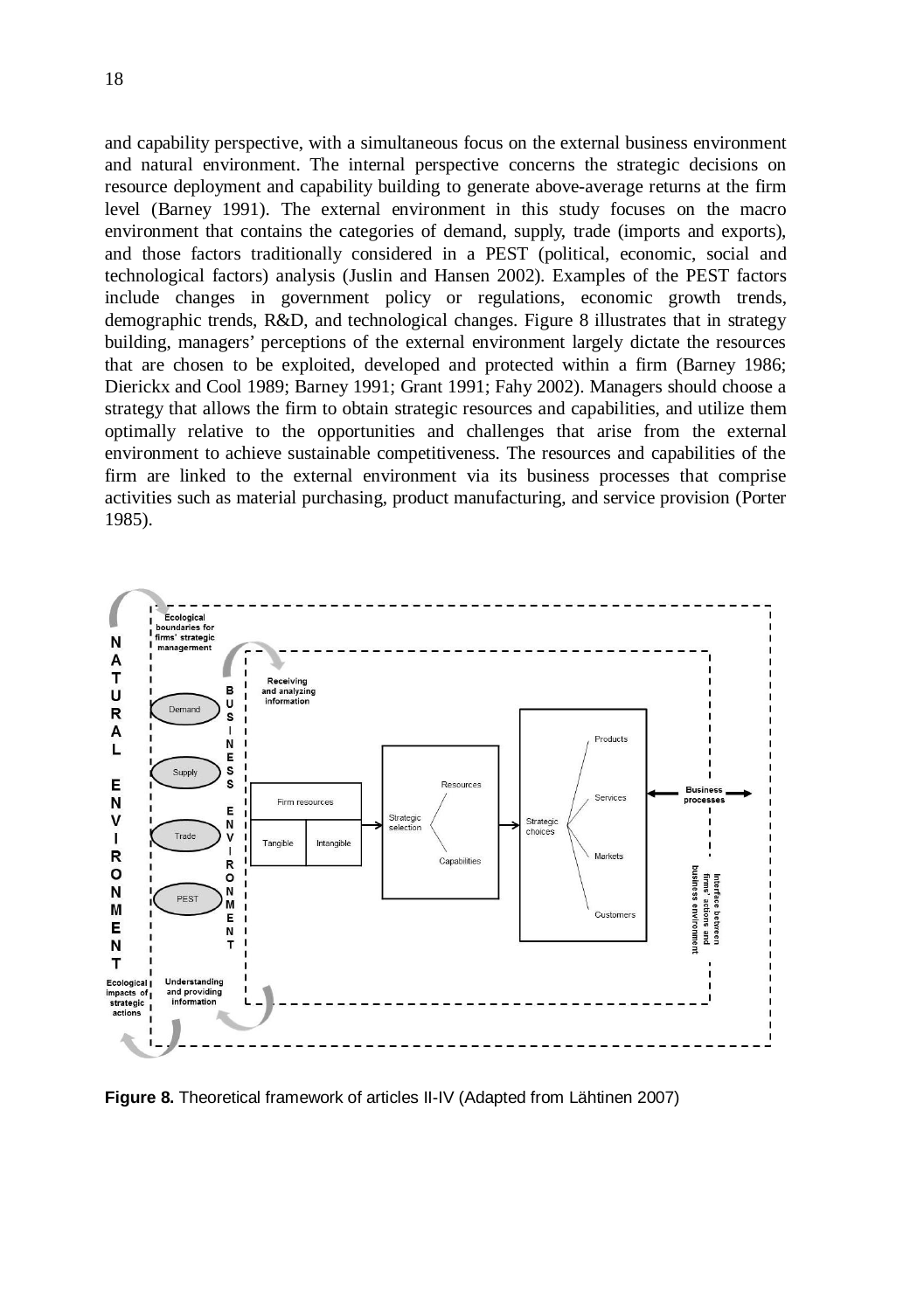### **3. METHODS, DATA, VALIDITY AND RELIABILITY**

#### **3.1 Research methods and data collection**

Of the four articles included in this dissertation, *article I* is a literature review paper that covers the historical evolution and the possible future paths of strategic orientations in the global forest industry, *article II* is a quantitative study based on the econometric modelling method that used time-series data, *article III is* a qualitative case study based on the semistructured interview method, and *article IV* is also a qualitative study based on the semistructured interviews but in combination with a two-stage Delphi method. It can be said that this dissertation uses data triangulation to examine the sources of SCA and the corresponding changes in competitive strategies in the wood products industry in two contexts: China and Finland.

A methodological review of past literature is a crucial initial approach to taking for any academic research (Webster and Watson 2002). As a review paper, *article 1* relies solely on the analyses of publications collected through an extensive review of relevant literature that ranges from multidisciplinary journal articles to books, from general management theories to theories applied to the forest industry. A review of the previous research relating to the historical evolution of forest industry strategies over the past decades enables strategic shifts and trends in the global forest industry to be observed. *Article I* is an important component of this dissertation as it raises and highlights the study problems and provides the substantial motivation for the study. Therefore, it serves as the foundation for the whole Ph.D. research. By discovering what was known and what remains to be studied in this field, *article I* helps us know where to direct our efforts. The results of *article I* are based on previous empirical evidence from other countries and some theoretical insights, *articles III and IV* respectively provide empirical evidence from China and Finland for the findings drawn from the existing data presented in *article I*, whereas *article II* provides empirical analysis of the business environment of China.

An econometric model is a tool used to explain and possibly forecast future developments in a market by measuring economic relationships between different variables using statistics. *Article II* is entirely based on secondary data collected from various sources, including the research literature, journals, magazines, consultation reports, industry analyses, and news. The annual time-series data from 1993 to 2007 obtained for variables in the econometric models were gathered from original official statistical sources. The use of single-equation regression models enabled the average elasticities of demand, supply and exports to be obtained for the estimation period. With the variables of the models being cointegrated, it was also possible to use the Engle-Granger (1987) method to obtain shortterm dynamics. However, the results of *article II* can only be considered as indicative due to the small number of observations in the models.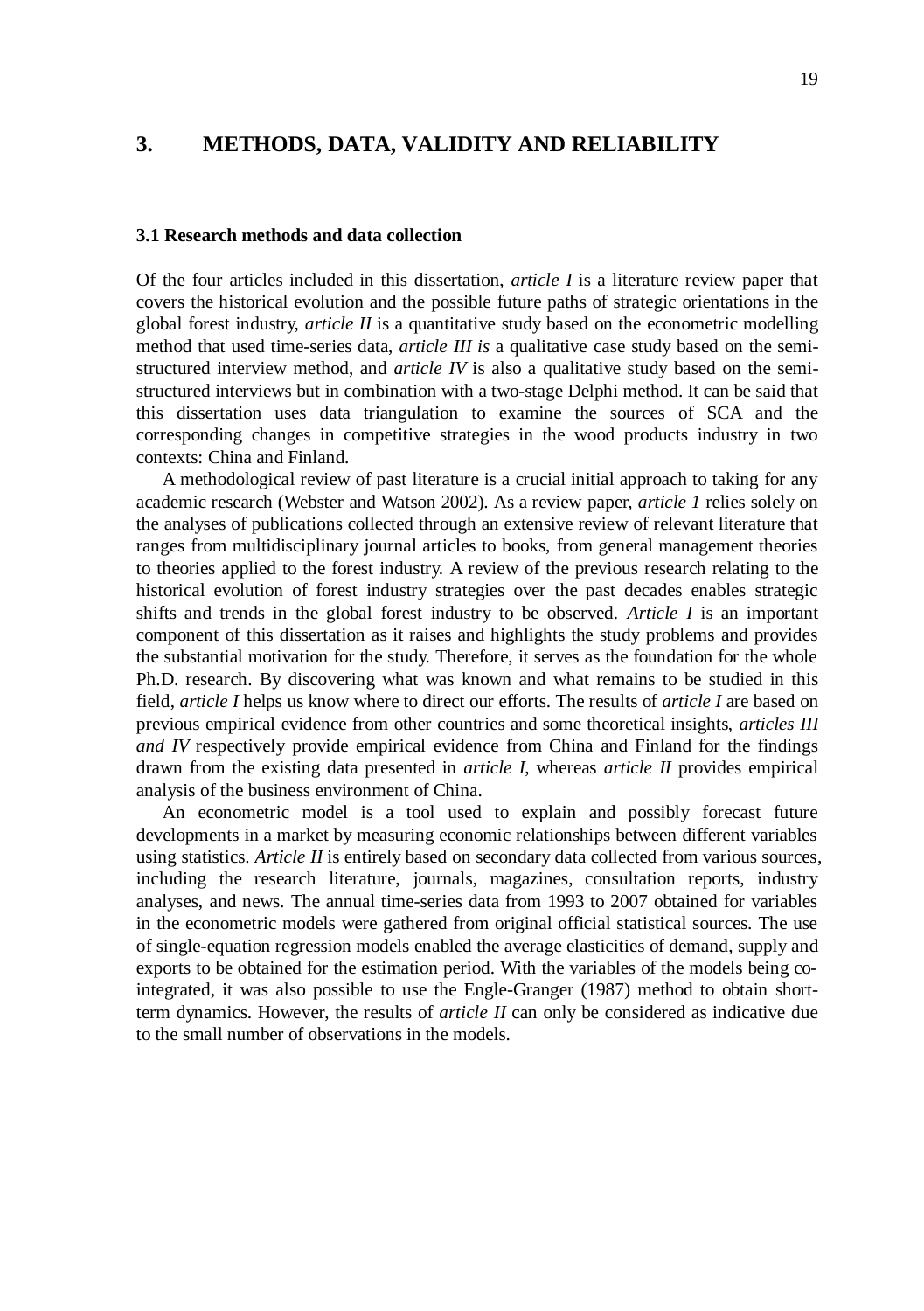

**Figure 9.** Map of survey regions in China for article III

Qualitative approaches have increasingly been applied in marketing research since the 1990s. Figure 9 shows that the data gathering for *article III* was targeted at the medium and large-sized wood products companies in two locations of China. The first location is Guangdong Province, which is located in South China and is one of the most advanced regions in the field of wood processing in China (Luo et al. 2009). The second one is the forest-rich Heilongjiang Province, which lies in Northeast China and has strong traditions in timber producing and wood processing industries (Sun et al. 2005). A semi-structured questionnaire was developed for this study. Data were gathered by conducting qualitative single-round interviews with 28 managers from seven companies in these two regions.

Futures studies can be considered to be an activity that aims at supporting strategic future-oriented actions (Schwarz 2008). Such studies play a significant role in management (Pätäri 2009). The Delphi method has been used as a qualitative research method and as a valuable foresight tool in numerous studies. For example, a study by Pätäri (2009) analyzed industry- and company-level factors that influenced the development of the forest energy business using this method. Similarly, Näyhä and Pesonen (2012) investigated forest biorefinery diffusion in Scandinavia and North America using the same method. The Delphi method is a widely used approach for gathering data from experts within certain topic areas (Hsu and Sandford 2007), with the panel of experts being used as the source of information and questionnaires acting as the medium of interaction (Pätäri 2009). With the aim of achieving a convergence of opinions on a specific issue (Hsu and Sandford 2007), the Delphi method typically entails at least two rounds of experts answering questions, in which experts are provided with the anonymous summary of their opinions from the previous round.

In *article IV*, a two-round Delphi method was used. After receiving experts' responses to the first-round questionnaire, a facilitator made a thorough analysis of them, which was then used to construct the second-round questionnaire. Following the Delphi method, a summary of the first-round questionnaire's results was sent to all the participants when the second-round questionnaire was given in this study. After finishing the thorough analysis of the second-round questionnaire's responses, in the final phase of the survey, which entailed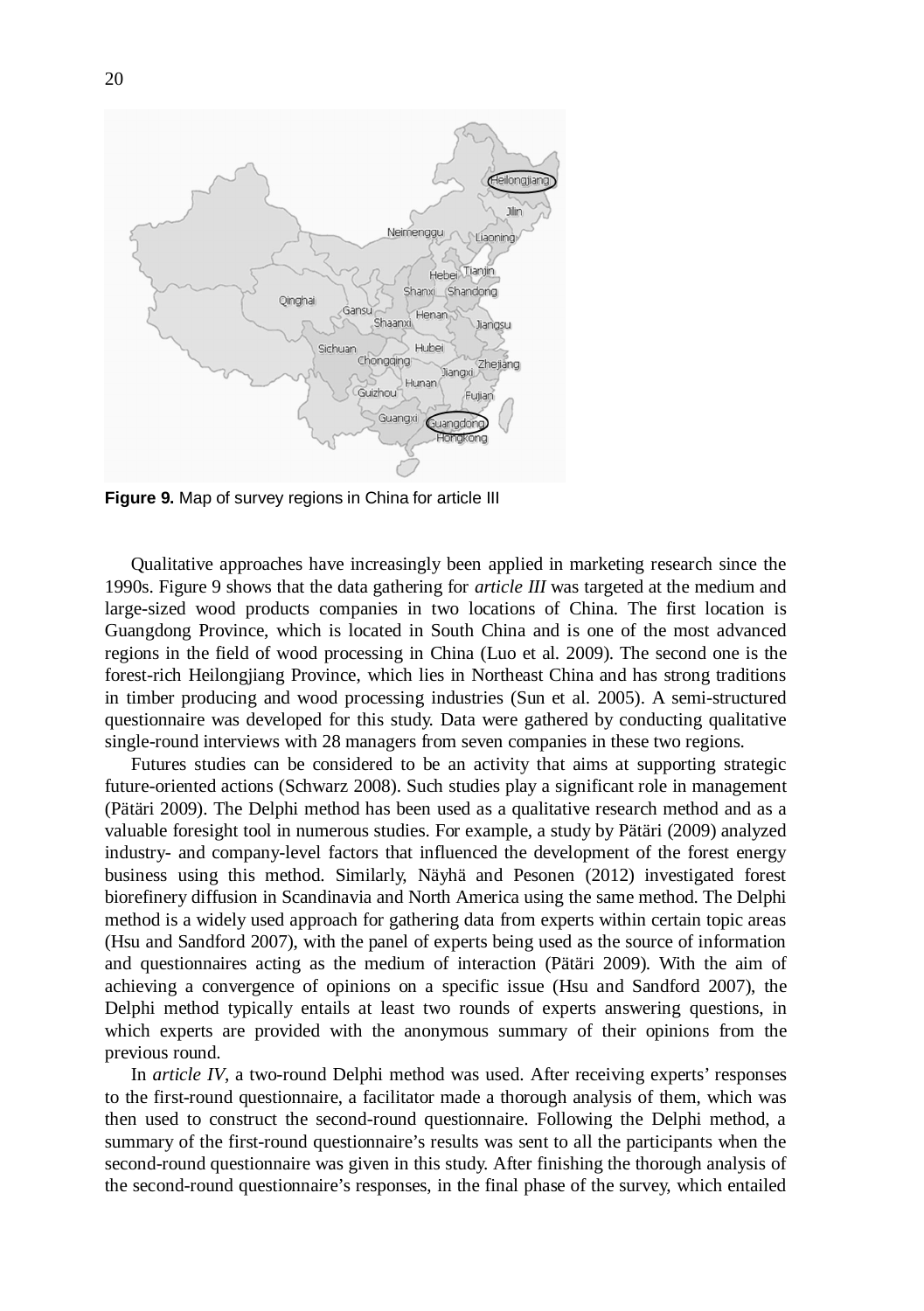the conclusion and reporting round, the results and conclusions of the study were reported to the participants again. Because the Delphi method is used for gaining information from special focus groups formed by experts, it can be used to study issues with a high level of uncertainty, such as current issues and future predictions on the production and investments in bioenergy.

The focus of the data gathering for *article IV* was on the Finnish non-integrated and privately-owned medium-sized sawmills, whose core business is sawn wood production. The selection of this industry segment or sampling companies is based on the assumption that the business of these sawmills would be most closely linked to using their by-products for bioenergy production. Two rounds of qualitative semi-structured interviews, which are based on the Delphi method, were carried out with the managers of sawmills who were responsible for the firm-level strategic decision-making. The first-round data were obtained from 25 sawmill managers in the autumn of 2010 for analyzing the main resources for developing the bioenergy business at the Finnish sawmills. The second-round data gathering was completed in the autumn of 2011 and was used to identify further the relative importance of different processes and the related strategic resources in the bioenergy value chain of sawmills. A value chain approach modified from Porter (1985)'s value chain model was used to analyze the survey data at this stage. The modified value chain model constitutes six primary activities related to the bioenergy business, which are: raw material procurement, inbound logistics, bioenergy production, outbound logistics, marketing and sales, and end-user services. These activities allow sawmills to bring a product from its conception to end use and beyond (Kaplinsky and Morris 2001). Moreover, the major factors that affect the future of bioenergy business for the Finnish sawmills were examined. In the second round, the same 25 sawmill managers were initially contacted again for interviews. However, by this time two sawmills had ceased their operations, thus the sample size was reduced to 23.

#### **3.2 Validity and reliability**

Validity and reliability are two factors any researcher should be concerned about, when designing a study, analyzing the results and judging the quality of the study (Patton 2002). Validity refers to the extent the measuring device or data collection method measures what is intended to be measured and how truthful the research results are **(**Leech et al. 2008**)**. Reliability refers to the degree to which the same measurement tool or procedure produces stable and consistent results on repeated trials (Carmines and Zeller 1979). It determines whether the result is repeatable (Golafshani 2003). A measurement tool or method is said to have a high reliability if it produces the same result under consistent conditions. Using an instrument with high validity and reliability is extremely important for the success of a research study. Both theoretical and empirical aspects were taken into account in all phases of the research implementation in this Ph.D. study to support the validity and reliability of the research results of *articles II-IV*.

It should be emphasized that the indicative results of *article II* affects the validity and reliability of the results. Nonetheless, the obtained elasticities of this study are broadly in line with economic theory and the earlier research, and much effort has been devoted to gathering data and comparing different data sources on many occasions.

In qualitative studies, surveys in the form of questionnaires are instruments that allow researchers to make inferences about unsolved phenomena based on observations. Each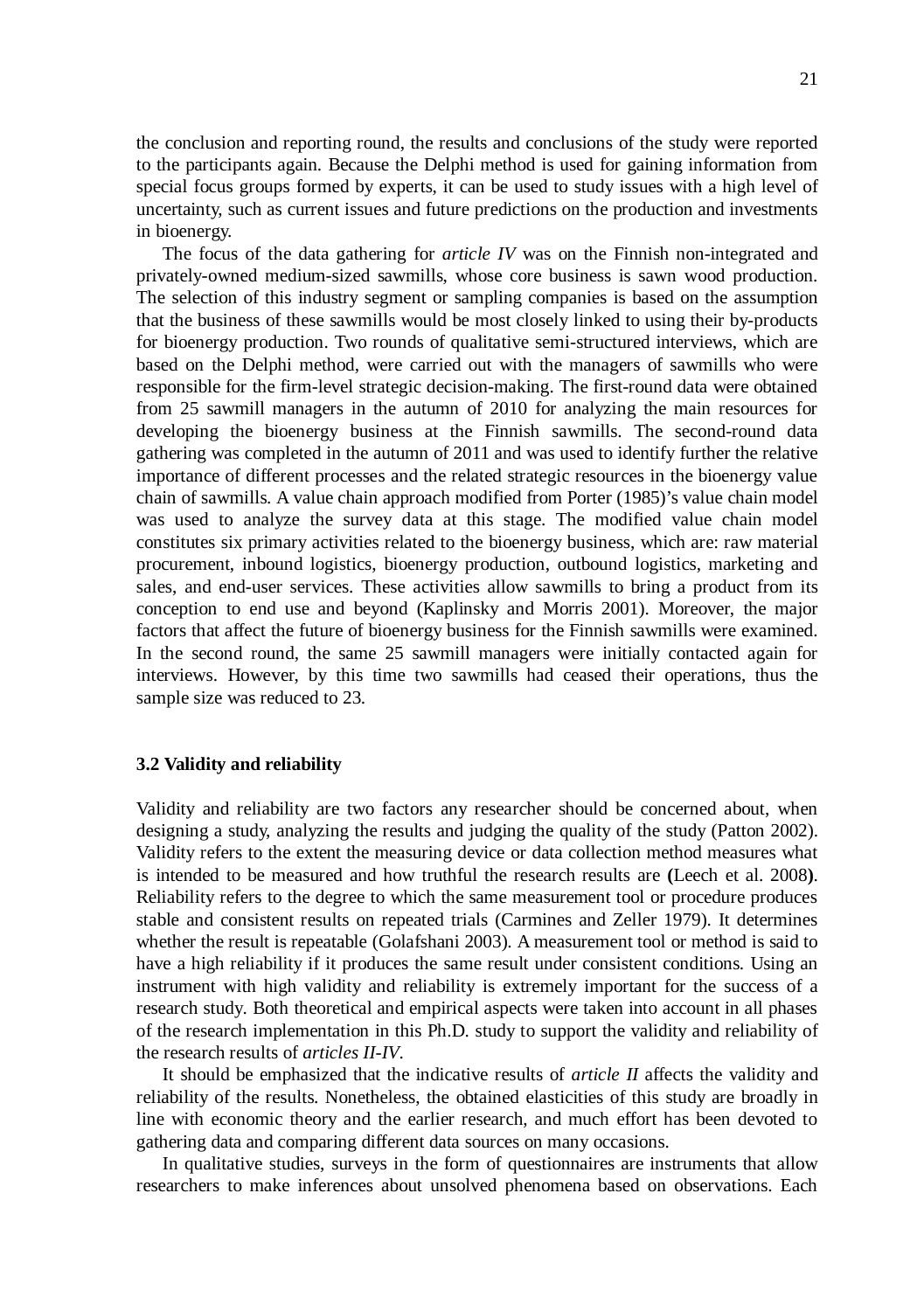respondent receives the same survey with the same wording and a consistent number of items (Groves et al. 2004). In a well-conducted survey, questions must encompass and measure as many elements of constructs as possible (Nunnally and Bernstein 1994). Additionally, questions must be asked in such a way that participants interpret them correctly, consistently and unequivocally. When incorrect or inaccurate answers are provided, measurement errors occur. Measurement errors are defined as differences between the true answer and the response given in the completed questionnaire. When these errors repeatedly appear in one direction, the results become biased (Groves et al. 2004).

Theoretically, both the validity and reliability of the results of *articles III and IV* were supported by using the concepts of the value chain, the RBV, the DCP and the NRBV in designing the questionnaire and analyzing the results. Empirically, several aspects were taken into account in different phases of the study to ensure the validity of the results. First, the operationalization of the research questions in the questionnaire was tested by consulting industry experts before conducting the interviews in these two studies. Second, the selection of case companies in both China and Finland was implemented in collaboration with the people possessing local knowledge of company characteristics in order for data gathering to focus on the companies that were the case studied. Third, top managers responsible for making actual strategic decisions in the companies were selected as interviewees to improve validity. Fourth, the entire data gathering was implemented and conducted in local languages, which were the native languages of the interviewers, collaboration partners and company managers, but were translated into English afterwards to avoid possible problems caused by language barriers. Therefore, the validity of the applied method in these two articles can be considered to be good.

Special attention was paid to ensuring the anonymity of the respondents and the companies in the interviews when presenting the research findings to support the reliability of the results empirically. In *article III*, the main findings of the interviews were presented as anonymous quotes in the results section to increase the transparency of the qualitative analysis, and the interview data indicate the consistency of different managers' perceptions of specific issues. Undertaking these steps can enhance the researchers' ability to assess the accuracy and convince readers of the accuracy of the research findings. In *article IV*, respondent validation was used as in both the second-round and final survey phase of the Delphi process. The same respondents were given an opportunity to review the first-round results and also the final outcome of that study. All these measures ensure that the results were double-checked and guarantee the accuracy of the results. Moreover, the reliability of the information is most likely to be quite high because of the simplified and narrow structure in *articles III and IV* in addition to the exact and systematic execution of the survey under local conditions.

### **4. SUMMARY OF SEPARATE ARTICLES**

This section briefly summarizes the main objectives, results and contributions of each article included in the Ph.D. dissertation. Table 1 shows a summary of the four articles comprising the dissertation.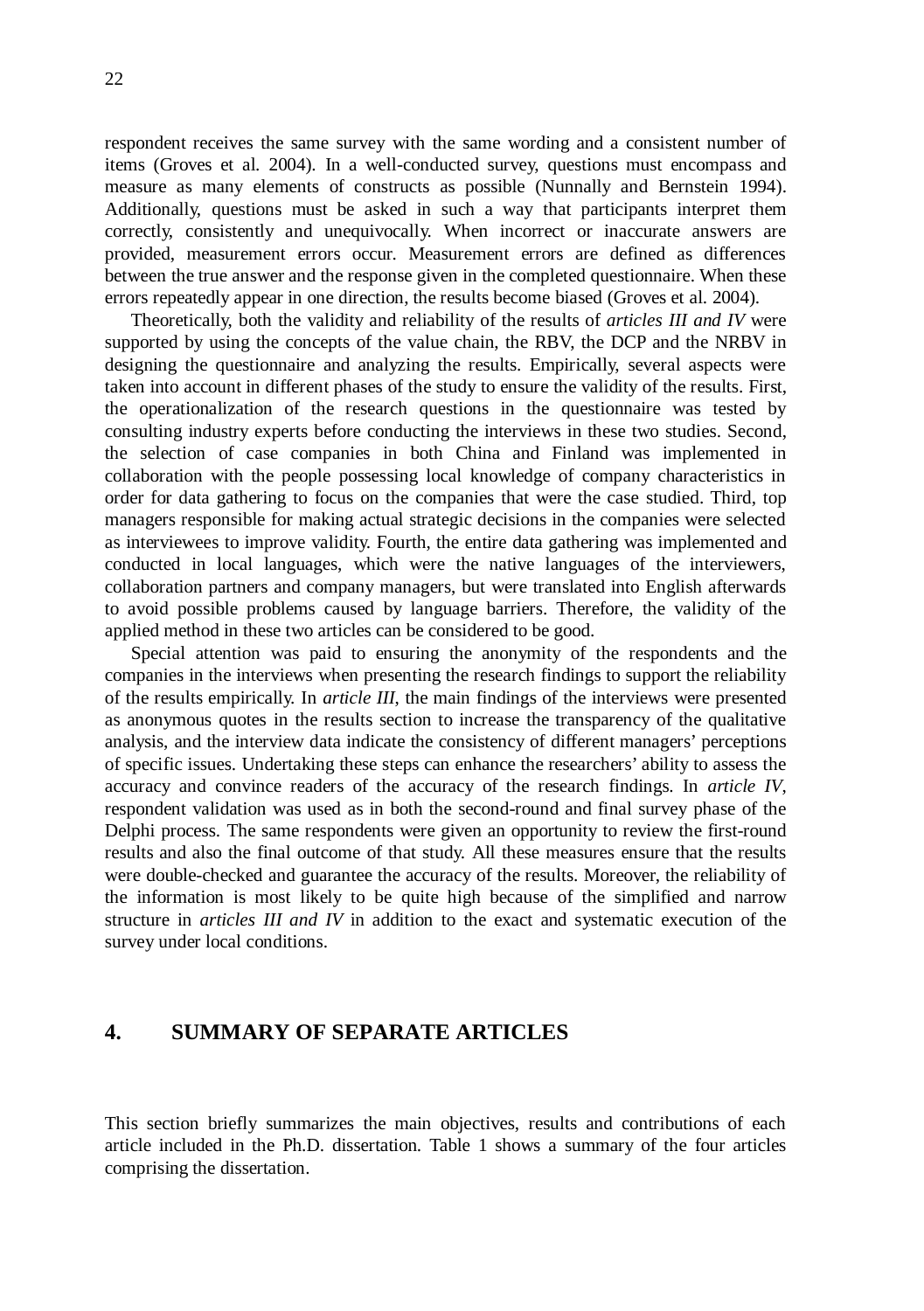|                           | <b>Review paper</b>                                                                                                                                                                                                                                        |                                                                                                                                                                                                                                        | <b>Market-level analysis</b>                                                                                                                                                                                                      | <b>Firm-level analysis</b>                                                                                                                                                                                                                           |
|---------------------------|------------------------------------------------------------------------------------------------------------------------------------------------------------------------------------------------------------------------------------------------------------|----------------------------------------------------------------------------------------------------------------------------------------------------------------------------------------------------------------------------------------|-----------------------------------------------------------------------------------------------------------------------------------------------------------------------------------------------------------------------------------|------------------------------------------------------------------------------------------------------------------------------------------------------------------------------------------------------------------------------------------------------|
|                           |                                                                                                                                                                                                                                                            | Ш                                                                                                                                                                                                                                      | $\mathbf{III}$                                                                                                                                                                                                                    | IV                                                                                                                                                                                                                                                   |
| Title                     | Strategic orientations in the<br>global forest sector                                                                                                                                                                                                      | Econometric analysis of<br>China's plywood market                                                                                                                                                                                      | Strategic transformation in the<br>value-added wood products<br>companies: Case study<br>evidence from China                                                                                                                      | Opportunities and challenges in<br>the emerging bioenergy<br>business: The case of the<br>Finnish sawmill industry                                                                                                                                   |
| Level of the<br>study     | Industry-level study                                                                                                                                                                                                                                       | Market-level study                                                                                                                                                                                                                     | Firm-level study                                                                                                                                                                                                                  | Firm-level study                                                                                                                                                                                                                                     |
| Objective                 | Provide a historical review of<br>the evolution of a strategic lens<br>for studying competitive<br>strategies and the historical<br>evolution and possible future<br>paths of strategic orientations in<br>the global forest industry.                     | Produce market-level<br>information by analyzing the<br>development of China's wood<br>products industry and by<br>estimating the macro-economic<br>factors that affect the demand.<br>supply and exports of Chinese<br>plywood.       | Examine the managers'<br>perceptions of the sources of<br>sustainable competitiveness in<br>the Chinese value-added wood<br>products companies and<br>analyse how those sources<br>change as strategic<br>transformation unfolds. | Explore the managers'<br>perceptions of the sources of<br>sustainable competitiveness,<br>the value-creation opportunities<br>and the consequent managerial<br>challenges for developing the<br>bioenergy business at the<br>Finnish sawmills.       |
| Theoretical<br>background |                                                                                                                                                                                                                                                            | Model structures (from the<br>external perspective)                                                                                                                                                                                    | The DCP and the NRBV (from<br>the internal perspective)                                                                                                                                                                           | The DCP and the NRBV (from<br>the internal perspective)                                                                                                                                                                                              |
| Data and<br>method        | Article I relies on the analyses<br>of publications collected with an<br>extensive review of relevant<br>literature that ranges from<br>multidisciplinary articles to<br>books, from management<br>theories to theories applied to<br>the forest industry. | Article II is entirely based on<br>secondary data, among which<br>quantitative annual time-series<br>data were collected from<br>original official statistical<br>sources and analyzed using the<br>econometric modelling<br>approach. | Article III is based on the data<br>gathered through qualitative<br>semi-structured interviews with<br>28 managers from seven<br>Chinese wood products<br>companies and analyzed using<br>the case study method.                  | Article IV is based on the data<br>gathered through qualitative<br>semi-structured interviews with<br>managers from 23 Finnish non-<br>integrated medium-sized<br>sawmills using the Delphi<br>method and analyzed using the<br>case study approach. |

**Table 1.** Summary of the four research articles comprising the Ph.D. dissertation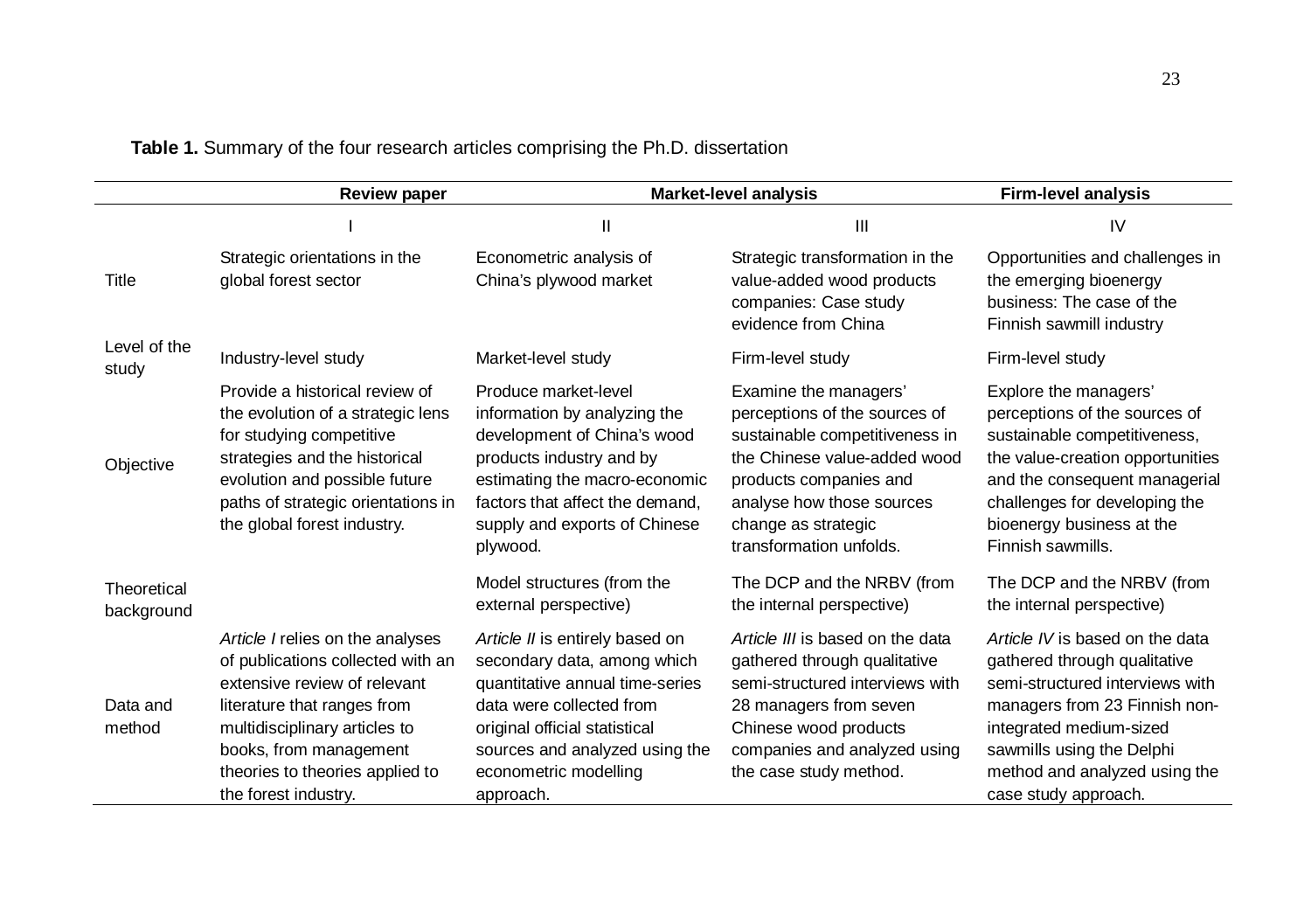|                  | <b>Review paper</b>                                                                                                                                                                                                                                                                                                                                                                                                                                                                                                                                                                                                                                                                     | Market-level analysis                                                                                                                                                                                                                                                                                                                                                                                                                                                                                                                          |                                                                                                                                                                                                                                                                                                                                                                                                                                                                                                                                                                                                                                                            | <b>Firm-level analysis</b>                                                                                                                                                                                                                                                                                                                                                                                                                                                                                                                                                                                                              |
|------------------|-----------------------------------------------------------------------------------------------------------------------------------------------------------------------------------------------------------------------------------------------------------------------------------------------------------------------------------------------------------------------------------------------------------------------------------------------------------------------------------------------------------------------------------------------------------------------------------------------------------------------------------------------------------------------------------------|------------------------------------------------------------------------------------------------------------------------------------------------------------------------------------------------------------------------------------------------------------------------------------------------------------------------------------------------------------------------------------------------------------------------------------------------------------------------------------------------------------------------------------------------|------------------------------------------------------------------------------------------------------------------------------------------------------------------------------------------------------------------------------------------------------------------------------------------------------------------------------------------------------------------------------------------------------------------------------------------------------------------------------------------------------------------------------------------------------------------------------------------------------------------------------------------------------------|-----------------------------------------------------------------------------------------------------------------------------------------------------------------------------------------------------------------------------------------------------------------------------------------------------------------------------------------------------------------------------------------------------------------------------------------------------------------------------------------------------------------------------------------------------------------------------------------------------------------------------------------|
|                  |                                                                                                                                                                                                                                                                                                                                                                                                                                                                                                                                                                                                                                                                                         | Ш                                                                                                                                                                                                                                                                                                                                                                                                                                                                                                                                              | $\mathsf{III}$                                                                                                                                                                                                                                                                                                                                                                                                                                                                                                                                                                                                                                             | IV                                                                                                                                                                                                                                                                                                                                                                                                                                                                                                                                                                                                                                      |
| Main<br>findings | The results of article I suggest<br>that along with the strategic<br>shift in the forest industry,<br>trends in transitions from a cost<br>leadership to a differentiation<br>strategy and from low value-<br>added to high value-added<br>products occur. Moreover, the<br>strategic orientations of the<br>forest industry have evolved<br>through four stages: forestry<br>orientation, production<br>orientation, market orientation,<br>and stakeholder orientation.<br>Towards the future, a growing<br>strategic service orientation in<br>business-to-business markets<br>is foreseen to be a possible fifth<br>paradigm in the historical<br>evolution of the forest industry. | The results of article II suggest<br>that most of the growth in<br>China's plywood demand is<br>primarily driven by the growth<br>in consumer income, whereas<br>an increase in product price<br>only has a small negative<br>effect. In contrast, an increase<br>in raw material price has a<br>significant negative impact, but<br>the end-use sector activity has<br>no significant effect on China's<br>plywood supply. Moreover, the<br>growth in China's plywood<br>exports is due to the consumer<br>income growth in the US<br>market. | The results of article III imply<br>that in the sample of Chinese<br>wood products companies,<br>there is a growing interest in<br>shifting from non-branded to<br>original equipment<br>manufacturing to original brand<br>manufacturing business model,<br>from low value-added to high<br>value-added wood products,<br>and from a cost leadership to a<br>differentiation strategy. As<br>strategic transformation<br>unfolds, the amount of<br>resources and the strategic<br>importance of intangible<br>resources increase, and<br>linkages between these<br>resources become more<br>complex, which requires more<br>profound capability building. | The results of <i>article IV</i> indicate<br>that raw material, technological<br>and personnel know-how,<br>collaboration and services are<br>regarded as strategic resources<br>for the Finnish sawmills to<br>developing the bioenergy<br>business. The Finnish sawmills<br>can increase value added and<br>improve profitability by<br>efficiently using their by-<br>products in bioenergy<br>applications. However,<br>increasing bioenergy<br>production to meet larger<br>demands in the energy markets<br>and managing both internal<br>resources and external<br>investment risks also bring new<br>challenges for management. |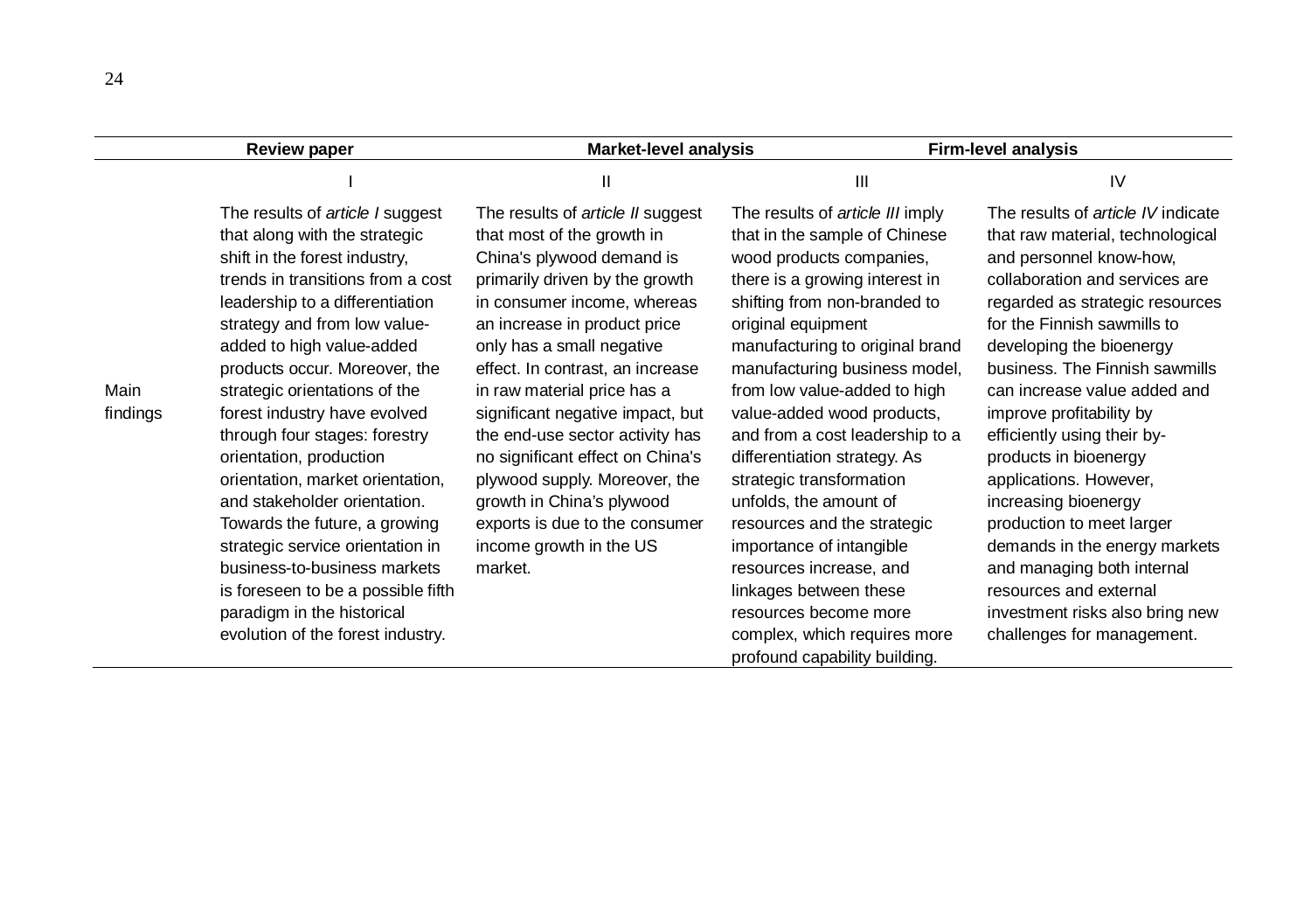#### **4.1 Strategic orientations in the global forest sector**

The objective of *article I* is to provide a historical review of the evolution of a strategic lens for studying competitive strategies, and the evolution and possible future paths of strategic orientations in the global forest industry from a holistic perspective by compiling and analyzing the research findings from previous studies.

In *article I*, the lens for studying competitive strategies in the global forest industry was found to have proceeded from the market-based view to the RBV and finally to the stakeholder view, which integrates the market-based view, the RBV and the socio-political dimension of a firm's strategy. This transition indicates that the focus of strategic perspectives in the global forest industry has shifted from being based on external factors to internal factors and finally to including both external and internal factors of the firm. The evolution of strategic orientations from forestry orientation to production orientation to market orientation and finally to broader stakeholder orientation over the same period shows that the focus of strategic orientations has shifted from wood procurement to the cost-efficient production to customer needs and finally to the needs of broader stakeholder groups, including both primary and secondary stakeholders. According to Clarkson (1995), primary stakeholders are those without whose continuing participation the company cannot survive, e.g., shareholders and employees, secondary stakeholders are those who may not participate in direct transactions with the company or may not be necessary for the company's survival but otherwise affect or are affected by the company's activities, e.g., community activists and advocacy groups. Stakeholder orientation is driven by the public's growing demand for environmental and social commitments of companies. The ways in which stakeholder orientation affects corporate strategy are crucial to sustain and improve the long-term corporate marketing performance (Mitchell et al. 2010). Both stakeholder view and stakeholder orientation encourage the integration of social and environmental considerations with economic development into managerial decisions, so they are viewed as a broad and long-term philosophy (Zink 2005). The emerging green economy is regarded as a vehicle for promoting effective sustainable development mediated by reducing environmental risks and ameliorating ecological scarcities (Green economy in… 2012). Effort to promote the green economy has been made to boost material and energy efficiency in industry and buildings, to develop renewable energy sources, to create a resource-saving 'recycling economy', and to transform traditional sectors through the use of energyefficient and environmentally sound technologies (Wang et al. 2012).

The results suggest that along with the strategic shift in the forest industry, a trend moving from a cost leadership to a differentiation strategy implementation occurs (Sajasalo 2002), and this trend manifests in the shift from low value-added to high value-added products production. An increased emphasis on the importance of production positioning, R&D, advertising, marketing channels, and cooperation networks for companies to gain access to strategic resources implies that the sources of SCA are shifting from tangible resources to more intangible resources. In response to an increasingly competitive environment and ever-increasing demand for customer satisfaction, it is imperative for firm managers to differentiate their products further from those of their competitors. With the rise of the service economy, a growing strategic service orientation (SSO) emphasizing value co-creation between producers and customers in the business-to-business markets is foreseen to be the possible fifth paradigm in strategic orientations in the forest industry (Vargo and Lusch 2004a; Vargo and Lusch 2004b; Karpen and Bove 2008; Vargo and Lusch 2008; Toppinen et al. 2013). This foreseeable SSO indicates a continuation of a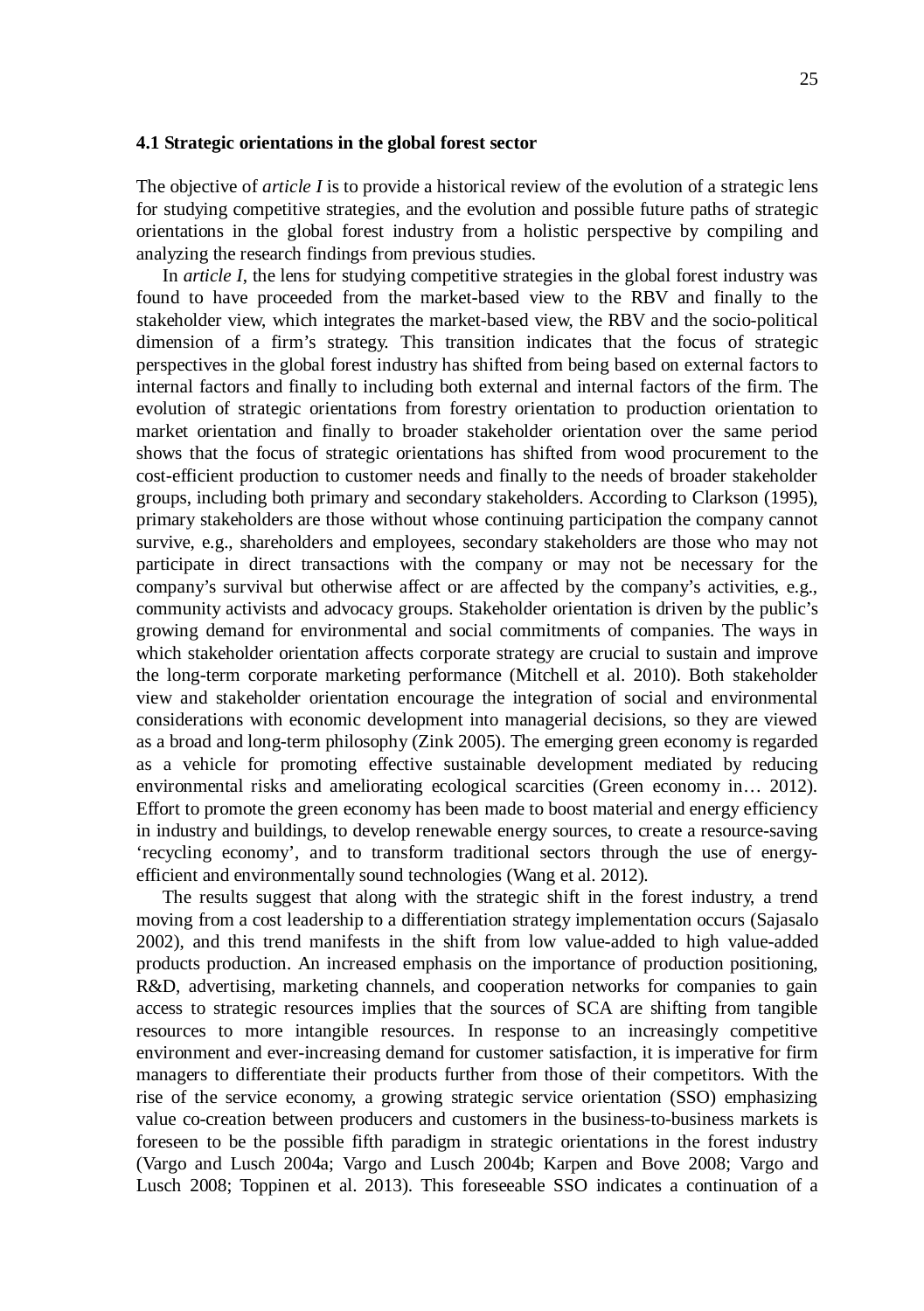strategic shift from producing tangible goods to providing intangible services.

#### **4.2 Econometric analysis of China's plywood market**

*Article II* provides empirical quantitative insights into market dynamics in China. The objective of this study is to obtain new market-level empirical information by analyzing the development of China's wood products industry and by estimating the macro-economic factors that affect the demand, supply and exports of Chinese wood products. The data show that managers are able to make appropriate strategic decisions to ensure the future of the company. Plywood is the most important primary wood product in China in terms of its consumption, production and exports, e.g., China accounted for 56 per cent of global plywood production in 2010 (80 years of… 2011). This makes China the largest plywood market globally (Wan et al. 2011). China's plywood industry was therefore studied as an example of powerful market dynamics in *article II*.

As expected from economic theory, the estimated results of the demand model suggest that both consumer income and product price are important determinants for China's plywood demand. The magnitude of long-run income and price elasticities of China's demand for plywood (1.11 and -0.33) indicate that income is the dominating driver but price only has a small impact on demand. A similar magnitude of the long-run income impact was reported by Li et al. (2006) for China's paper market and by Buongiorno (1979) for international plywood market. With the roughly unitary income elasticity of demand, China's plywood demand increases at almost the same rate as China's economic and consumer income growth. The low price elasticity of demand reflects the possibility that the volume of plywood used in Chinese construction, wooden furniture or other relevant segments is small in relation to the other inputs. Consequently, the price of such products might not play such an important role. This was found to be exactly the case in China. Although there is an increasing domestic demand for plywood in China, the actual consumption of plywood is in relatively small quantities in the construction and furniture sectors given China's huge population. The low price elasticity might also be due to the use of a proxy price variable, i.e., the export price variable, instead of the unavailable domestic price variable. In addition, problems might arise from using the Engle and Granger (1987) method, which cannot be used for two-stage least squares estimation in the case of possible price endogeneity. In the short run, income and price respectively have considerably lower effect and no effect on China's plywood demand, compared with the long-run impact.

The domestic supply elasticity of Chinese plywood in relation to raw material price (log price) and the end-use sector activity (production of domestic wooden furniture) are -1.67 and 0.72, respectively. Product price (plywood price) was dropped from the equation because the estimated coefficient in the model showed a wrong sign that is against economic theory. The result reveals that an increase in raw material price has a larger negative impact, but the end-use sector activity has a smaller impact on China's plywood supply. This finding can be compared with that of Taiwan's plywood supply model of Wang and Wu (2000), meaning that a change in raw material price has a larger effect on plywood supply than on the end-use sector activity in both China and Taiwan. The smaller effect of the end-use sector activity on plywood supply might also be related to the small proportional use of plywood, e.g., in the furniture sector, in China. The continuing trend of rising log prices in the global market and China's limited forest resources would severely decrease China's supply of plywood in the future. Chinese companies will therefore have to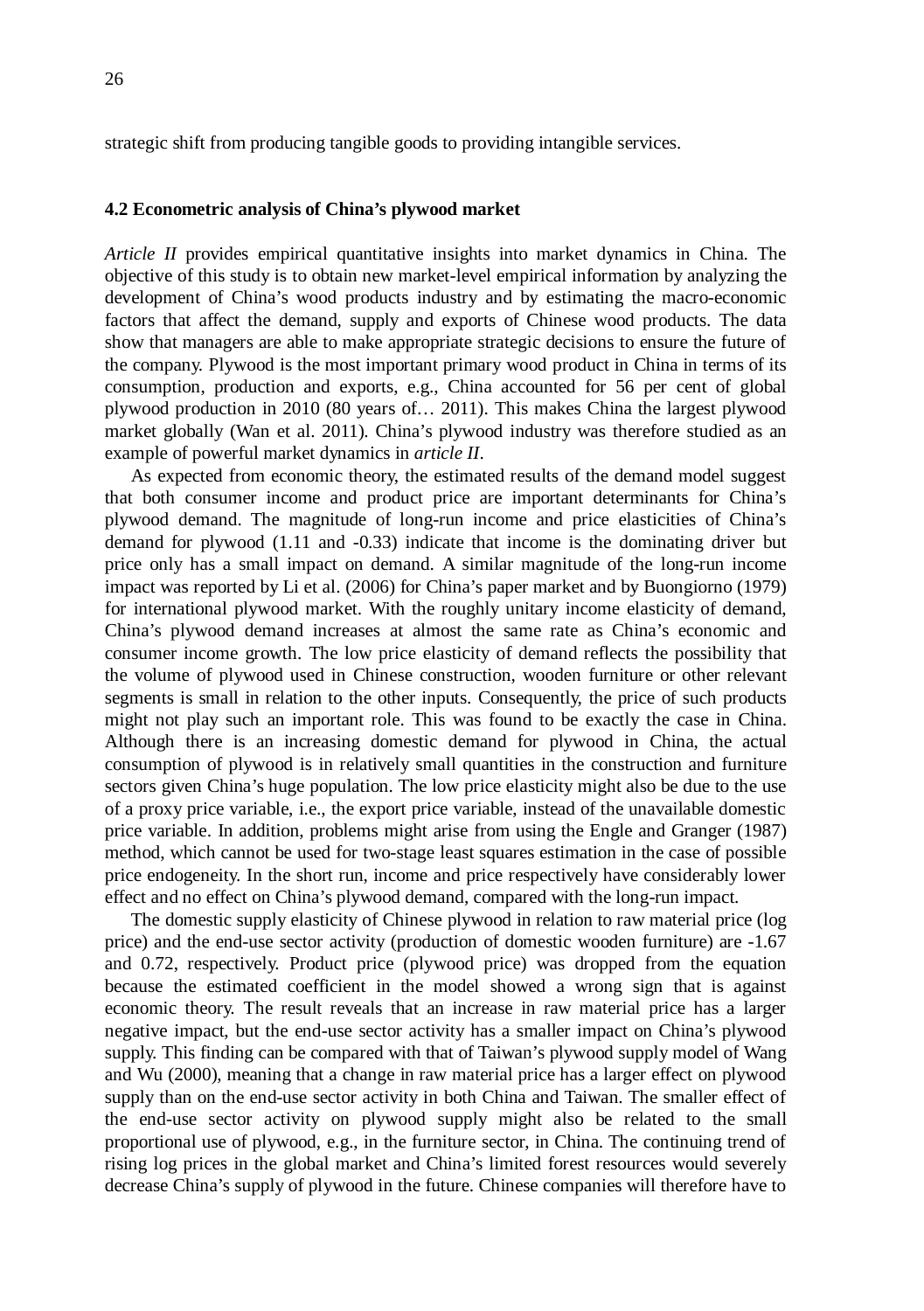find new sources for logs to secure the access to raw materials for wood products production. Apart from developing forest plantations, Chinese companies could produce wood products by efficiently using small-diameter fuel-wood and wood residues. This not only solves the problem of a lack of raw materials, but is also conducive to environmental protection and adds value to wood and wood products.

Moreover, the unrealistically high US income elasticity of Chinese plywood exports of 17.13 implies that the growth in Chinese exports is mainly driven by the growth in the US consumer income. This result is consistent with the result obtained from the demand model, i.e., the growth in China's plywood demand is mainly driven by the growth in the Chinese consumer income. The export price of a product, i.e., plywood price, was dropped because the estimated coefficient also showed a wrong sign. The possible reason for wrong signs of the estimated coefficients in both supply and export models might have arisen from the use of the proxy variables or from the multicollinearity between some independent variables.

Apart from economic factors, other factors may affect China's demand, supply and exports of plywood but cannot be included in the econometric analysis, e.g., population growth, urbanization, construction demand, expanding wood processing capacity, antiillegal logging and anti-dumping actions, the green building movement, and the formaldehyde standards set up in the United States and European nations on Chinese plywood exports (Gregg and Porges 2008; O'Donnel 2010). In addition to the unavailability of some data, the reason for reducing the variable selection in the models is due to limited degrees of freedom in the estimation with such a small sample.

In short, *article II* contributes to the macro-level analysis of the external environment effects on China's plywood industry although its results can be considered as indicative.

### **4.3 Strategic transformation in the value-added wood products companies: Case study evidence from China**

Within a relatively short time period, China has made remarkable progress in wood products production and exports and has therefore emerged as a significant player in the global wood products market. As the most important exporter of value-added wood products (Ganguly and Eastin 2011), China exports large quantities of price-competitive value-added wood products, primarily wooden furniture (49% of global exports), followed by plywood (30% of global exports) and wood flooring (Castaño 2007). However, given the intensified global competition, China's wood products industry should redefine its strategies to remain competitive in the present and also in the future. Accordingly, it is crucial for managers to assess the current status, competitiveness, the emerging challenges and future development trends of China's wood products industry.

*Article III* draws upon the theoretical insights of the DCP and NRBV of the firm and analyzes the managers' perceptions of the sources of SCA in the Chinese value-added wood products companies and how those sources change as strategic transformation unfolds.

In this study, the seven Chinese case-study companies were classified into three groups. The first group is non-branded (NB) companies that focus on producing low value-added products for domestic low-end markets without a brand of their own. The second group comprises original equipment manufacturing (OEM) companies that mainly produce low value-added products for international low-end markets and entered international markets by the OEM route. The third group consists of original brand manufacturing (OBM) companies that rely heavily on capital, technology and brands and principally producing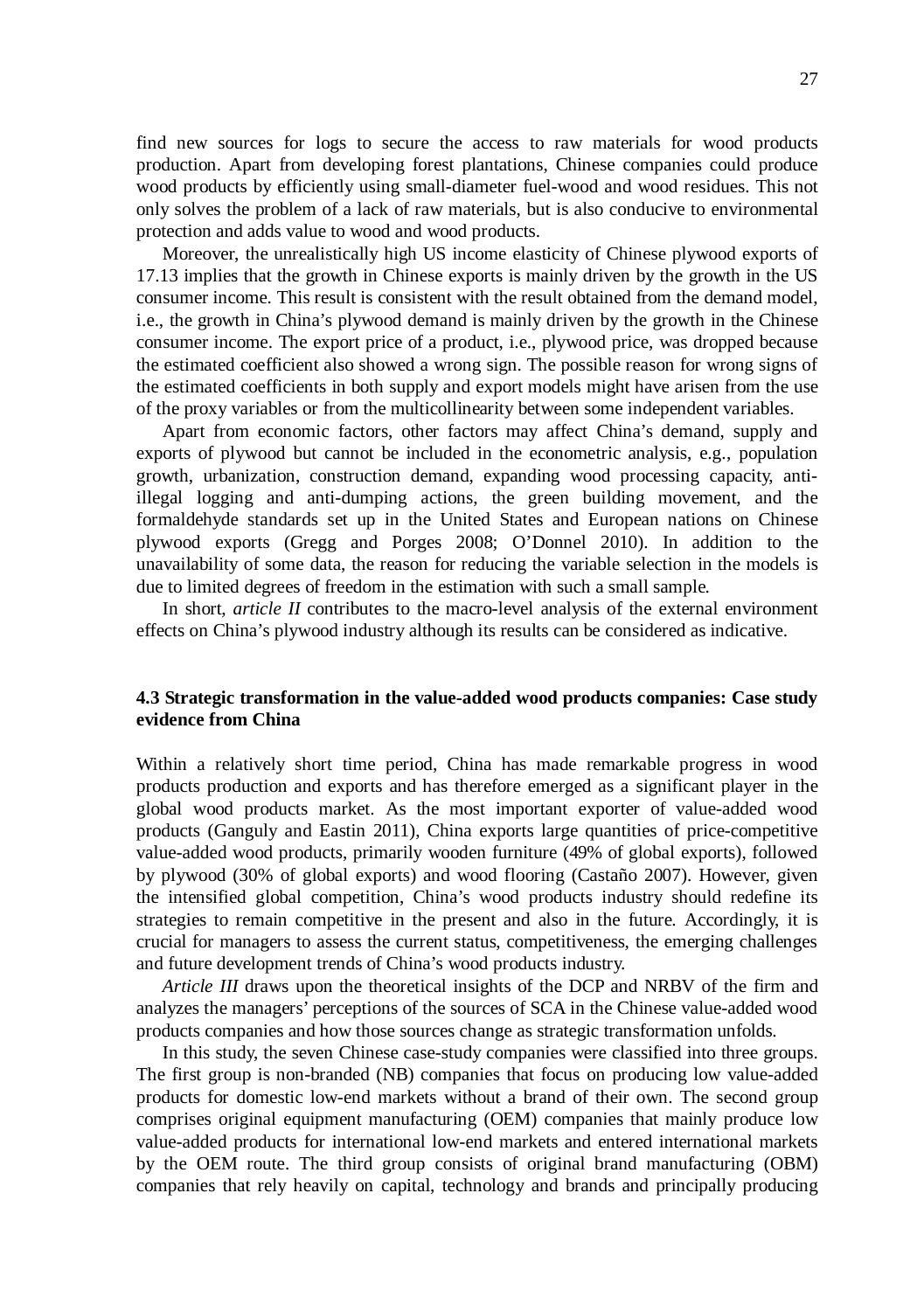high value-added products for domestic high-end markets. The results indicate a growing interest in shifting from NB to OEM to OBM business model, from low value-added to high value-added products production and from a cost leadership to a differentiation strategy adoption in the analyzed Chinese value-added wood products companies. The results also suggest that different resources associated with firms' competitiveness are emphasized as strategic transformation unfolds. When the Chinese case-study companies move from NB to OEM and further to OBM strategies, the amount of resources and the importance of intangible resources increase, and the sources of SCA in Chinese companies change from focusing solely on tangible resources to integrating intangible resources into the resource pool and further to the dynamic integration of tangible and intangible heterogeneous resources.

In the NB companies with the lowest level of value-added production and internationalization, the strategic focus is only on tangible resources such as cheap land, raw material, and labour. In contrast, in the OEM companies that provide manufacturing services for international buyers, intangible resources, such as international collaboration and good reputation, are emphasized along with tangible resources to be able to meet international buyers' needs and to be capable of operating in international markets. Despite this fact, OEM companies are still production-oriented and still adopt a cost leadership strategy although they have a tendency to be more market-oriented. The results show that these two types of companies compete in the markets with 'simple' resource pools, *inter alia*, with few valuable and rare resources that have high cost-efficiency creation potential supporting TCA in the short run. However, this competitive position cannot be sustained when new lower-cost competitors are emerging in the markets. In contrast, the relative importance of intangible resources such as technological know-how, personnel know-how, management expertise and corporate culture, are high in the OBM companies that produce high value-added products and implement a differentiation strategy. Furthermore, the ties between individual tangible and intangible resources in OBM companies are also deeper than those in NB and OEM companies. For example, in OBM companies, the use of tangible raw material is closely linked to the collaboration in acquiring certified wood and the use of tangible machinery is closely linked to personnel know-how. These imperfectly imitable and non-substitutable resource combinations and capability building processes trigger the dynamic creation of VRIN resources and the achievement of SCA.

The Chinese wood products companies should increase value-added production and deepen distinctive dynamic capabilities in developing intangible resources and skills, especially build dynamic capabilities in environmental issues, to ensure successful strategic transformation and sustain competitiveness. This can be done through R&D, product innovation, alliances and acquisitions, and organizational structure reconfiguration to adapt to the changing environment. Overall, the strategic transformation occurring in the Chinese wood products companies shows a trend moving from production orientation to market orientation. The transition from a cost leadership strategy to a differentiation strategy that result in higher value-added products production can also be reflected in the emphasis on the NRBV-type of resources, such as sustainable wood procurement and the efficient use of wood.

In summary, *article III* provides empirical qualitative insights into a growing trend showing movements from production orientation to market orientation and from a cost leadership strategy to a differentiation strategy in the Chinese companies studied. The sources of SCA in the Chinese wood products companies also change along with these transitions. This study merits a micro-level analysis of the effects of internal resources and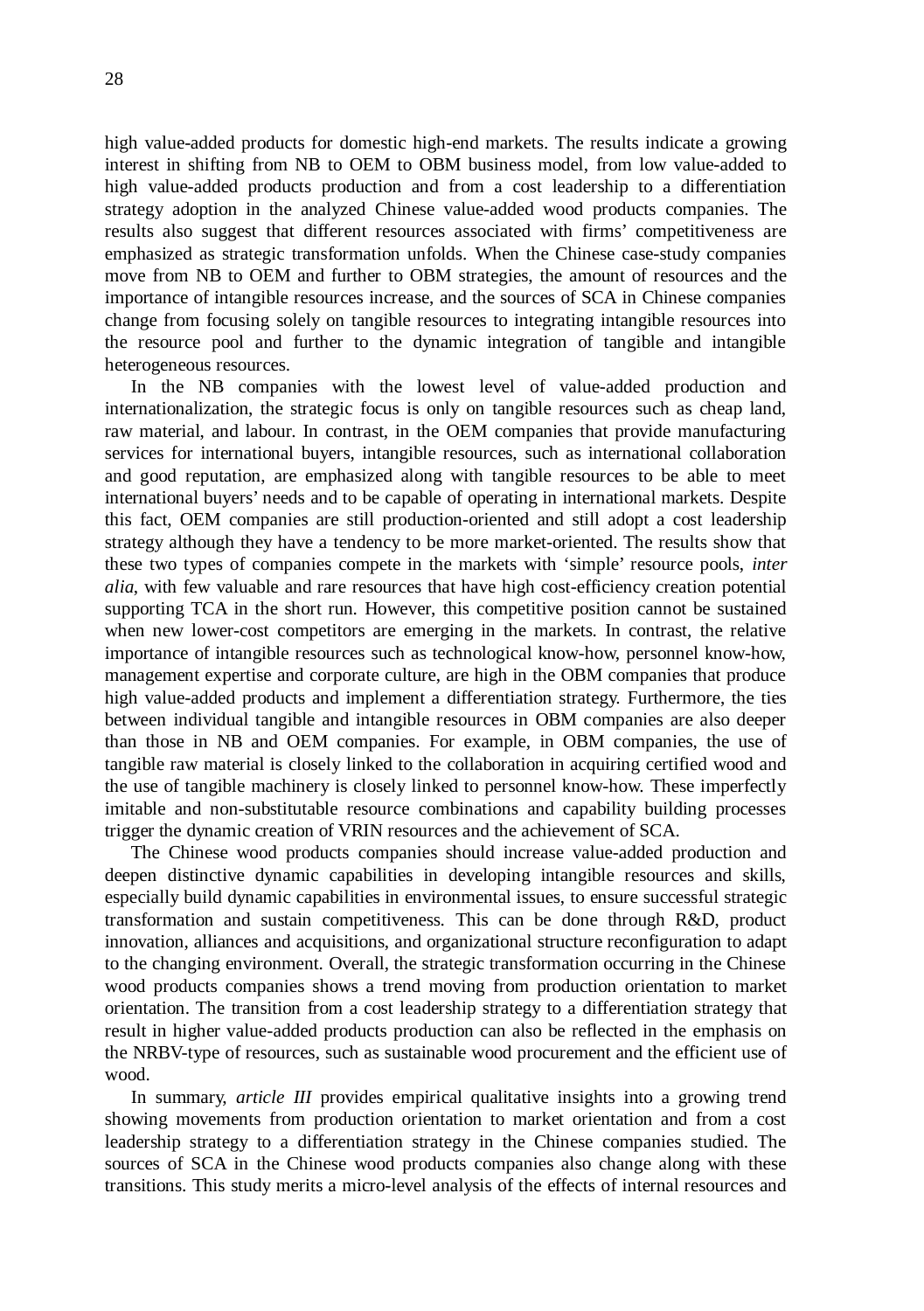capabilities on the sustainable competitiveness of Chinese companies.

### **4.4 Opportunities and challenges in the emerging bioenergy business: The case of the Finnish sawmill industry**

By taking into account stakeholders' interest in social and environmental issues, the global pursuit for sustainable development has emerged as a market driver with the potential to grow profits and present new business opportunities for increasing value creation (Green products: Using… 2010). The limitations of using fossil fuels in energy production call for seeking alternative, renewable, and sustainable sources of energy. Producing wood-based bioenergy is regarded as a sustainable energy alternative to fossil fuels in both the short and long term. The Finnish forest industry is one of the world leaders in producing and utilizing wood-based bioenergy, which represents 80% of bioenergy production and consumption in the country (Finland is at… 2010). In response to reduced cost competitiveness, some Finnish sawmills have increasingly shown an interest in investing in the development of the bioenergy business to generate firm-level value added. *Article IV* explores the Finnish managers' perceptions of the sources of SCA, the future value-creation opportunities and the challenges for developing the bioenergy business at the Finnish sawmills in cooperation with energy firms.

The results of article IV indicate that raw materials, technological know-how, personnel know-how, collaboration and services are identified as the most important production factors for bioenergy production by the Finnish sawmills. In terms of collaboration, cooperation with the suppliers of wood raw materials and partnerships with district heating plants of the local communities are emphasized as a strategic resource to create SCA for the bioenergy business of sawmills. In the bioenergy value chain, the availability and procurement of raw materials and customer relationship management are regarded as the most important processes. Of the factors that affect the future of bioenergy business of the Finnish sawmills, market demand for bioenergy, governmental energy policies and financial support are considered to be the most important. Prices of raw materials and bioenergy products as well as the quality of customer relationships also play important roles in developing the bioenergy business for the Finnish sawmills.

As a future-oriented approach, the Delphi method used in *article IV* aims at executing a foresight analysis. According to the data summarized from two rounds of interviews, the recent renewable energy boom, the Finnish government policy support for bioenergy, advanced technological and logistical know-how in using wood-based fuels in energy production, the structural change of the Finnish forest industry in reducing the demand for sawmill by-products in traditional applications (e.g., in the pulp and paper industry) have provided potentially fruitful opportunities for the Finnish sawmills to initiate value-creation businesses by producing bioenergy. Nevertheless, increasing bioenergy production to meet larger demands in energy markets and managing both internal resources and external investment risks also bring new challenges for management. For instance, changes in the sawn wood market demand caused by general economic cycles make the bioenergy business vulnerable to sawmill business cycles. Moreover, risky and capital-intensive investments with high costs are particular an obstacle for the small-scale combined heat and power (CHP) production and pellet production, and there are also some investment risks in partnership with energy firms. In terms of policy, some political decisions made in Finland, e.g., the Finnish energy subsidy for small-diameter wood from young forests (Liukko 2012)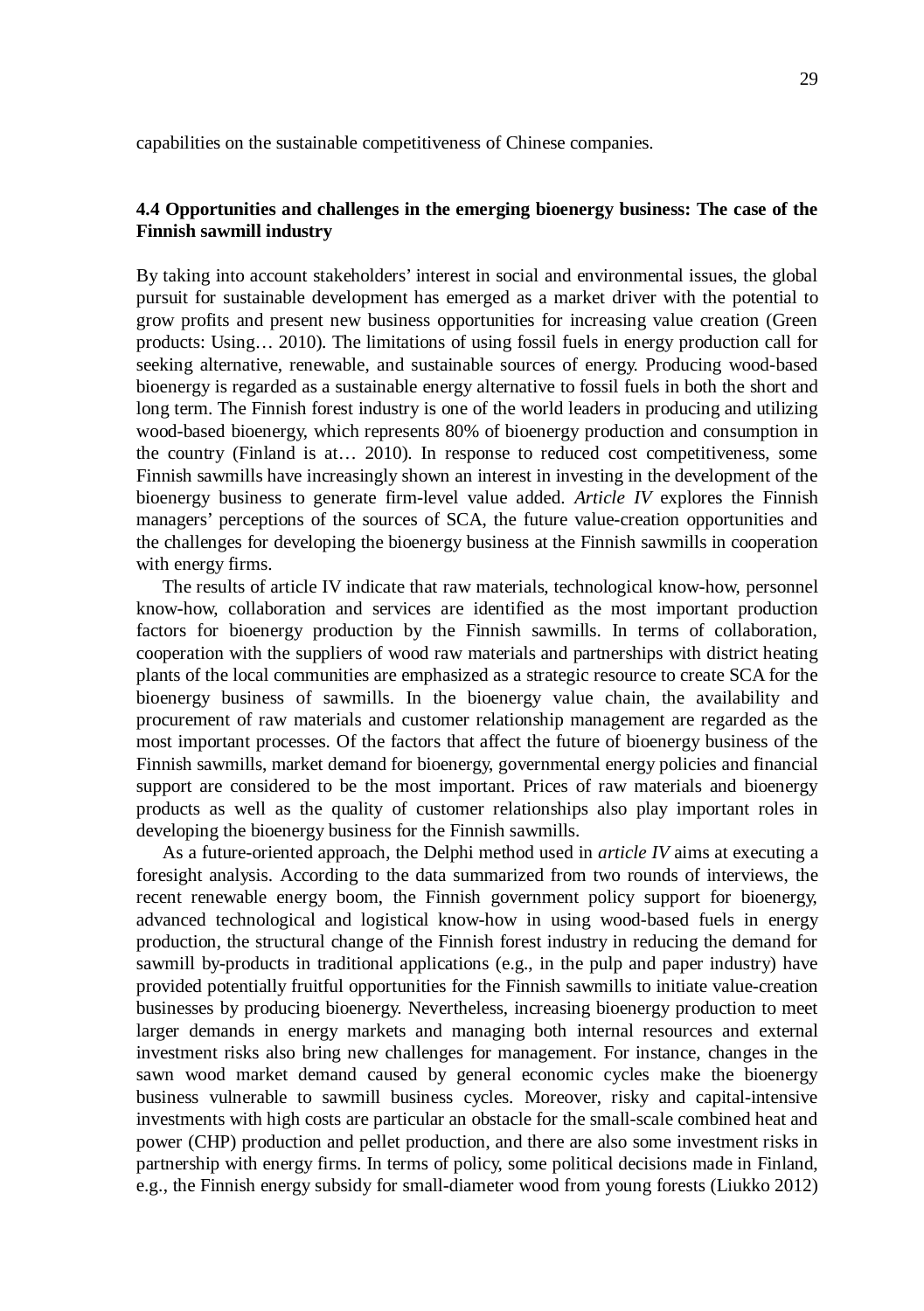is especially harmful to the Finnish non-integrated sawmills as it only supports the use of energy wood in biogas production, and thus it becomes a distorting factor in the competition among energy producers. Additionally, the volatile bioenergy policy changes are considered to be major factors of uncertainty in predicting the future development of business environment and they further increase the risk level of future investments in bioenergy capacity.

The results of this study suggest a growing trend in transitions from production orientation to more a diversified market orientation in line with sustainable development and from a cost leadership to a sustainable value-creation strategy at the Finnish sawmills. The data also indicate that most of the resources that contribute to SCA are intangible. This case study provides empirical evidence for the development discussed in the review paper *article I* from an established market perspective.

### **5. DISCUSSION AND CONCLUSIONS**

#### **5.1 Theoretical and methodological contributions**

The main contribution of this Ph.D. study lies in the area of strategic management, especially in the application of the DCP and NRBV of the firm. This study is grounded on the DCP and NRBV-based theoretical framework. The primary focus of this study is to identify and examine the strategic resources and dynamic capabilities that have SCAcreation potential and fit in with the changing external business and natural environments. A typical issue emphasized in the DCP literature is innovation, which is a key process of organizational renewal (Winter 2003) and the only way to sustain a firm's CA in the long run (Schumpeter 1938; Rumelt 1984; D'Aveni 1994). Therefore, innovation constitutes an ideal setting for studying dynamic capabilities (Winter 2003). In general, successful firms are based on strategic innovation practices (Amor 2000; Lumpkin and Dess 2004), whereas innovative products and services are developed with a lot of R&D effort. Compared with other industries, R&D investments in the global wood products industry are relatively small, which might be a factor that leads to the lack of SCA in this industry. Wood products companies should intensify their R&D effort in developing innovative products in order to create SCA. Such innovative products include eco-friendly flooring and wood-based bioenergy to differentiate themselves from their competitors.

Given its local use of renewable natural resources (wood, water and land) and moderate consumption of chemicals and energy, the wood products industry is on the edge of achieving sustainable development. The ever-changing competitive environment and the dual pressure from resource shortages and environmental protection initiatives have triggered the need for wood products companies to develop new resources and capabilities to sustain their competitiveness in the challenging financial situation of rising costs. This dissertation emphasizes the utilization of firm-specific VRIN resources and capabilities through the implementation of sustainable value-creation strategies and activities based on the dynamic resource-based approach in two very different cultural contexts.

The theoretical framework introduced in this study was adapted from the framework developed in Lähtinen (2007). It provides a tool for the empirical examination of strategic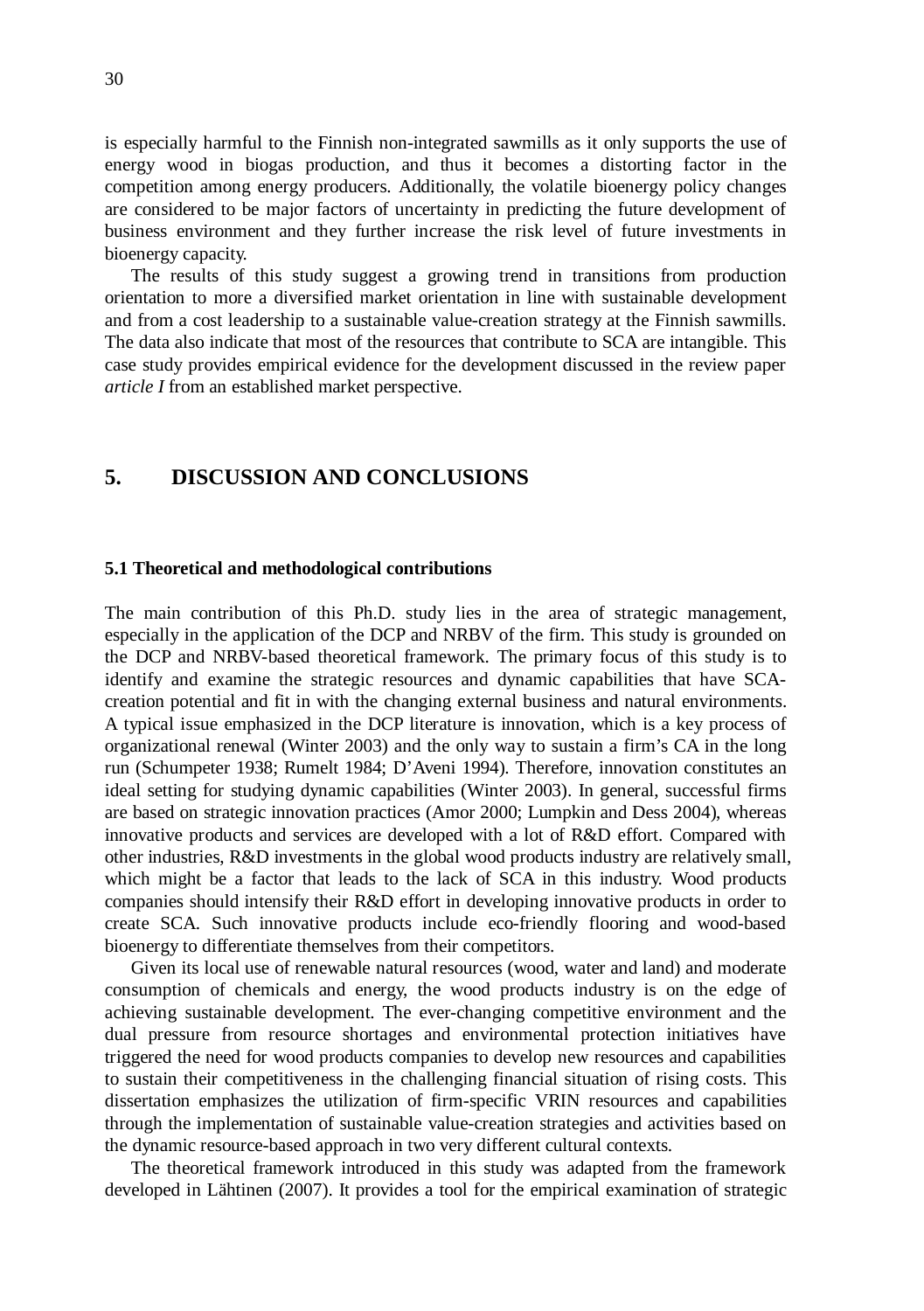resources that contribute to a firm's SCA within a certain business environment and natural environment. It also enables the assessment of the effects of both the external environment and the internal resources on a firm's competitiveness. Compared to the framework used in Lähtinen (2007), the present study's framework not only integrates the internal factors with the external dynamic business environment of the firm, but also takes the external natural environment into consideration. In recent years, empirical applications of the RBV or NRBV in the analysis of firm-level competitiveness have required special attention to be paid to the study design and data quality (Armstrong and Shimizu 2007). However, despite the plethora theoretical literature on the RBV and NRBV, its actual empirical applications (Andersen and Kheam 1998; Fahy 2002; Schroeder et al. 2002; Camelo-Ordaz et al. 2003; Galbreath 2005; Newbert et al. 2008) have been far scarcer. In particular, the Delphi method has seldom been used in the context of addressing the RBV or NRBV. This study contributes to the empirical applicability by assessing the theoretical assumptions of the NRBV in two vastly different contexts.

In terms of research methodology, the data and research methods used in this dissertation comprise the theoretical literature review (*article I*), the market-level annual time-series data analyzed with the quantitative modelling approach (*article II*), and the firm-level interview data analyzed with the qualitative method (*articles III-IV*).

In *article II*, the econometric method was used to estimate the economic factors that affect the demand, supply and exports of plywood in the Chinese market. In this area, earlier econometric-based studies have been scarce due to the lack of available data. Econometric modelling allows for scientific measurement of the relations between various key variables over a certain time period. Based on these measurements, the findings are presented in objective terms, without excessive dependence on 'expert opinions' that are often seen as individual preconceptions, and estimations are often used as evidence in a wide range of policy settings. Moreover, econometric analysis also has the advantage of ensuring that consistent assumptions, e.g., the economic growth as a whole, are made in all countries. This makes it possible for the preparation of alternative consumption scenarios with different assumptions for independent variables such as GDP, prices, etc.

In *articles III and IV*, the qualitative semi-structured interview method was used to gather expert opinions from China and Finland, respectively. However, the aims of both studies are not to compare the two countries directly. Therefore, some difference in qualitative methods emerges between these two studies. In *article III*, a single round of interviews was conducted with the managers in China, whereas in *article IV*, two rounds of interviews based on the Delphi method were carried out with the managers in Finland. The reason for applying different methods to these two studies is that *article III* focuses on the traditional wood products segment, where historical data are available, and a single-round interview method is therefore considered to be sufficient to get reliable and stable data. In contrast, *article IV* focuses on the emerging bioenergy segment, which lacks historical data and is considered to have a high level of uncertainty due to the nature of the emerging business and the volatile bioenergy policy changes in the business environment, therefore a two-round interview method is more applicable to be used in this case.

### **5.2 Managerial implications and future outlook for the Chinese and Finnish wood products industries**

In addition to the theoretical and methodological contributions described above, data given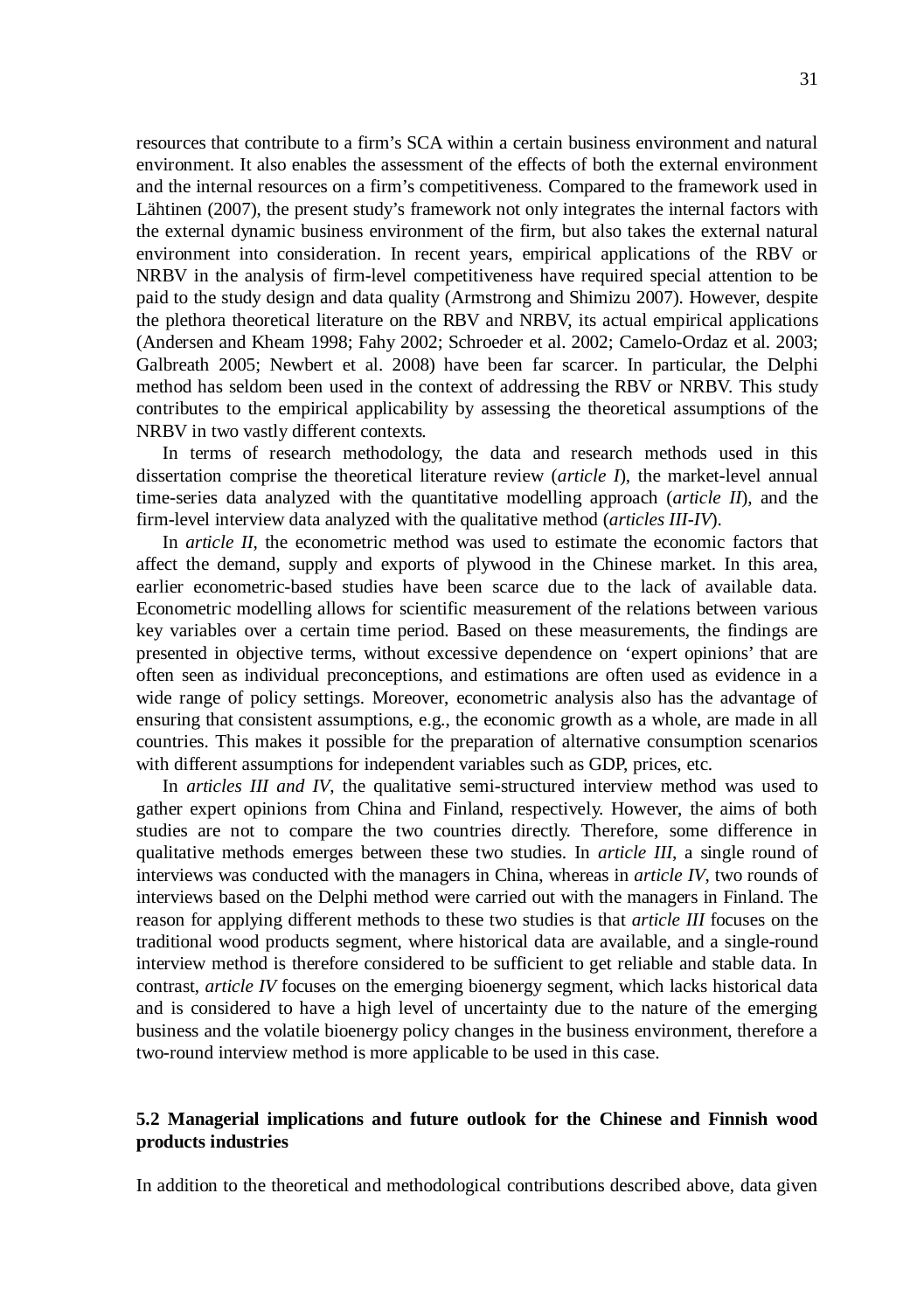in this dissertation also provide new insights into practical business management, i.e., new empirical results about the Chinese and Finnish wood products industries.

The findings of this study have clear implications for managers, particularly in wood products companies, who seek SCA and make future investment plans. On the one hand, the findings produce new information and increase the understanding about market dynamics of China's wood products industry. On the other hand, the findings provide decision makers with insights into how to improve the understanding of the significance of resources and capabilities of the wood products companies. These results also highlight the importance of selecting a strategy within a firm that adjusts firm-specific resources to the changing external environment through empirical evidence from both emerging and established market regions. In seeking sustainable competitiveness, the task of firm managers is to build a resource portfolio and select a suitable strategy within the competitive environment.

Given the dramatic changes in global markets and the economic recession that started in 2007, all companies, regardless of whether they are emerging or established wood products companies, are experiencing reduced cost competitiveness. If companies' aim is to achieve SCA in a highly competitive and dynamic business environment, they must develop new value-creation strategies by concentrating more upon the differentiation of products or focusing more on niche markets with less competition. The results of this dissertation show that success in implementing value-creation strategies requires that companies develop their internal tangible and intangible resources, deepen the ties between them, and dynamically develop their resources and integrate these into special capabilities, such as innovations, services, and stronger brands. Although cost efficiency can create a basic prerequisite for company competitiveness, it is intangible resources, such as innovative products and processes, exceptional customer service, good reputation and close collaboration with key stakeholders, that differentiate a successful company from its competitors. In particular, collaboration and innovation have been emphasized as the key sources of SCA. For instance, in many emerging markets, close and long-term relationships between firms and local authorities and the use of local knowledge play a pivotal role in helping firms succeed. Firms must have differentiated products or services that are rare and costly imitate to develop SCA. In the real world, innovation leads to product differentiation, which generates economic progress and creates SCA for firms. Firms that do not allocate resources sufficiently to innovate will be more likely to continue to fall further behind their competitors.

The pursuit of environment protection has been put on the agenda at both national and global levels with the growing public awareness of environmental issues and the challenge of global sustainable development. Therefore, emphasis on the NRBV-type of resources by implementing ecologically and socially acceptable forest management practices, e.g., adding some intangible characteristics such as certification labels to wood raw materials, can improve corporate credibility, enhance reputation, thereby adding value for the company and its end-products.

The interviews with managers in this study suggest that there is limited consciousness about the strategic importance of sustainable development and renewable raw material base in the global industry setting, especially in developing countries. From a strategic standpoint, ignoring environmental issues due to the consideration of short-run costs benefits greatly limits companies' understanding of their surrounding environment. Moreover, this reactive stance may bring negative consequences when public perceptions of the importance of social level sustainable development are changing. Hence, firm managers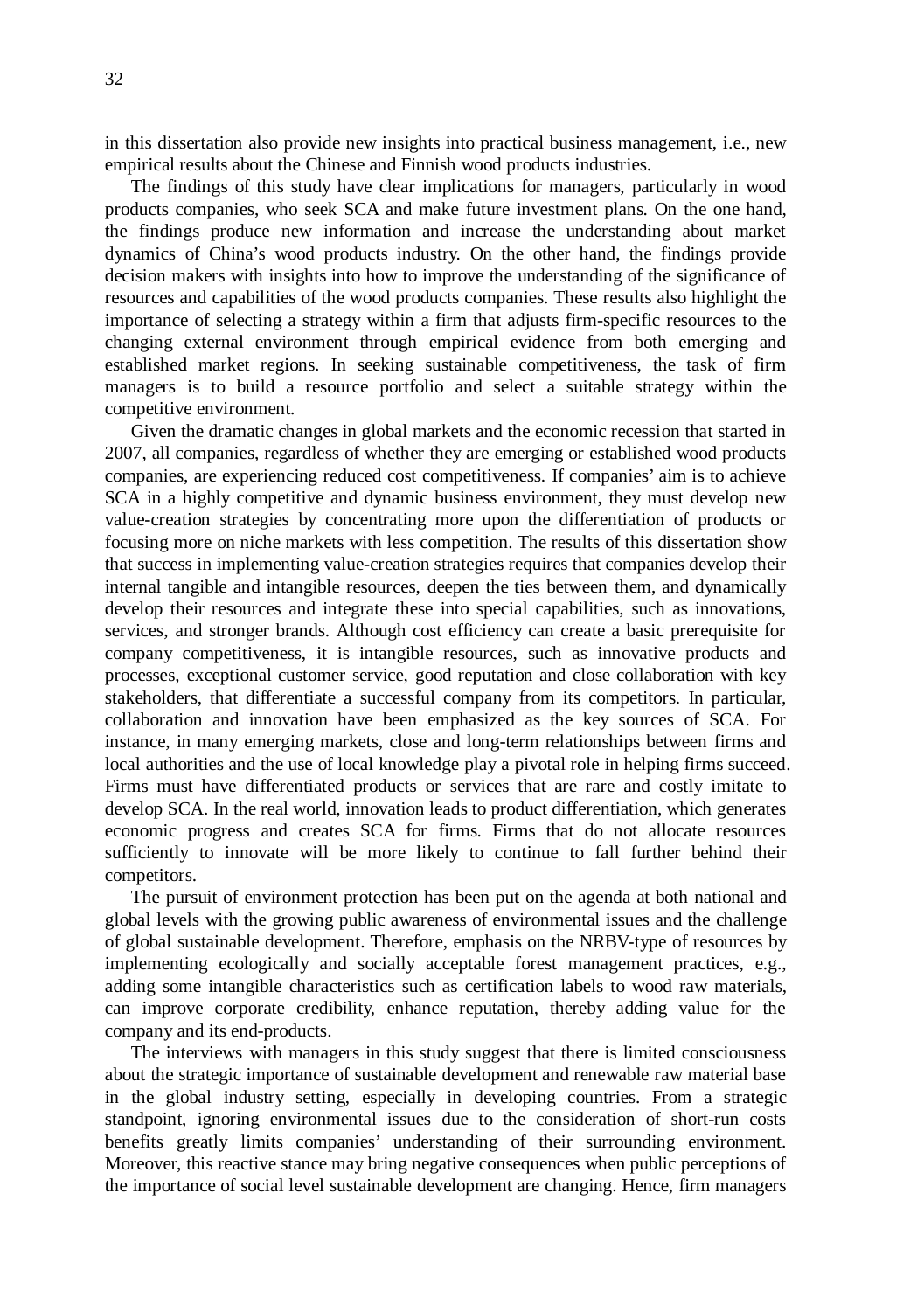should try to minimize environmental impacts from the earliest planning stage to the dismantling stage (Hart 1995). The establishment of a track record in product stewardship enables companies to build upon a good reputation, which will facilitate the gradual adoption of a sustainable development strategy (Hart 1995; Hart and Dowell 2011), and thus add value to end-products. The implementation of pollution prevention practices also allows companies to lower production costs.

Apart from product stewardship and pollution prevention, sustainable development is another strategic capability emphasized in the NRBV. More recently, increased focus on the economic and ecological nexus of sustainable development has been addressed by green growth (OECD 2011). Green growth is a pattern of development that decouples economic growth from heavy dependence on resource use, carbon emissions and environmental damage (China 2030: Building… 2013). The objective is to promote growth and development through reducing pollution and greenhouse gas emissions, minimizing waste, increasing the efficient use of natural resources, maintaining biodiversity, and strengthening energy security (OECD and green growth 2012). As a pathway to achieve sustainable management (Inclusive green growth… 2012), the concept of green growth supports the development of green industries, jobs and technologies, whilst allowing for a smooth transition into a green or sustainable economy (Towards a green… 2011, Morssy 2012). The overall objective of green growth is to integrate economic development, environmental sustainability and social equality into all levels of decision-making, which ranges from government, industry, right down to consumers. The Chinese government is using a variety of policy tools to achieve more sustainable development. A Green Revolution launched in the  $12<sup>th</sup>$  Five-Year Plan (2011-2015) in China indicates that the Chinese government has implemented sustainable development as a national strategy (Schwerin 2012). In the business world, the Chinese wood products companies' measurement of efficiently using forest residues to produce wood products shows a growing movement towards green development. The wood-based bioenergy business developed by the Finnish sawmills also shows the Finnish wood products industry's contribution to green development. With this movement, the development of new 'sustainable' competencies, innovations and new technologies will present fundamental challenges for the wood products industry.

When comparing the empirical studies *articles III and IV*, it is noticeable that some similarities and differences exist between their results. Both studies aim at evaluating the sources of firm SCA and the corresponding strategies, and their results illustrate the emerging trends that move the adoption from a cost leadership strategy to a more complex differentiation strategy and move the production from low value-added products to high value-added products in the wood products industry. Both studies show the growing importance of intangible resources for creating firm-level SCA in emerging and established markets. They also show that as the role of value-added production increases, the amount of resources increase and linkages between them become more complex, which requires and supports a more profound capability building. In spite of these similarities, nonetheless, these two articles focus on two vastly different contexts. *Article III* focuses on the emerging global player, i.e., the Chinese value-added wood products companies, whereas *article IV* focuses on the established global player, i.e., the Finnish sawmills. The emerging player still focuses on producing traditional wood products, e.g., plywood, wooden furniture and wood flooring. In contrast, the established player has expanded its focus to develop the emerging bioenergy business as a way of generating firm-level value added by efficiently using wood materials such as its by-products. This difference demonstrates some of the different strategic orientations between the emerging and established producers, with the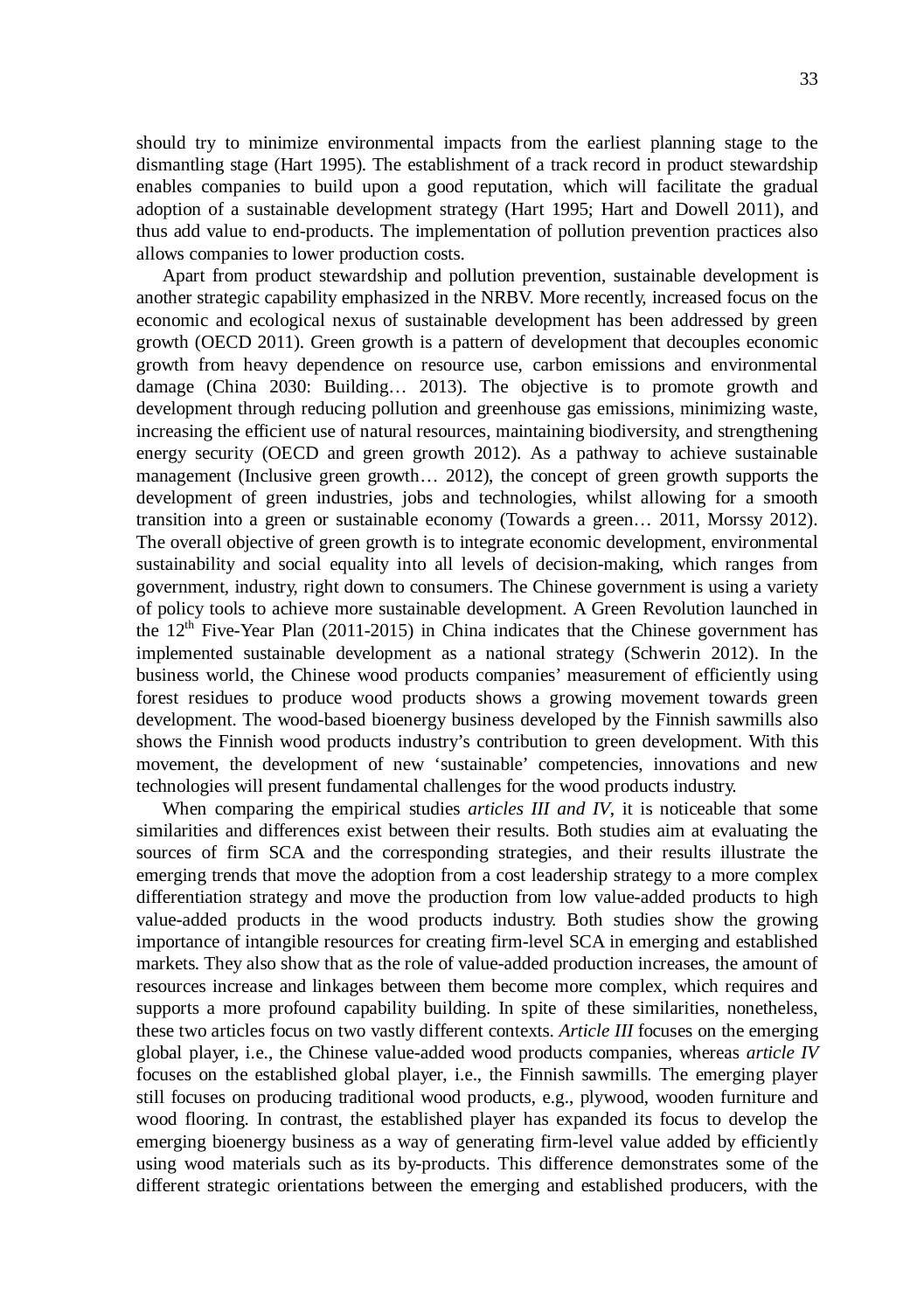former transiting from product orientation to market orientation and the latter showing an interest in transiting from product orientation to more diversified market orientation in line with sustainable development.

Looking into the future, the Chinese and Finnish wood products industries may face different opportunities and challenges, thus managers of firms in both countries must make different strategic choices and seek competitiveness with heterogeneous resources in the face of their particular changing environments. In response to the weakening price competitiveness of China's wood products industry and the increasing challenge from lower-cost countries, Chinese firms can no longer implement a purely conventional lowcost strategy. Instead, they must adjust their business strategies to create SCA. With the improvement of living standards and the rapid growth of China's middle class, there is an increasing demand for high-end differentiated products in the Chinese market. Currently, Chinese consumers have increasingly been concerned about their quality of life, especially when buying consumable goods such as clothing and durable goods such as furniture for their children. For instance, in the past 10 years, the Chinese children's furniture market has developed rapidly. A survey recently conducted in two developed cities in China (Shanghai and Shenzhen) by Wan et al. (2013) found that the use of natural materials and the awareness of environmental friendliness had increasingly become important concerns among Chinese consumers in developed regions in China. This growing niche market presents a promising high-end market potential for furniture producers to develop their competitiveness by providing eco-friendly wooden children's furniture in developed markets in China. This market also presents a potential opportunity for domestic and international suppliers of wood raw materials. All these indicate that China's wood products industry is entering a period of strategic transformation, pursuing strategic upgrading from traditional low-cost manufacturing strategies to innovation differentiation strategies and from low value-added to high value-added products. In order to succeed in high-end markets and make Chinese brands world-renowned, the Chinese wood products companies should strengthen R&D investments, develop innovative products, enhance international experience and long-term close relationships with key stakeholders including international partners, boost advertising, develop effective marketing channels, improve brand management, and build a strong reputation for quality and customer service (Wan and Li 2012). The resource base of China's wood products industry should be transformed by increasing investments in intangible resources and by paying attention to dynamic capability building in environmental issues to enhance future domestic and international competitiveness (Sharma and Vredenburg 1998). However, in China, both state and industry-led environmental initiatives are at an early stage, and public discussions of the domestic environmental impacts of consumption have only recently appeared in the media. Currently, there is no legislative requirements to demonstrate the legality or sustainability of imported timber (Huang et al. 2013), and the wood product companies' awareness of forest certification and growing importance of other environmental issues in international markets are still in their infancy (Chen et al. 2011). Given that the European Union and the United States are the world's largest wood products consumer markets and forest certification has become a mandatory prerequisite for the entry to the global forest products markets, Chinese companies must work hard to develop the NBRV-type of resources and capabilities in order to tap into global markets.

In the case of Finland, the Finnish wood processing production is forecast to decrease by one fifth from 2007 to 2020 (Hetemäki and Hänninen 2009). This decrease is primarily due to weakening of Finland's main export markets and reduced competitiveness of the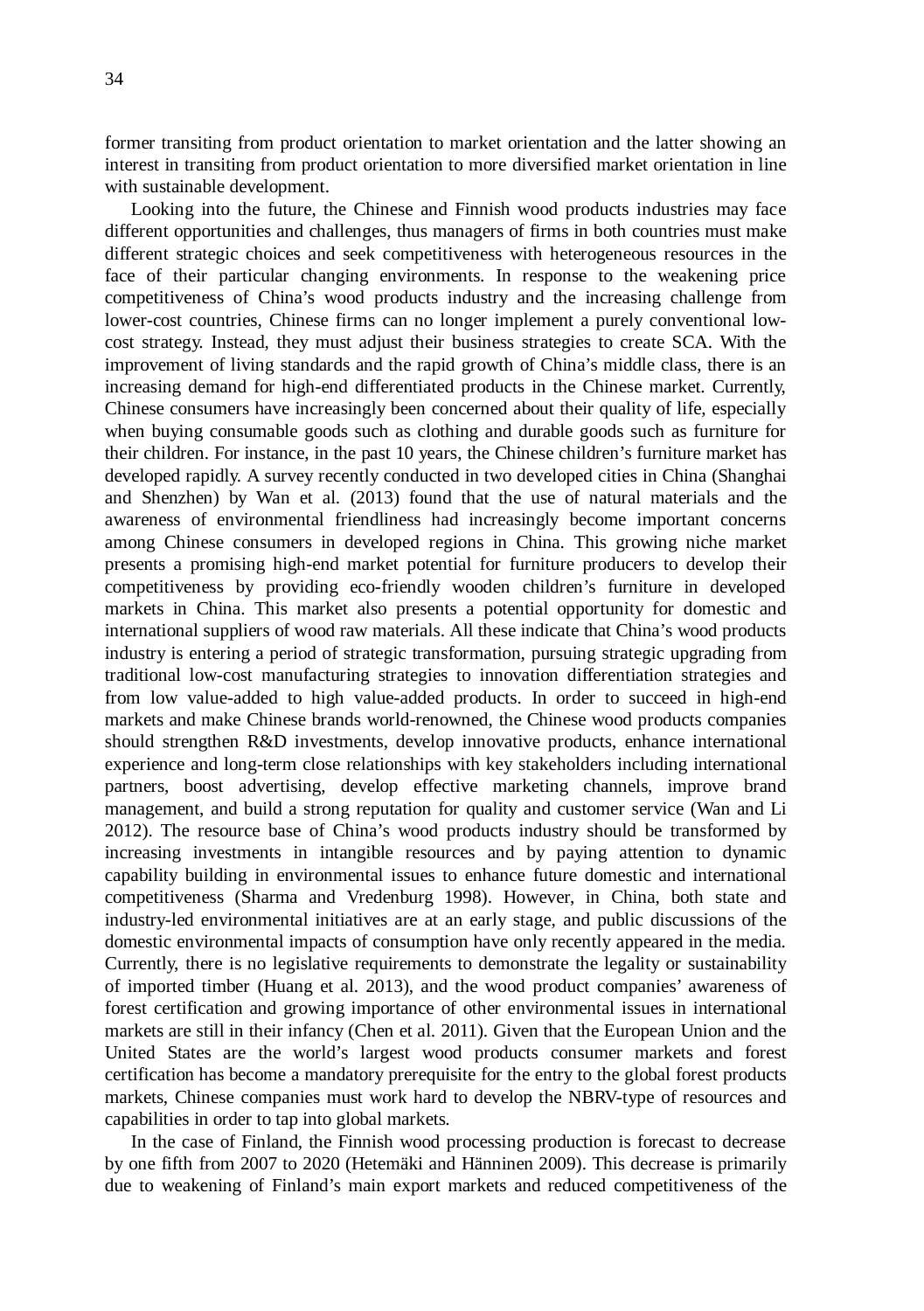Finnish production relative to Finland's major competing countries in West Europe, Asia, and Sweden. However, the turnover of the Finnish wood products industry may increase if the share of higher value-added wood products or wood-based bioenergy increases (Hetemäki and Hänninen 2009). The challenge facing the Finnish wood products industry is to increase the firm-level value added and sustain international competitiveness. The Finnish wood products companies should thus accelerate investments in R&D and innovation to produce higher value-added wood products and/or promote energy efficiency. Therefore, personnel know-how and technological know-how will be the main strategic resources to achieve SCA for Finnish companies. In addition, cooperation networks with companies' key stakeholders and excellent customer service will continue to play a crucial role in creating future opportunities for wood processing.

#### **5.3 Limitations of the study**

The overall research setting and subject of this study is still in its infancy, not only because the phenomenon under scrutiny is only just emerging and has not hitherto been the subject of extensive research, but also from the perspectives of strategic management and business dynamics. However, the use of multiple research methods in this study enables the current research to range in scope from the analysis of the traditional wood products business of the emerging producing country to that of the emerging bioenergy business of the established producing country from different angles.

Even though, some limitations can be pointed out. In terms of the literature review in *article I*, the main limitation is that some of the findings, e.g., the emergence of SSO, were based on more theoretical insights than on empirical evidence. However, we firmly believe that differentiated services will play an increasingly important role in achieving SCA as they will lead to resources that are unique and hard to imitate (Wernerfelt 1984). For *article II*, it was only possible to estimate relatively simple time-series models for Chinese plywood and to use proxies for describing the empirical variables in some models due to data limitations, which have caused some unsatisfactory results. Moreover, the robustness and generality of the results is somewhat reduced due to the limited availability of data. The limitations of *articles III and IV* are the explorative nature and the case study approach based on the data collected from relatively small samples. A further limitation of these two studies is the potential for bias from managers providing their opinions based on what they would like to be the case, rather than in reality, thus the empirical results cannot be generalized to the industry level. On the other hand, companies should be as homogeneous as possible in terms of their size, products, etc. in order to study strategic resources within the RBV-framework and to be able to identify the internal factors that affect their business success. In terms of the RBV, it is better to have small and 'profound' samples than large and superficial samples.

This study can, nevertheless, provide references for strategic planning and analysis for both emerging and established wood products markets, and enrich our knowledge of the role of the DCP and NRBV of the firm and their implications in strategic business research. The findings can serve as a useful reference for wood product companies that plan their investments, and as a reference for government agencies and public authorities that plan economic, trade, and forest policies.

Overall, this study can be considered to be a preliminary step in understanding the business dynamic and possible future development paths of the wood products industry. It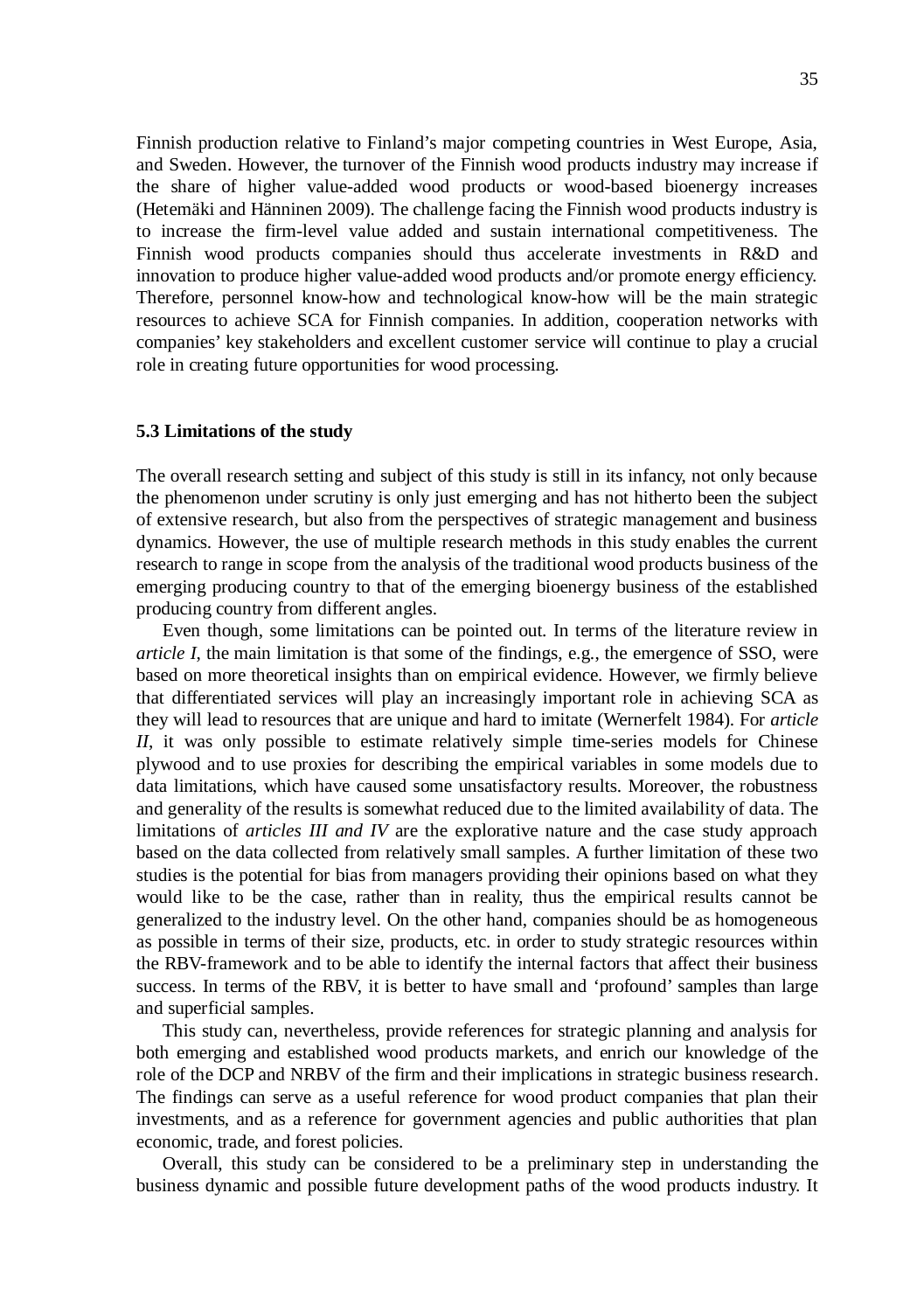can be concluded that the general strategic development patterns in both the Chinese and Finnish wood products companies have followed theoretically grounded premises from the DCP and NRBV of the firm. Wood product companies can thus improve their profitability and competitiveness by increasing their value added or reducing their production costs. Increased value added can be attained by further upgrading end-products or the efficient use of by-products in, *inter alia,* energy applications.

#### **5.4 Future research needs**

This dissertation opens up interesting avenues for future research. First, both the strategic analyses and research designs used in this study could be applied to wood products industries in other contexts, e.g., in emerging markets such as those of Russia, Brazil, India and Vietnam, or established markets such as those of Sweden, Germany, Canada and the United States. The sources of SCA, strategic transformation, and the current and future strategic approaches to achieving SCA could be studied in the wood products industry in those market regions by applying the DCP and NRBV of the firm. The findings could then be compared with those of the current study.

Second, *article III* is not a longitudinal case study and no historical data were collected, thus the strategic transformation found can be attributed to the observed differences among the case-study companies and a theoretical construction was built to explain the transformation processes. It will be possible and interesting to conduct a Delphi-type study in China to study further the future development of the Chinese wood products market and industry. It will also be especially worthwhile to find out if those companies that were interviewed would follow the strategic transformation and if the sources of firm SCA would change accordingly.

Third, this study can provide a foundation for further discussions regarding the use of wood as a source of renewable energy at the local level. As the bioenergy sector develops, some preliminary studies focusing on the Chinese renewable energy business, e.g., biomass, solar and wind, would be relevant. In addition, the issues that deal with how profits and risks are shared in the collaboration between sawmill and energy firms would merit further investigation not only in Finland but also in other contexts.

Finally, future research involving quantitative studies should focus on effort to incorporate longer data spans or high-frequency data in the estimations in order to achieve more satisfactory statistical results. Such studies would also need to gather more accurate data instead of proxy variables from reliable and recent sources. Although our findings can be applicable to a range of topics, there is a great need for further analyses, models and synthesis regarding China, this world's fastest-growing wood products market. Moreover, future studies involving qualitative studies should be targeted at obtaining more comprehensive data to achieve more representative results, e.g., from various segments of the Chinese wood products companies. Comparative analysis of markets in other emerging wood products supplying countries such as Vietnam and India could also enable interesting cross-country comparisons. Furthermore, from the viewpoint of pursuing global sustainable development, the consumer sector should also be studied as a principal factor in developing the market demand for sustainable products and services (Young et al. 2010; Borin et al. 2011; Rettie et al. 2011; Toivonen 2012), especially in emerging markets (Wan et al. 2013).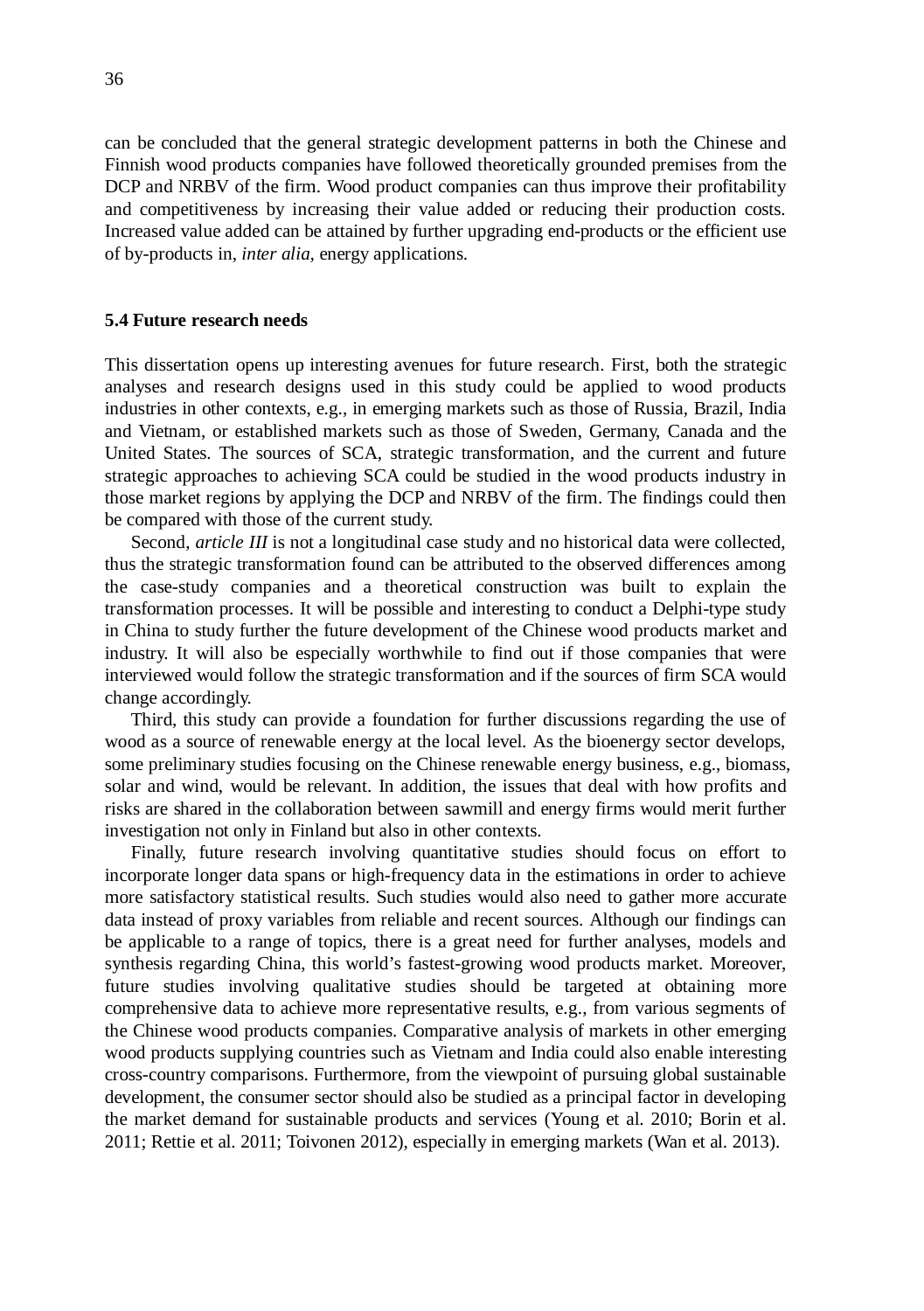### **REFERENCES**

- Acedo, F. J., Barroso, C. and Galan, J. L. 2006. The resource-based theory: Dissemination and main trends. Strategic Management Journal 27(6): 621-636. DOI: http://dx.doi.org/10.1002/smj.532
- Ambrosini, V. and Bowman, C. 2009. What are dynamic capabilities and are they a useful construct in strategic management? International Journal of Management Reviews 11(1): 29-49.

DOI: http://dx.doi.org/10.1111/j.1468-2370.2008.00251.x

Amit, R. and Schoemaker, P. J. H. 1993. Strategic assets and organizational rent. Strategic Management Journal 14(1): 33-46.

DOI: http://dx.doi.org/10.1002/smj.4250140105

- Amor, D. 2000. The E-Business Revolution: Living and Working in an Interconnected World. Upper Saddle River, NJ: Prentice Hall.
- Andersen, O. and Kheam, L. S. 1998. Resource-based theory and international growth strategies: an exploratory study. International Business Review 7: 163-184. DOI: http://dx.doi.org/10.1016/S0969-5931(98)00004-3
- Armington, P. S. 1969. A theory of demand for products distinguished by place of production. IMF Staff Papers 16: 159-178. DOI: http://dx.doi.org/10.2307/3866403
- Armstrong, C. E. and Shimizu, K. 2007. A Review of approaches to empirical research on the resource-based view of the firm. Journal of Management 33: 959-986. DOI: http://dx.doi.org/10.1177/0149206307307645
- Barney, J. B. 1986. Strategic factor markets: Expectations, luck, and business strategy. Management Science 32(10): 1231-1241.

DOI: http://dx.doi.org/10.1287/mnsc.32.10.1231

- Barney, J. B. 1991. Firm resources and sustained competitive advantage. Journal of Management 17(1): 99-120.
	- DOI: http://dx.doi.org/10.1177/014920639101700108
- Barney, J. B., Ketchen, D. and Wright, M. 2011. The future of resource-based theory: revitalization or decline? Journal of Management 37(5): 1299-1315. DOI: http://dx.doi.org/10.1177/0149206310391805
- Bonsi, R., Gnyawali, D. R. and Hammett, A. L. 2008. Achieving sustained competitive advantage in the forest products firm: The importance of the resource-based view. Journal of Forest Products Business Research 5(3): 1-14.
- Borin, N., Douglas C. and Krishnan, C. R. 2011. Consumer effects of environmental impact in product labeling. Journal of Consumer Marketing 28(1): 76-86. DOI: http://dx.doi.org/10.1108/07363761111101976
- Brown, S. and Blackmon, K. 2005. Aligning manufacturing strategy and business-level competitive strategy in new competitive environments: The case for strategic reasonanse. Journal of Management Studies 42(4): 793-815. DOI: http://dx.doi.org/10.1111/j.1467-6486.2005.00519.x
- Buongiorno, J. 1979. Income and price elasticities of demand for sawnwood and woodbased panels: A pooled cross-section and time-series analysis. Canadian Journal of Forest Research 9(2):141-148.

DOI: http://dx.doi.org/10.1139/x79-027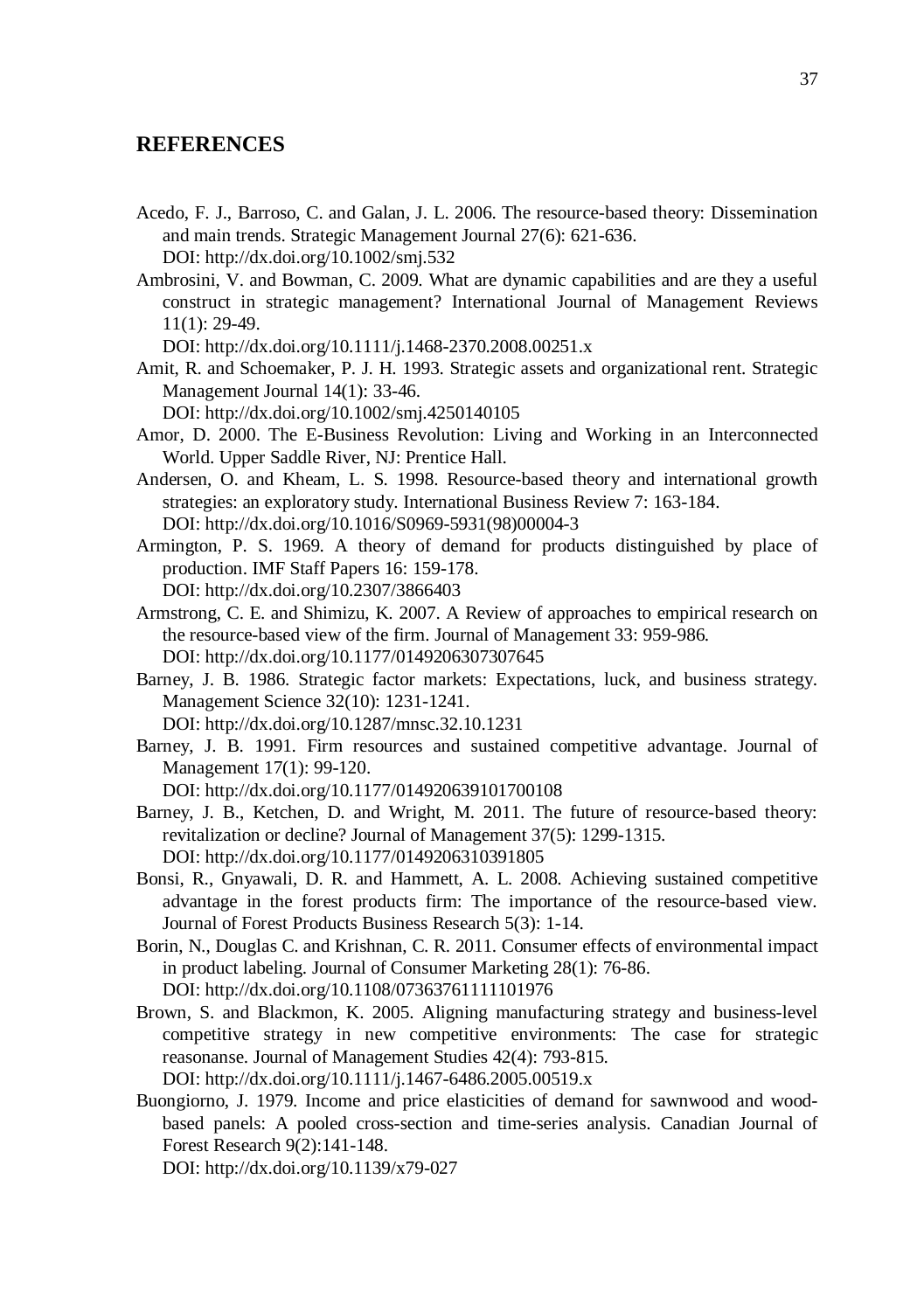- Buongiorno, J., Zhu, S., Zhang, D., Turner. J. and Tomberlin, D. 2003. The Global Forest Products Model: Structure, Estimation and Applications. Academic Press, USA.
- Camelo-Ordaz, C., Martín-Alcázar, F. and Valle-Cabrera, R. 2003. Intangible resources and strategic orientation of companies. An analysis in the Spanish context. Journal of Business Research 56: 95-103.

DOI: http://dx.doi.org/10.1016/S0148-2963(01)00285-5

- Carmines, E. G. and Zeller, R. A. 1979. Reliability and validity assessment. Newbury Park, CA: Sage Publications.
- Castaño, J. 2007. Market concerned about short supply and export taxes. Market trends, ITTO Tropical Forest Update 17/2, 2007.
- Caves, R. E. 1980. Industrial organization, corporate strategy and structure. Journal of Economic Literature 18(1): 64-92.
- Chen, J., Innes, J. L. and Kozak, R. A. 2011. An exploratory assessment of the attitudes of Chinese wood products manufacturers towards forest certification. Journal of Environmental Management 92: 2984-2992.

DOI: http://dx.doi.org/10.1016/j.jenvman.2011.07.012

- China 2030: Building a modern, harmonious, and creative society. 2013. The World Bank.
- Clarkson, M. B. E. 1995. A stakeholder framework for analyzing and evaluating corporate social performance. Academy of Management Review 20(1): 92-117.
- Conner, K. R. 1991. A historical comparison of resource-based theory and five schools of thought within industrial organization economics: Do we have a new theory of the firm? Journal of Management 17(1): 121-154.

DOI: http://dx.doi.org/10.1177/014920639101700109

Danneels, E. 2002. The dynamics of product innovation and Betaompetencies. Strategic Management Journal 23: 1095-1121.

DOI: http://dx.doi.org/10.1002/smj.275

- D'Aveni, R. A. 1994. Hypercompetition: Managing the Dynamics of Strategic Maneuvering. New York: Free Press.
- Dierickx, I. and Cool, K. 1989. Asset stock accumulation and sustainability of competitive advantage. Management Science 34(12): 1504-1511. DOI: http://dx.doi.org/10.1287/mnsc.35.12.1504
- Engle, R. F. and Granger, C. W. J. 1987. Cointegration and error correction: Representation, estimation and testing. Econometrica 55: 251-276. DOI: http://dx.doi.org/10.2307/1913236
- Fahy, J. 2002. A resource-based analysis of sustainable competitive advantage in a global environment. International Business Review 11(1): 57-78. DOI: http://dx.doi.org/10.1016/S0969-5931(01)00047-6

FAOSTAT. 2013. http://faostat.fao.org/site/626/default.aspx#ancor (Cited 29 May 2013).

Finland is at the vanguard of bioenergy production—the forest industry generates about 80% of Finland's bioenergy. 2010.

http://www.forestindustries.fi/newsroom/news/Finland-is-at-the-vanguard-ofbioenergy-production---the-forest-industry-generates-about-80---of-Finland-sbioenergy-1752.html (Cited 29 May 2013).

- Forest industries A forerunner in the bioeconomy, 2013. http://www.forestindustries.fi/mediabank/893.pdf (Cited 29 May 2013).
- Galbreath, J. 2005. Which resources matter the most to firm success? An exploratory study of resource-based theory? Technovation 25: 979-987.

DOI: http://dx.doi.org/10.1016/j.technovation.2004.02.008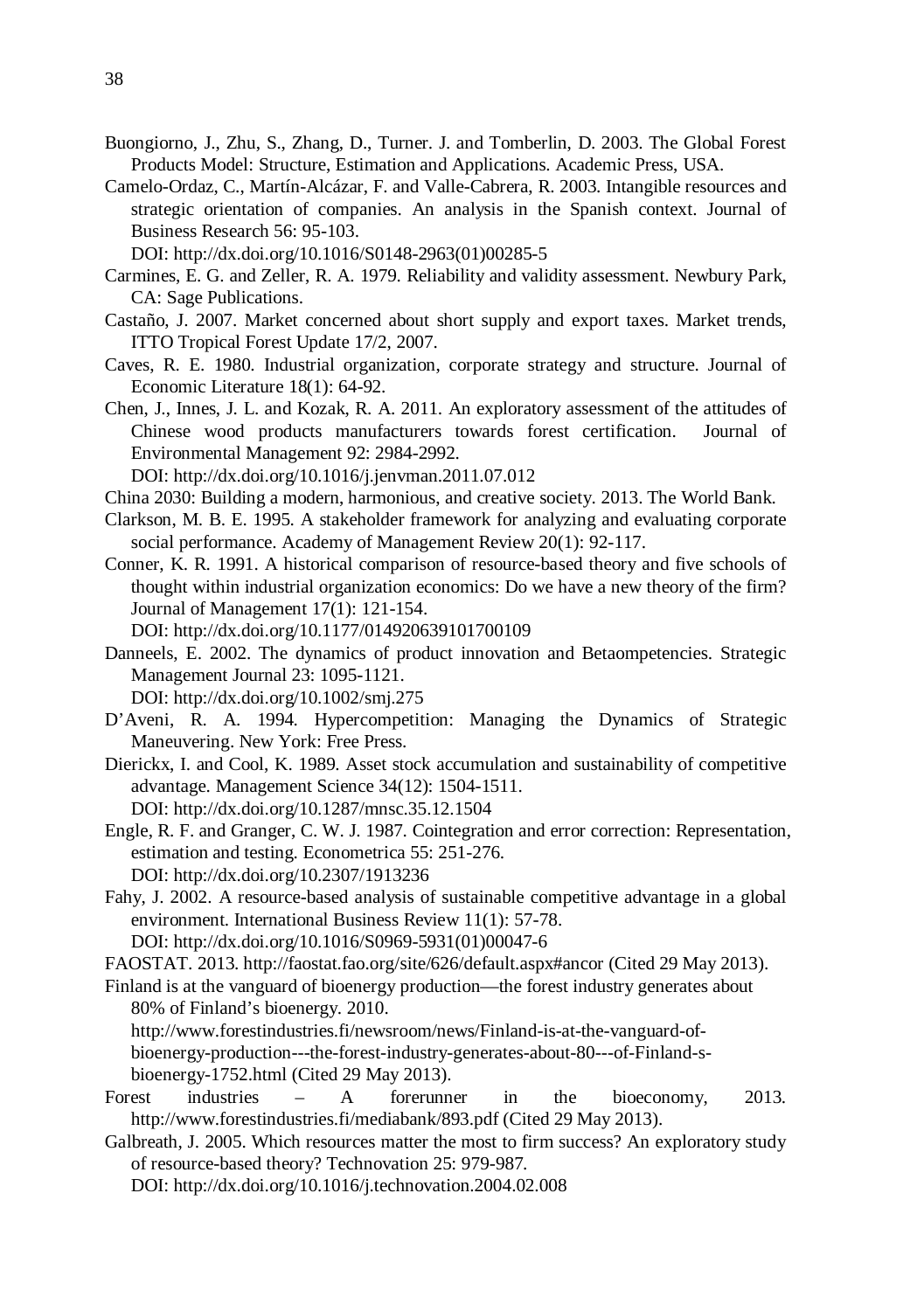Ganguly, I. and Eastin, I. 2011. Economic and environmental aspects of China's wood products industry. Center for International Trade in Forest Products (CINTRAFOR) News.

http://www.cintrafor.org/publications/newsletter/C4news2011winter.pdf (Cited 3 September 2012).

- Global wood and wood products flow Trends and perspectives. 2007. Advisory Committee on Paper and Wood Products. Shanghai, China, 6 June 2007. http://www.fao.org/forestry/12711-0e94fe2a7dae258fbb8bc48e5cc09b0d8.pdf (Cited 29 May 2013).
- Golafshani, N. 2003. Understanding Reliability and Validity in Qualitative Research. The Qualitative Report 8(4): 597-606.

http://www.nova.edu/ssss/QR/QR8-4/golafshani.pdf (Cited 29 May 2013).

Grant, R. M. 1991. The Resource-based theory of competitive advantage: Implications for strategy formulation. California Management Review 33(3): 114-135. DOI: http://dx.doi.org/10.2307/41166664

Grant, R. M. 2005. Contemporary strategy analysis (5th ed.). Blackwell Publishing.

Green economy in actions: Articles and excerpts that illustrate green economy and sustainable development. 2012. UNEP (United Nations Environment Programme) – Environment and Energy.

http://www.undp.org/content/dam/aplaws/publication/en/publications/environmentenergy/www-ee-

library/mainstreaming/Green%20Economy%20in%20Action/Green%20Economy%20C ompilation%20Report.pdf (Cited 29 May 2013).

Green products: Using sustainable attributes to drive growth and value Sustainable business solutions. PWC 2010.

http://www.pwc.com/us/en/corporate-sustainability-climate-change/assets/greenproducts-paper.pdf (Cited 29 May 2013).

Gregg, J. and A. Porges. 2008. Amendments to the US Lacey Act: Implications for Chinese forest products exporters.

http://www.illegal-logging.info/uploads/LaceyActBriefChinaEN.pdf (Cited 9 May 2013).

- Groves, R. M., Fowler, F. J., Couper, M. P., Lepkowski, J. M., Singer, E. and Tourangeau, R. 2004. Survey methodology. Hoboken, NJ: John Wiley & Sons.
- Han, X., Wen, Y. and Kant, S. 2009. The global competitiveness of the Chinese wooden furniture industry. Forest Policy and Economics 11(8): 561-569. DOI: http://dx.doi.org/10.1016/j.forpol.2009.07.006
- Hart, S. L. 1995. A natural-resource-based view of the firm. Academy of Management Review 20(4): 986-1014.
- Hart, S. L. and Dowell, G. 2011. A natural-resource-based view of the firm: Fifteen years after. Journal of Management 37(5): 1464-1479.

DOI: http://dx.doi.org/10.1177/0149206310390219

- Häyrynen, S., Donner-Amnell, J. and Niskanen, A. 2007. Globalisaation suunta ja metsäalan vaihtoehdot. Joensuun yliopisto, metsätieteellinen tiedekunta, Joensuu, Finland.
- Helfat, C. E. 1997. Know-how and asset complementarity and dynamic capability accumulation: the case of R&D. Strategic Management Journal 18: 339-360. DOI: http://dx.doi.org/10.1002/(SICI)1097-0266(199705)18:5<339::AID-SMJ883>3.0.CO;2-7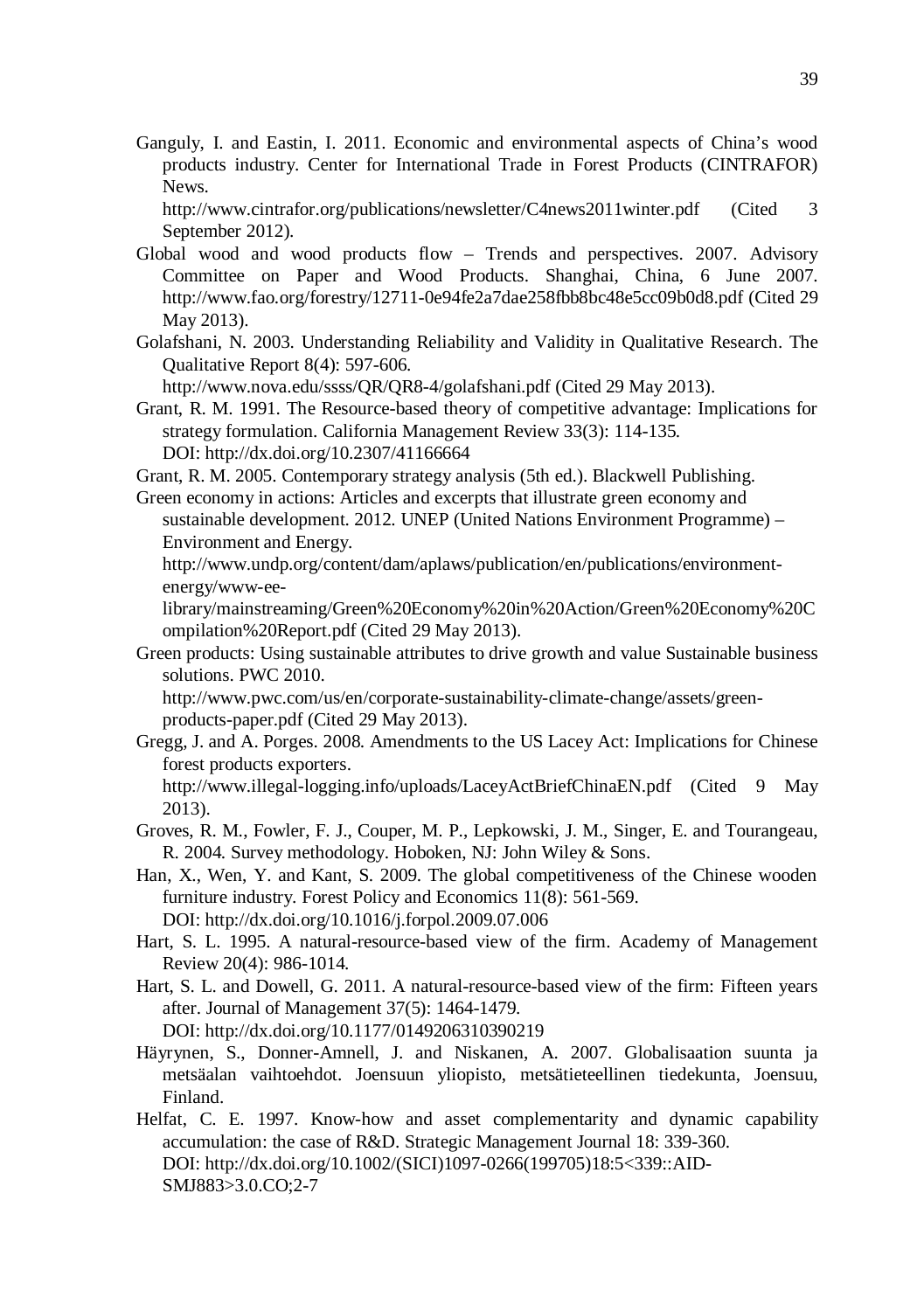- Helfat, C. E. and Peteraf, M. A. 2003. The dynamic resource-based view: Capability lifecycles. Strategic Management Journal 24(4): 997-1010. DOI: http://dx.doi.org/10.1002/smj.332
- Hetemäki, L. and Hänninen, R. 2009. Outlook for Finland's Forest Industry Production and Wood Consumption for 2015 and 2020. Metla Working Papers No. 122, 2013.
- Hetemäki, L. and Hänninen, R. 2013. Suomen metsäalan taloudellinen merkitys nyt ja tulevaisuudessa. Kansantaloudellinen aikakauskirja No. 2/2013 (in Finnish).
- Hetemäki, L., Harstela, P., Hynynen, J., Ilvesniemi, H. and Uusivuori, J. 2006. Suomen metsiin perustuva hyvinvointi 2015: katsaus Suomen metsäalan kehitykseen ja tulevaisuuden vaihtoehtoihin. Metlan työraportteja 26.
- Hetemäki, L., Niinistö, S., Seppälä, R. and Uusivuori, J. (toim.). 2011. Murroksen jälkeen: Metsien käytön tulevaisuus Suomessa. Metsäkustannus. S. 51-84. http://www.metla.fi/hanke/50168/pdf/murroksen\_jalkeen.pdf (Cited 19 May 2013).
- Hsu, C. and Sandford, B. A. 2007. The Delphi technique: Making sense of consensus. Practical Assessment, Research and Evaluation 12(10): 1-8.
- Huang, W., Wilkes, A., Sun, X., Terheggen, A. 2012. Who is importing forest products from Africa to China? An analysis of implications for initiatives to enhance legality and sustainability. Environment, Development and Sustainability 15(2): 339-354. DOI: http://dx.doi.org/10.1007/s10668-012-9413-1
- Inclusive green growth: The pathway to sustainable development. 2012. Washington, DC: World Bank.
- Järvinen, J and Linnakangas, J. 2012. Firm capabilities in the Finnish forest cluster: Comparisons based on self-organizing map. Silva Fennica 46(1): 131-150.
- Juslin, H. and Hansen, E. 2002. Strategic Marketing in the Global Forest Industries. Authors Academic Press, Corvallis, Oregon.
- Kaplinsky, R. and Morris, M. 2001. A Handbook for Value Chain Research. Working Paper prepared for the International Development Research Centre (IDRC), Brighton, UK., Institute of Development Studies: Sussex.
- Karim, S. and Mitchell, W. 2000. Path-dependent and path-breaking change: Reconfiguring business resources following acquisitions in the U.S. medical sector, 1978-1995. Strategic Management Journal 21: 1061-1081.
	- DOI: http://dx.doi.org/10.1002/1097-0266(200010/11)21:10/11<1061::AID-SMJ116>3.0.CO;2-G
- Karpen, I. O., and L. L. Bove. 2008. Linking S-D logic and marketing practice: Toward a strategic service orientation. Otago Forum 2 (2008) – Academic Papers. http://www.business.otago.ac.nz/marketing/events/OtagoForum/Final%20forum%20pa pers/Otago%20Forum%20Paper%2013\_Karpen.pdf (Cited 29 May 2013).
- Koutsoyiannis, A. 1977. Theory of Econometrics (2nd ed.). The Macmillan Press Ltd., London. 639 p.
- Laaksonen-Craig, S. and Toppinen, A. 2008. Profit persistence in globalizing forest industry companies. International Forestry Review 10(4): 608-618. DOI: http://dx.doi.org/10.1505/ifor.10.4.608
- Lähtinen, K. 2007. Linking resource-based view with business economics of woodworking industry: earlier findings and future insights. Silva Fennica 41(1): 149-165.
- Lähtinen, K. and Toppinen, A. 2008. Financial performance in Finnish large- and mediumsized sawmills: The effects of value-added creation and cost-efficiency seeking. Journal of Forest Economics 14(4): 289-305.

DOI: http://dx.doi.org/10.1016/j.jfe.2008.02.001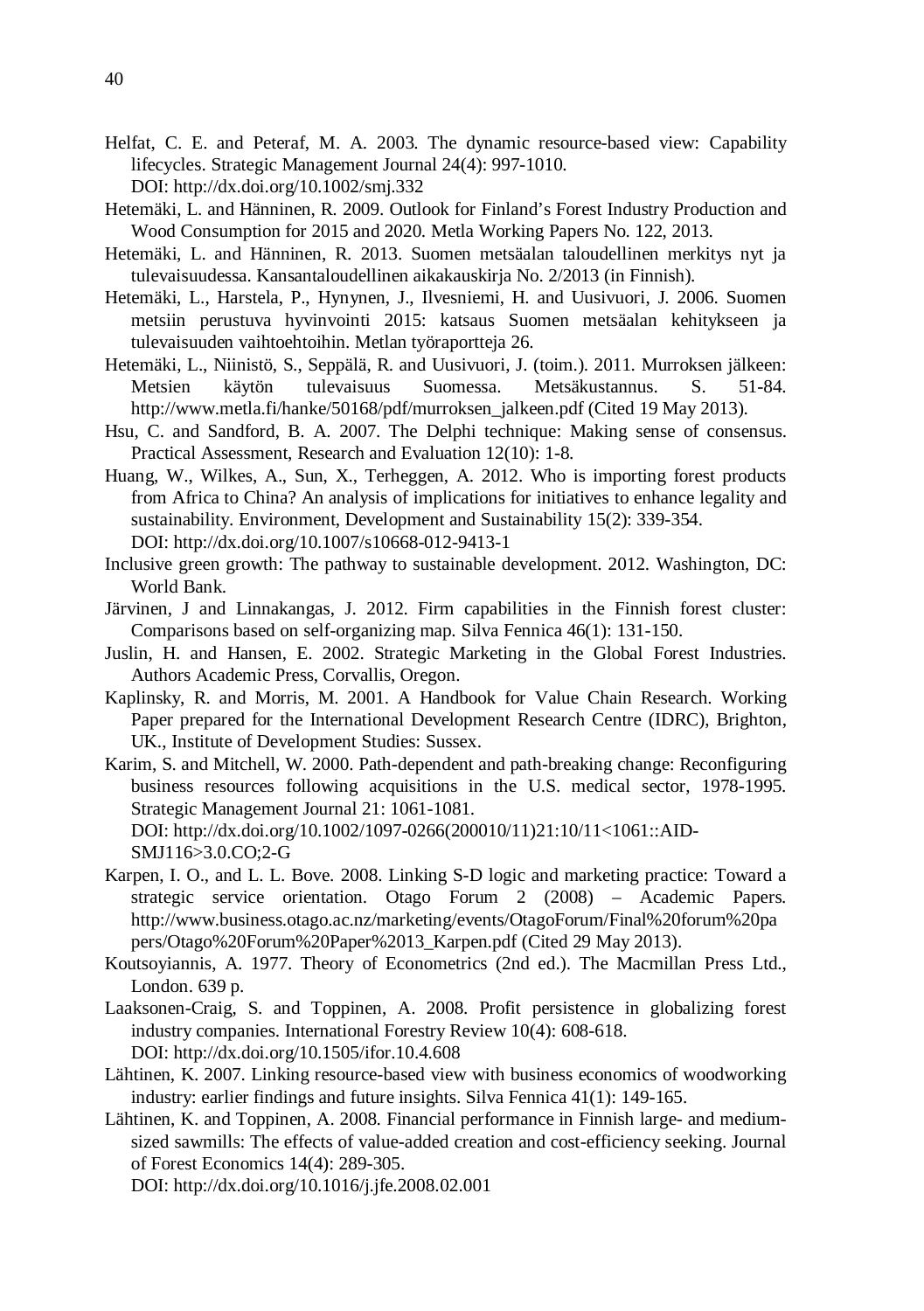- Leech, N. L., Barrett, K. C. and Morgan, G. A. 2008. SPSS for intermediate statistics (3rd ed.). New York: Psychology Press.
- Li, H., Luo, J. and McCarthy, P. 2006. Economic transition and demand pattern: Evidence from China's paper and paperboard industry. China Economic Review 17: 321-336. DOI: http://dx.doi.org/10.1016/j.chieco.2006.04.006
- Liukko, A. 2012. Energy policy in Finland How will we reach the RES targets? Ministry of Employment and the Economy, Helsinki.
- Lumpkin, G. T. and Dess, G. G. 2004. E-Business Strategies and Internet Business Models: How the Internet Adds Value. Organizational Dynamics 33(2): 161-173. DOI: http://dx.doi.org/10.1016/j.orgdyn.2004.01.004
- Luo, X., Li, R., Lin, L., Gao, X., Pan, G., Xia, E. and Li, J. 2009. Challenges and opportunities for China's small and medium forest enterprises. Forest Connect, Food and Agriculture Organization of the United Nations, Rome.
- Mäkelä, M., Lintunen J., Kangas, H-L. and Uusivuori, J. 2011. Pellet promotion in the sawmill industry: the costeffectiveness of different policy instruments. Journal of Forest Economics 17(2): 185-196.

DOI: http://dx.doi.org/10.1016/j.jfe.2011.02.004

Mitchell, R. W., B. Woolliscroft, and Higham, J. 2010. Sustainable market orientation: A new approach to managing marketing strategy. Journal of Macromarketing 30(2): 160- 170.

DOI: http://dx.doi.org/10.1177/0276146710361928

- Morssy, A. 2012. Green growth, innovation and sustainable development. International Journal of Environment and Sustainability 1(3): 38-52.
- Näyhä, A. and Pesonen, H.-L. 2012. Diffusion of forest biorefineries in Scandinavia and North America. Technological Forecasting & Social Change 79(6): 1111-1120. DOI: http://dx.doi.org/10.1016/j.techfore.2012.01.006
- Newbert, S. L., Gopalakrishnan, S. and Kirchhoff, B. A. 2008. Looking beyond resources: Exploring the importance of entrepreneurship to firm-level competitive advantage in technologically intensive industries. Technovation 28: 6-19. DOI: http://dx.doi.org/10.1016/j.technovation.2007.07.002
- Njuguna, J. I. and Kenya, J. 2009. Strategic positioning for sustainable competitive advantage: An organizational learning approach. KCA Journal of Business Management 2(1): 31-43.

DOI: http://dx.doi.org/10.4314/kjbm.v2i1.44409

- Nunnally, J. C. and Bernstein, I. H. 1994. Psychometric theory (3rd ed.). New York: McGraw-Hill.
- O'Donnel, J. 2010. Furniture to be greener, but pricier. USA Today. http://www.usatoday.com/printedition/money/20100719/formaldehyde19\_st.art.htm (Cited 29 May 2013).
- OECD (Organisation for Economic Co-operation and Development). 2011. Green Growth Strategy, Paris.
- OECD (Organisation for Economic Co-operation and Development) and Green Growth. 2012.

http://www.oecd.org/greengrowth/44273385.pdf (Cited 29 May 2013).

Oinas, P. 2005. Finland: A success story? European Planning Studies 13(8): 1227-1244. DOI: http://dx.doi.org/10.1080/09654310500336618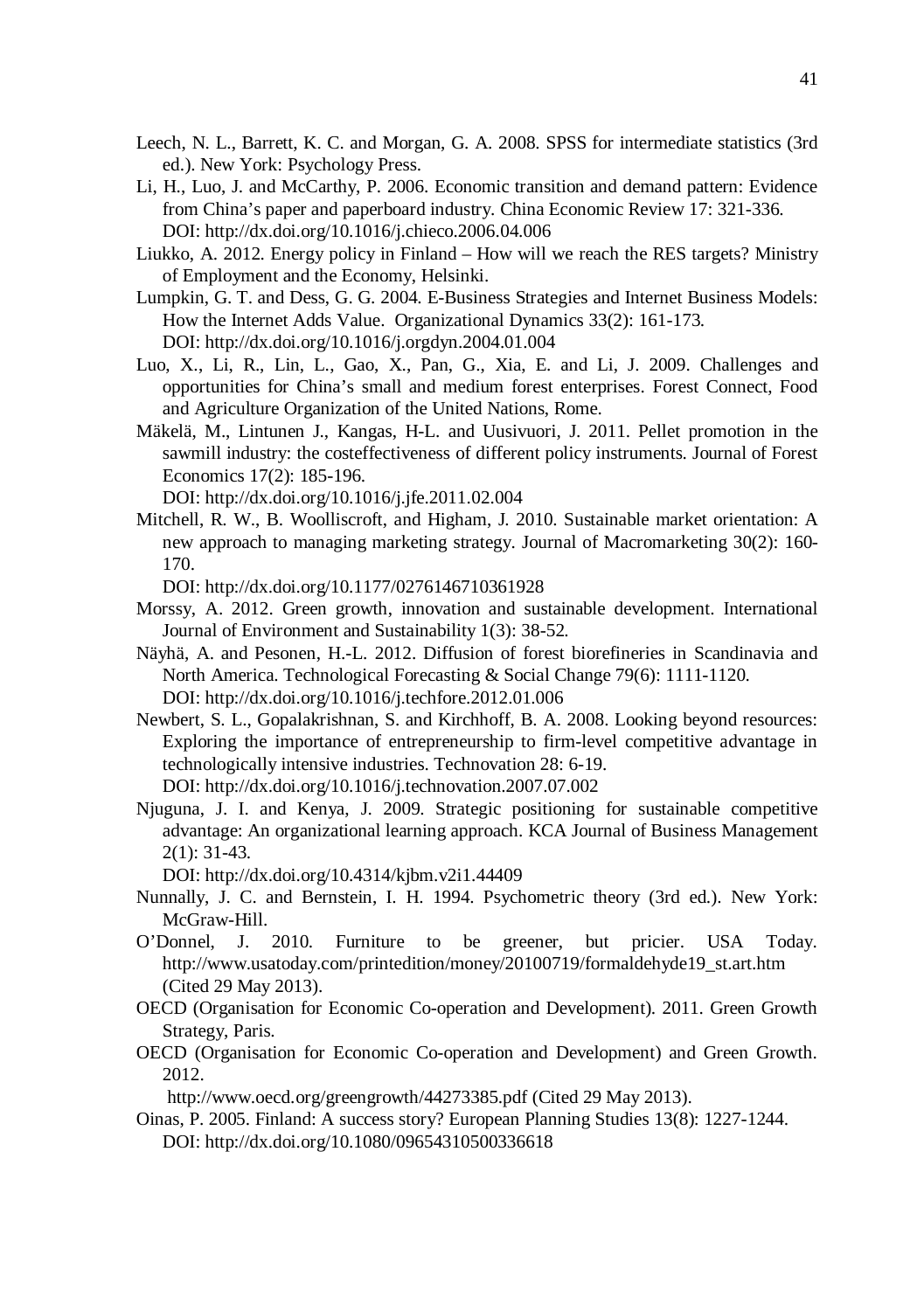Pätäri, S. 2009. Industry- and company-level factors influencing the development of forestenergy business—insights from a Delphi study. Technological Forecasting and Social Change 77(1): 94-109.

DOI: http://dx.doi.org/10.1016/j.techfore.2009.06.004

- Patton, M. Q. 2002. Qualitative evaluation and research methods (3rd ed.). Thousand Oaks, CA: Sage Publications, Inc.
- Penrose, E. T. 1995. The theory of the growth of the firm. Oxford University Press, 3rd edition (reprint of 1959).
- Porter, M. E. 1985. Competitive advantage: Creating and Sustaining Superior Performance. New York: Free Press.
- Porter, M. E. 1994. The role of location in competition. Journal of the Economics of Business 1(1): 35-39.

DOI: http://dx.doi.org/10.1080/758540496

- Reed, R., Lemak, D. J. and Mero, N. P. 2000. Total quality management and sustainable competitive advantage. Journal of Quality Management 5(1): 5-26. DOI: http://dx.doi.org/10.1016/S1084-8568(00)00010-9
- Rettie, R., Burchell, K. and Riley, D. 2012. Normalizing green behaviors: A new approach to sustainability marketing. Journal of Marketing Management 28(3-4): 420-444. DOI: http://dx.doi.org/10.1080/0267257X.2012.658840
- Ritter, M. A., Skog, K and Bergman, R. 2011. Science supporting the economic and environmental benefits of using wood and wood products in green building construction. USDA Forest Service.

http://www.fs.fed.us/news/2011/releases/09/green-building-report.pdf (Cited 29 May 2013).

- Rumelt, R. P. 1984. Towards a Strategic Theory of the Firm, Competitive Strategic Management. Ed. R. B. Lamb. Englewood Cliffs, NJ: Prentice Hall.
- Sajasalo, P. 2002. Change in the extent and form of internationalization-the Finnish forest industry from the mid-1980s to 2000. Journal of International Business Research 1(1): 109-134.
- Samuelson, P. A. and Nordhaus, W. D. 1995. Economics (15th ed). New York: McGraw-Hill, Inc.
- Schroeder, R. G., Bates, K. A. and Junttila, M. A. 2002. A resource-based view of manufacturing strategy and the relationship to manufacturing performance. Strategic Management Journal 23: 105-117.

DOI: http://dx.doi.org/10.1002/smj.213

Schumpeter, E. B. 1938. English Prices and Public Finance, 1660–1822. Review of Economic Statistics 20: 21–37.

DOI: http://dx.doi.org/10.2307/1927645

Schwarz, J-O. 2008. Assessing the future of futures studies in management. Futures 40(3): 237-246.

DOI: http://dx.doi.org/10.1016/j.futures.2007.08.018

- Schwerin, E. 2012. China and a sustainable future: Green growth and renewable energy policies and strategies. The 22nd IPSA World Congress of Political Science. July 8-12, 2012, Madrid, Spain.
- Sharma, S. and Vredenburg, H. 1998. Proactive corporate environmental strategy and the development of competitively valuable organizational capabilities. Strategic Management Journal 19 (8): 729-753.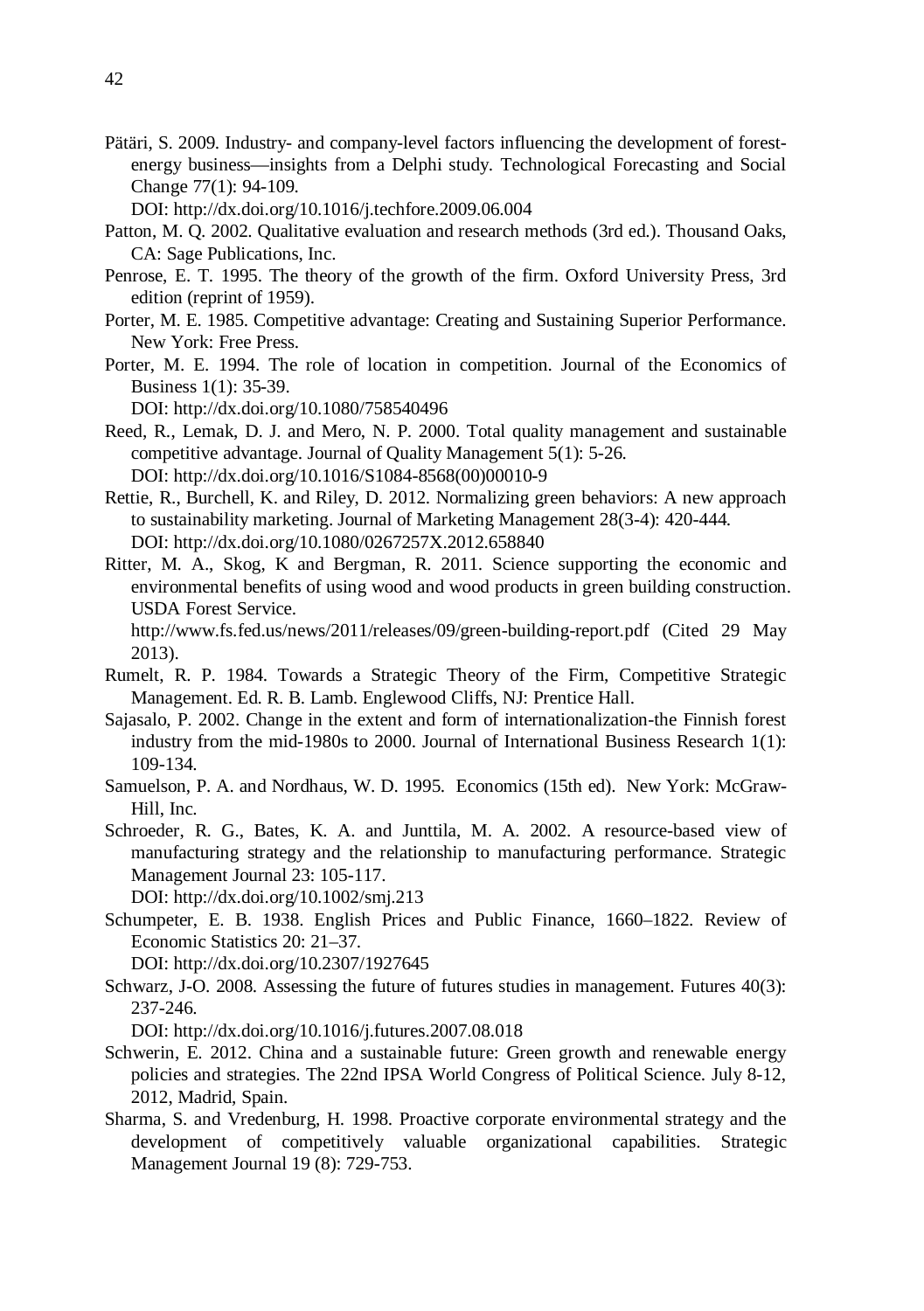DOI: http://dx.doi.org/10.1002/(SICI)1097-0266(199808)19:8<729::AID-SMJ967>3.0.CO;2-4

- Stendahl, M. and Roos, A. 2008. Antecedents and barriers to product innovation a comparison between innovating and non-innovating strategic business units in the wood industry. Silva Fennica 42(4): 659-681.
- Sun, X. and Candy, K. 2011. China: Overview of forest law enforcement, governance and trade. Forest trends, for FLEGT Asia Regional Programme.
- Sun, X., Wang, L. and Gu, Z. 2005. A brief overview of China's timber market system. Forest Trends.

http://www.cifor.org/publications/pdf\_files/research/governance/Attachment9.pdf (Cited 6 August 2013).

- Teece, D. J. 2007. Explicating dynamic capabilities: The nature and microfoundations of (sustainable) enterprise performance. Strategic Management Journal 28(13): 1319-1350. DOI: http://dx.doi.org/10.1002/smj.640
- Teece, D. J., G. Pisano, and A. Shuen. 1997. Dynamic capabilities and Strategic management. Strategic Management Journal 18(7): 509-533. DOI: http://dx.doi.org/10.1002/(SICI)1097-0266(199708)18:7<509::AID-SMJ882>3.0.CO;2-Z
- Toivonen, R. M. 2012. Product quality and value from consumer perspective An application to wooden products. Journal of Forest Economics 18(2): 157-173. DOI: http://dx.doi.org/10.1016/j.jfe.2011.12.004
- Toppinen, A., Wan, M. and Lähtinen, K. 2013. Strategic orientations in the global forest sector. In: The Global Forest Sector: Changes, Practices, and Prospects. Hansen, E., Panwar, R. and Vlosky, R. (Eds.). CRC Press, p. 405-428. DOI: 10.1201/b16186- 22
- Towards a green economy: Pathways to sustainable development and poverty eradication. 2011. UNEP (United Nations Environment Programme). http://www.unep.org/greeneconomy/portals/88/documents/ger/GER\_synthesis\_en.pdf (Cited 29 May 2013).
- Vargo, S. L. and Lusch, R. F. 2004a. Evolving to a new dominant logic for marketing. Journal of Marketing 68(1): 1-17.
	- DOI: http://dx.doi.org/10.1509/jmkg.68.1.1.24036
- Vargo, S. L. and Lusch, R. F. 2004b. The four service marketing myths: Remnants of a good-based manufacturing model. Journal of Service Research 6(4): 324-335. DOI: http://dx.doi.org/10.1177/1094670503262946
- Vargo, S. L. and Lusch, R. F. 2008. Service-dominant logic: Continuing the evolution. Journal of the Academic Marketing Science 36(1): 1-10. DOI: http://dx.doi.org/10.1007/s11747-007-0069-6
- Verona, G. and Ravasi, D. 2003. Unbundling dynamic capabilities: An exploratory study of continuous product innovation. Industrial and Corporate Change 12(3): 577-606. DOI: http://dx.doi.org/10.1093/icc/12.3.577
- Wan, M., Lähtinen, K. and Toppinen, A. 2014. Strategic transformation in the value-added wood products companies: Case study evidence from China. Submitted revised manuscript to International Journal of Emerging Markets. 30 p.
- Wan, M., Lähtinen, K., Toppinen, A. and Toivio, M. 2012. Opportunities and challenges in the emerging bioenergy business: The case of the Finnish sawmill industry. International Journal of Forest Engineering 23(2): 13 p. (PDF-online). DOI: 10.1080/14942119.2012.10739965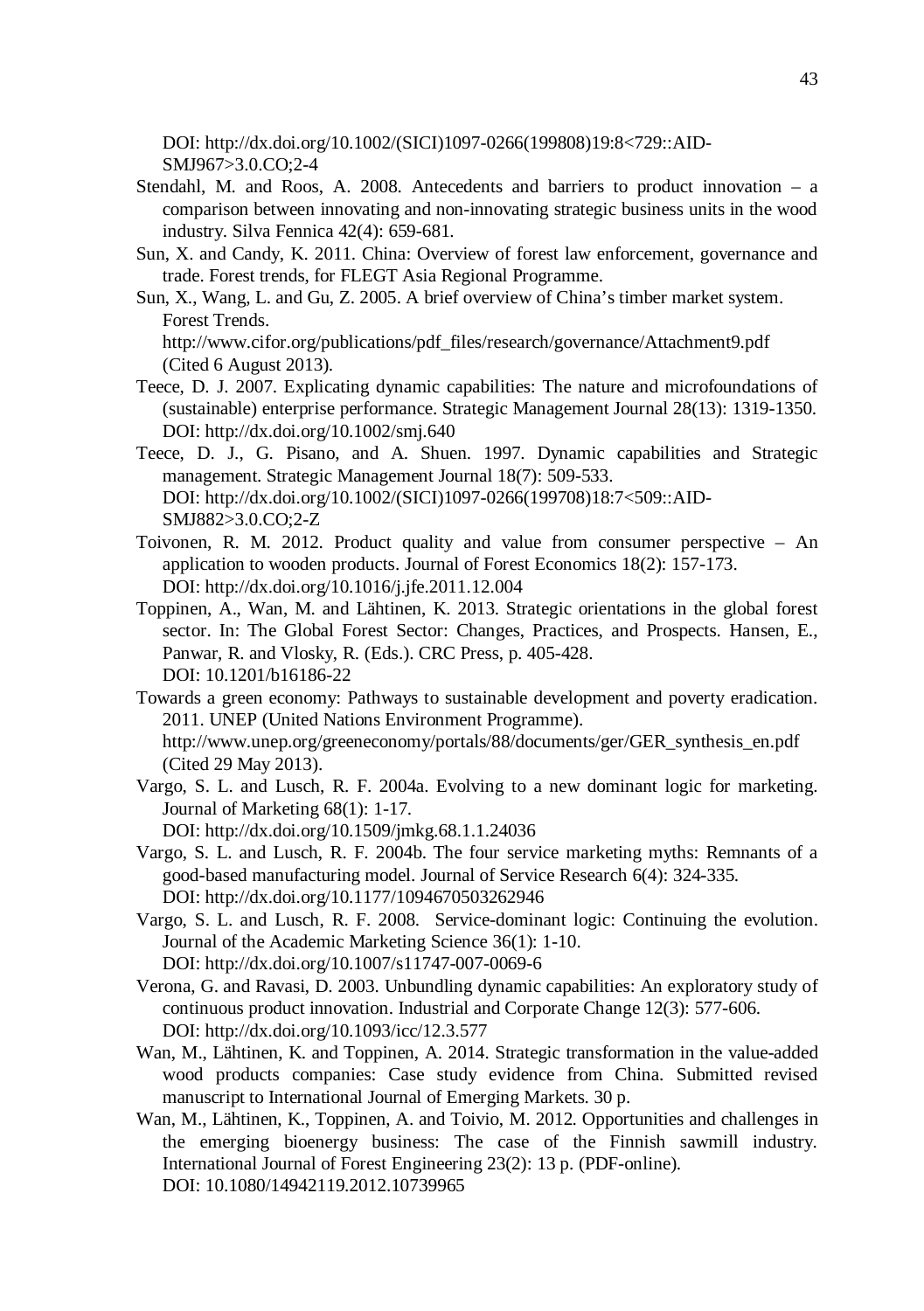- Wan, M. and Li, J. 2012. Challenges and opportunities for the Chinese value-added wood products companies. Proceedings of the Biennial Meeting of the Scandinavian Society of Forest Economics, Hyytiälä, Finland, May 23-26, 2012.
- Wan, M., Toppinen, A. and Chen, J. 2013. Consumer perceptions of eco-friendly children's furniture in Shanghai and Shenzhen, China. Proceedings of Forest Products Society 67th International Convention, Austin, USA, June 9-11, 2013.
- Wan, M., Toppinen, A. and Hänninen, R. 2011. Econometric analysis of China's plywood market. Forest Products Journal 60(7/8): 679-687.

DOI: http://dx.doi.org/10.13073/0015-7473-60.7.679

- Wang, D. and W. Wu. 2000. Econometric analysis and forecasting of plywood in Taiwan. Taiwan Journal of Forest Science 15(3): 379–390 (in Chinese).
- Wang W., Zheng, G. and Pan, J. 2012. China's Climate Change Policies. Routledge, London.
- Webster, J. and Watson, R. T. 2002. Analyzing the past to prepare for the future: Writing a literature review. MIS Quarterly 26(2): 13-23.
- Wernerfelt, B. 1984. The resource-based view of the firm. Strategic Management Journal 5(2): 171-180.

DOI: http://dx.doi.org/10.1002/smj.4250050207

Winter, S. G. 2003. Understanding dynamic capabilities. Strategic Management Journal 24: 991-995.

DOI: http://dx.doi.org/10.1002/smj.318

- Young, W., Hwang, K., McDonald, S. and Oates, C. J. 2010. Sustainable consumption: Green consumer behavior when purchasing products. Sustainable Development 18: 20- 31.
- Zink, K. J. 2005. Stakeholder orientation and corporate social responsibility as a precondition for sustainability. Total Quality Management 16(8-9): 1041-1052. DOI: http://dx.doi.org/10.1080/14783360500163243
- 80 years of solution for the plywood industry. 2011. Raute Annual Report. http://www.raute.com/c/document\_library/get\_file?uuid=79c902bd-8724-4dff-967c-23dc7fa06453&groupId=10157 (Cited 22 November 2013).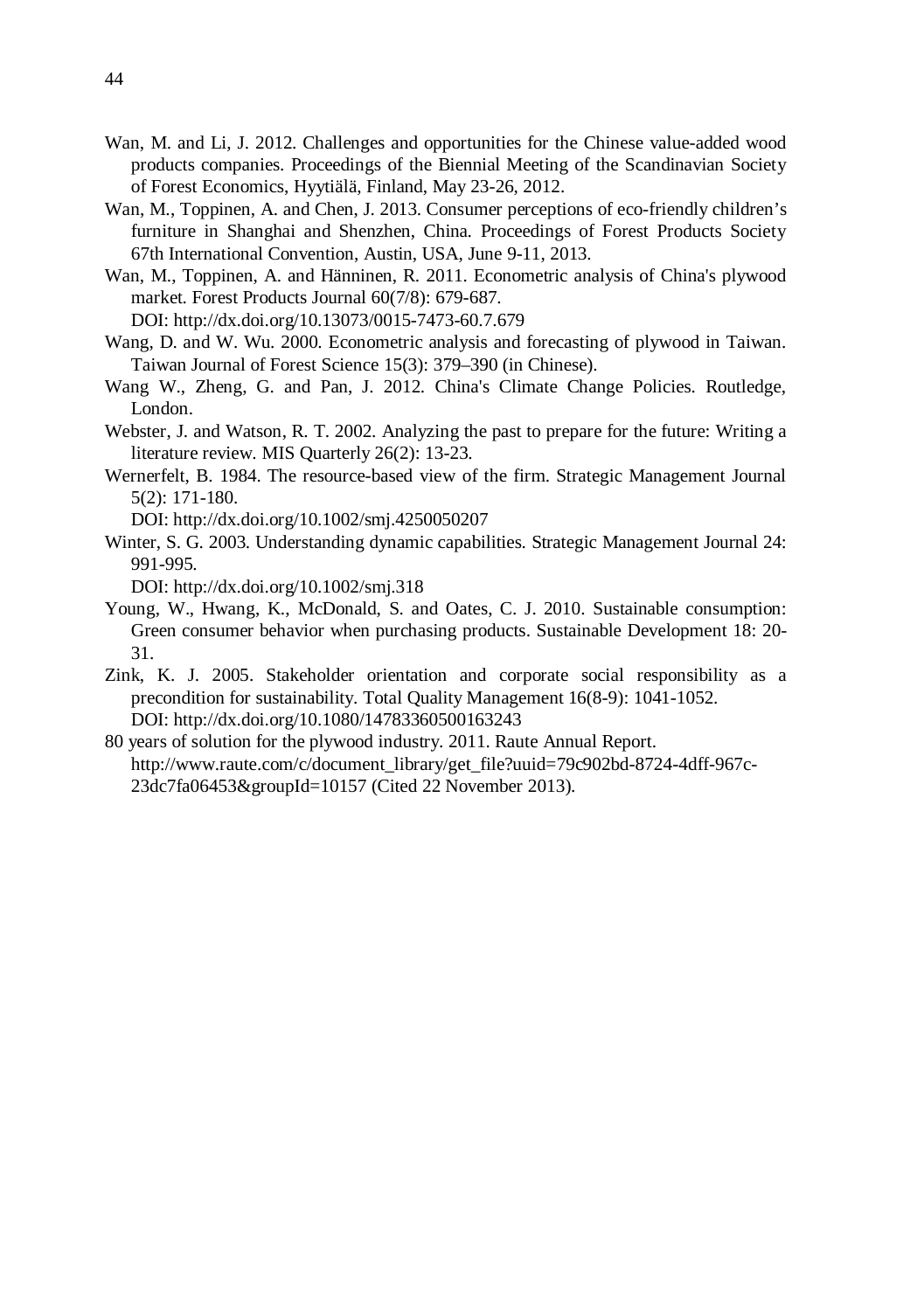# **APPENDIX 1: INTERVIEW QUESTIONNAIRE FOR ARTICLE III**

| 1. Background information:                                                            |  |
|---------------------------------------------------------------------------------------|--|
| 1) Position and responsibilities of the interviewee: ____________________________     |  |
|                                                                                       |  |
|                                                                                       |  |
| 4) Registered capital of the company (in CNY): __________________________________     |  |
| 5) Pattern of ownership (state-owned, collective, private or joint venture): ________ |  |
| 6) Number of employees:                                                               |  |
| 7) Average annual income of the workers (in CNY): _______________________________     |  |
| 8) Annual turnover in 2010 (in CNY): ____________                                     |  |
| 2. Sourcing and procurement of wood raw materials:                                    |  |
| 1) Log consumption in 2010 $(m^3)$ :                                                  |  |
|                                                                                       |  |
|                                                                                       |  |
| 2) Log sources in 2010 (Where did you obtain your wood raw materials?):               |  |
|                                                                                       |  |
|                                                                                       |  |

Softwood logs:

Domestic logs:  $\%$  total logs consumed; Imported logs:  $\%$  of total logs consumed.

3) How is the wood procurement organized in your company? Is your company located near the raw material base? Who are your co-operative partners in wood procurement? What kind of relationships do you have with them, long-term or short-term, formal or informal?

4) Are there any significant changes in your use of raw materials in recent years? If yes, what are the changes? What caused the changes and what are the consequences of the changes?

3. Product manufacturing:

*- Production at the mill in 2010:*

1) What are the major forest products produced in your company?

What product had the highest production volume in 2010 and how much was it? \_\_\_\_\_\_\_\_\_\_\_\_\_\_\_\_\_\_\_\_\_\_\_

2) Volume of sawn wood production  $(m^3)$ :

sawn hardwood:  $\qquad \qquad ;\;$  sawn softwood:

3) In addition to sawn wood**,** what other products do you produce, e.g., wood pellets, briquettes, etc.?

4) What types of products do you produce? Do you focus on manufacturing large quantities or small amounts of products? What kinds of customer segments do you serve?

5) How do you deal with sawmill by-products (chips, sawdust and bark)? Are they for internal use or sold outside the company? If selling outside, who are your customers?

*- Use of energy and value added creation:* 

1) Do you produce energy by yourself or do you purchase energy from outside? If you purchase energy from outside, have you considered using by-products to produce energy in the future? Do you think it could be a way to generate value added for your company?

2) What is the share of renewable energy in the total energy consumption of your company?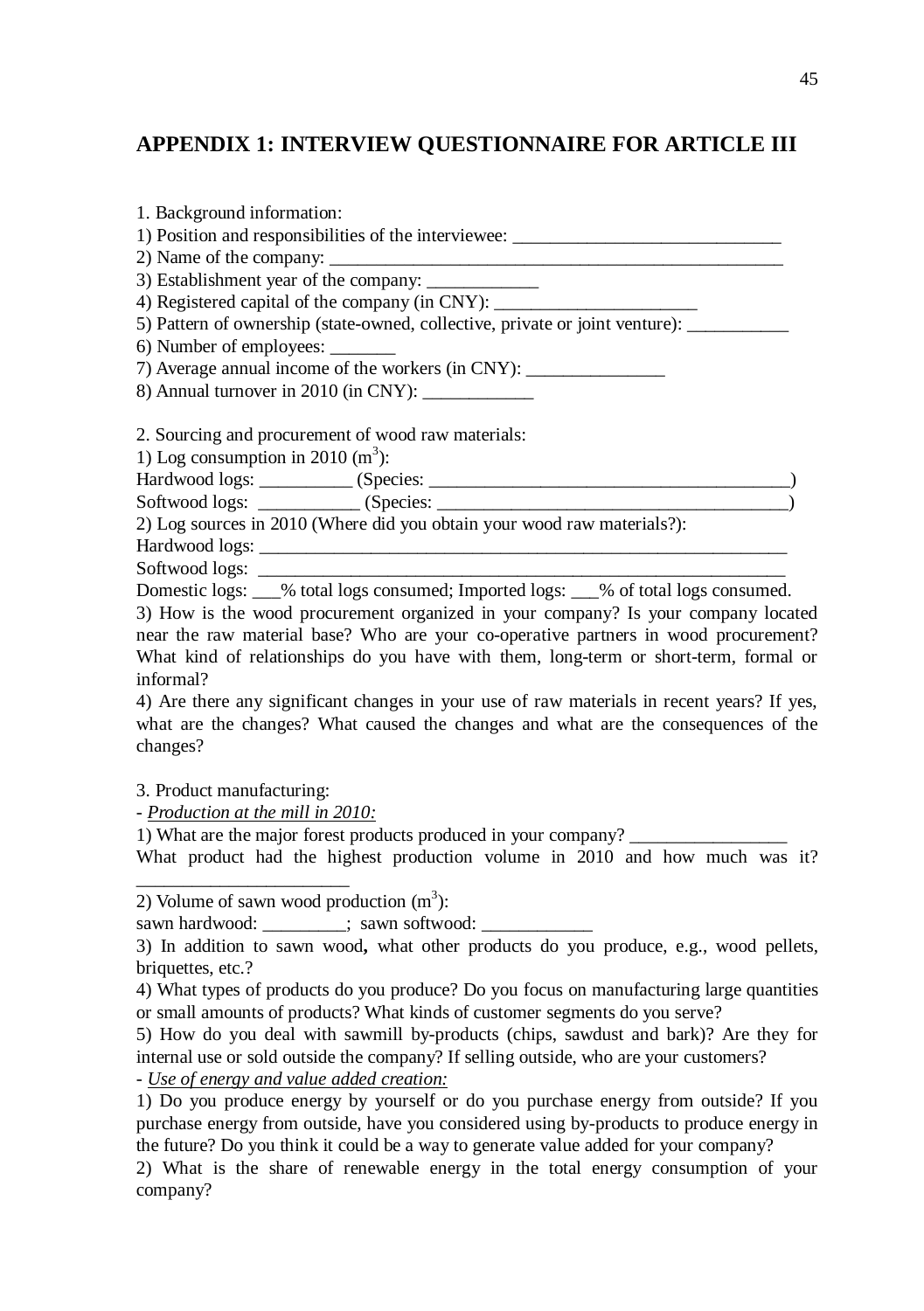- *Production technology:*

1) Where and how does your company acquire its production technology?

2) Do you have robots or computer control system in the process of production?

3) How is machinery and equipment maintained? Who maintains it?

4) Have you conducted R&D? Do you get government support for technology and innovations?

5) In comparison with other sawmills, does your company have a competitive advantage in advanced production technology?

6) Does your company participate in developing personnel skills and know-how? As a manager, how do you see your role in leading your subordinates to develop production technologies and their own professional skills?

4. Marketing and sales:

1) Is your company located in close proximity to your major customers' markets? How do you market your products?

2) Are your products sold domestically and/or overseas?

Domestic sales: \_\_\_% (To the provinces/regions of:\_\_\_\_\_\_\_\_\_\_\_\_\_\_\_\_\_\_\_\_\_\_\_\_\_\_\_\_);

Overseas sales: \_\_\_% (To the countries of:

3) Which mode of transport do you use for the delivery of raw materials and final products?

4) How do you differentiate your products or services from those of your competitors?

5) How is the cost structure of your product split? How do you control production costs?

6) How do you measure and pursue profitability – through optimized production technology, raw materials, labour or delivery costs or by other ways?

7) Are you familiar with the Forest Stewardship Council (FSC) and The Programme for the Endorsement of Forest Certification (PEFC) Chain of Custody (CoC) systems? Have your customers shown any interest in certified products? Will the absence of a wood certificate affect your customers' purchase decision?

8) Does your company possess an environmental or quality certification such as ISO9001 ISO14001? Do your customers require such certifications? Are they willing to pay higher prices for environmentally friendly wood products?

5. Managerial opinions on sources of competitiveness and future development goals of their companies:

1) In your opinion, what are the most important resources and capabilities used in China's wood products industry? The following table provides you with some relevant resources:

| <b>Tangible resource</b> | Intangible resource     |
|--------------------------|-------------------------|
| Geographical location    | Management expertise    |
| Raw material             | Personnel know-how      |
| Labour                   | External collaboration  |
| Factory and machinery    | Organizational culture  |
| Finance and strategy     | Technological knowhow   |
|                          | Reputation and services |

2) What factors enhance and affect the development of China's wood products industry? Have Chinese wood products companies received any government support in the past few years? How to improve the competitiveness of China's wood products industry?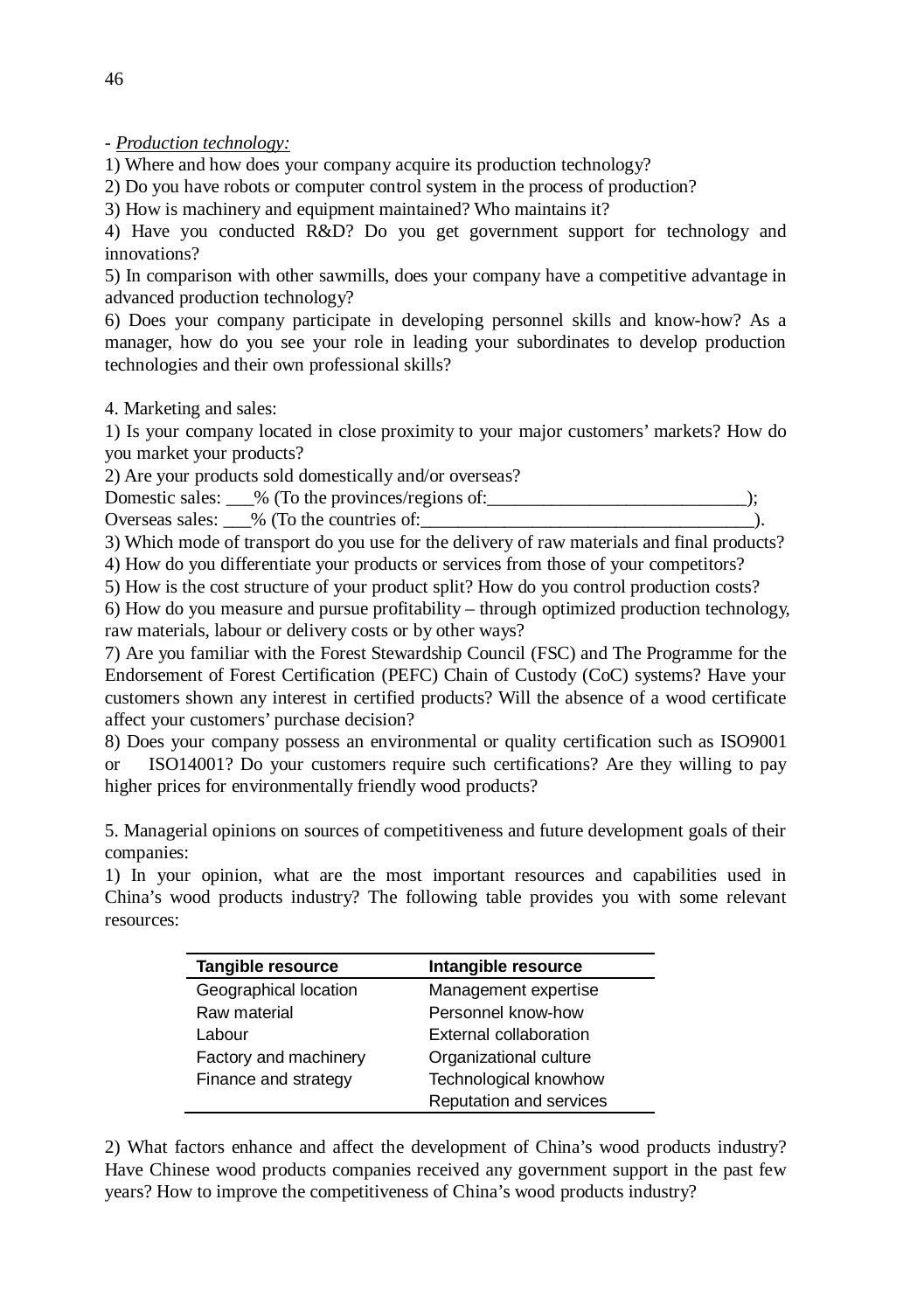3) How do you perceive the competitiveness of your company? How do you achieve competitiveness – by cost efficiency or by more value added creation? Compared with your main competitors, what are your strengths and weaknesses?

4) When facing increasing competition, what measures do you take?

5) What are the opportunities and challenges do you see for the successful development of your company and also China's wood products industry in the future?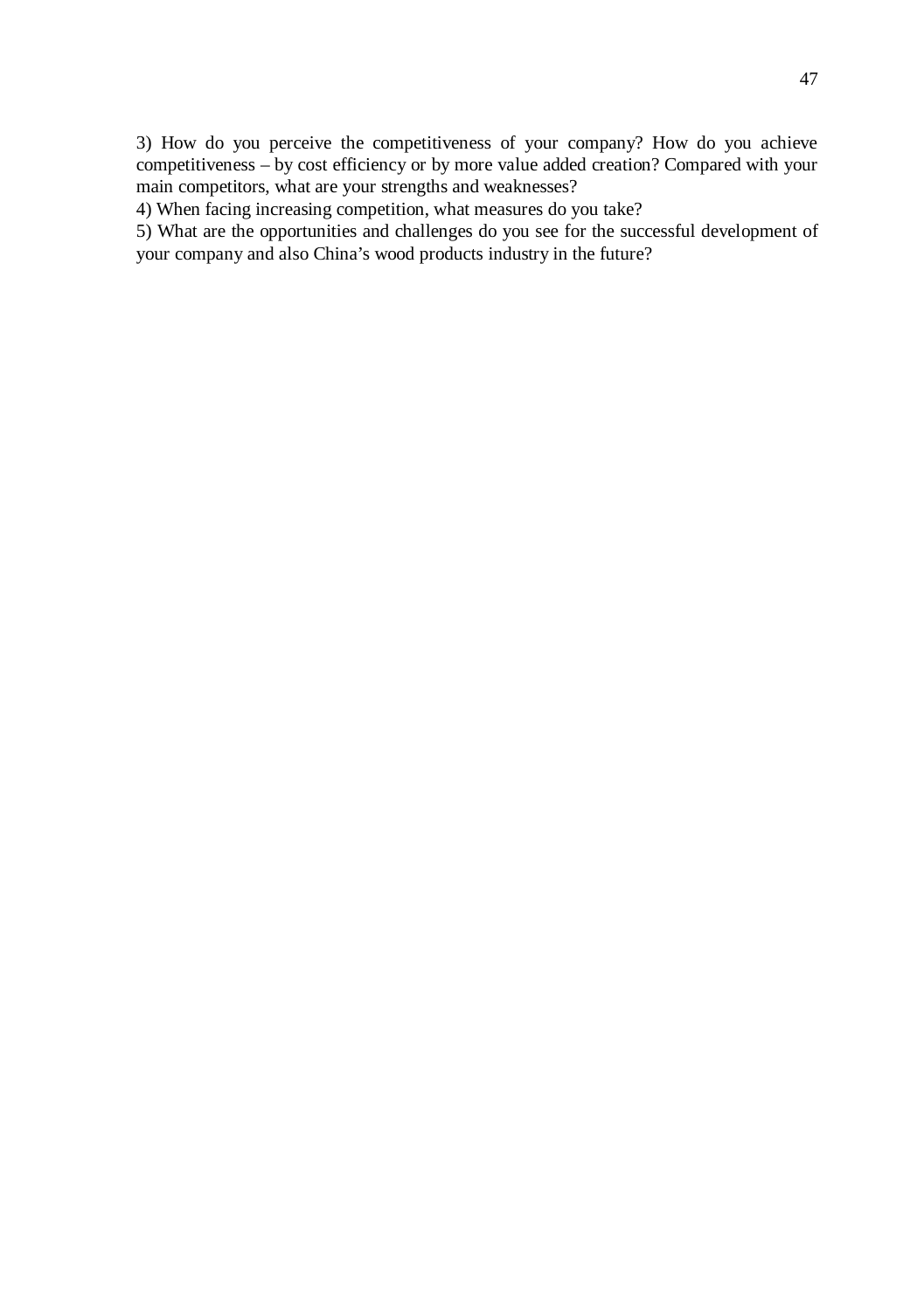# **APPENDIX 2: FIRST-ROUND INTERVIEW QUESTIONNAIRE FOR ARTICLE IV**

Questions:

1. Is the energy produced by your sawmill sold outside? (If it is not sold outside, it means that the energy is used internally by your company.)

*(Bioenergy production in this context refers to the process of producing bioenergy from sawmill by-products or other wood biomass. For example, heat generation is part of the sawmill business.)* 

Yes No *(If your answer is 'No,' please move on to Question 12.)*

2. Does your company produce heat, combined heat and power (CHP), wood pellets, wood briquettes, or other bioenergy products?

3. How long has your company sold bioenergy outside the company? Since year

4. What kind of raw materials do you use to produce bioenergy for sale?

5. Who are the most important customers to which your company sells the bioenergy products?

6. In addition to production equipment and machinery and financial resources, what other production factors are required for bioenergy production by your company?

*(Other production factors include, among other things, the location of your company, management expertise, personnel know-how, etc.)* 

7. Does your company have cooperation in bioenergy production with other companies, or the municipality?

Yes No *(If your answer is 'No,' please move on to Question 9.)*

8. What kind of cooperation does your company have with your partners? What kind of partners does your company cooperate with?

*(Forms of cooperation include informal cooperation such as participation in joint events and projects; short-term cooperation; long-term cooperation; and business partnership such as joint investments and venture, and also business associates.)* 

9. What was the share of bioenergy sales in your company's turnover in 2009?  $\frac{96}{200}$ 

10. What kind of investments has your company made for promoting bioenergy production? When were those investments made?

11. Have the subsidies from government or the establishment of feed-in tariffs for bioenergy affected your investment activities? If yes, how have they affected your investments?

12. Does your company have a bioenergy investment plan for the future? Yes No *(If your answer is 'No,' please move on to*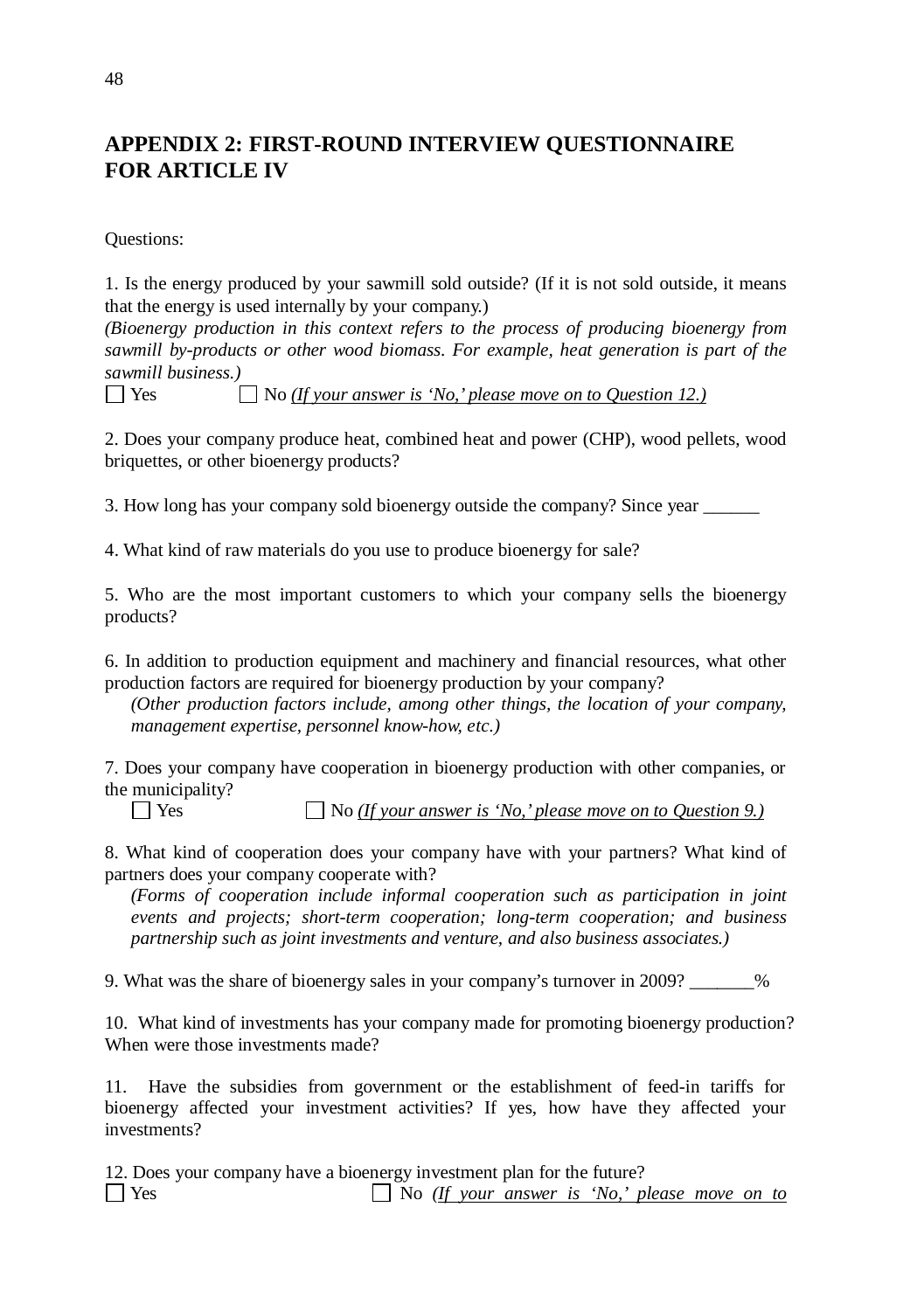*Question 15.)*

13. What are the reasons for your future investment plan for bioenergy production?

14. What kind of bioenergy investments do you plan to make?

a) Expansion of your current production capacity:

 $\Box$  Yes  $\Box$  No

b) Development of a totally new type of bioenergy production:<br>  $\Box$  Yes  $\Box$  No *(If your answer*)

□ No *(If your answer is 'No,' please move on to Question 15.)* 

c) Will the new bioenergy investments be the production of heat, CHP, wood pellets, wood briquettes, or pyrolysis oil?

15. Are there any special questions or viewpoints you would like to bring up in this context?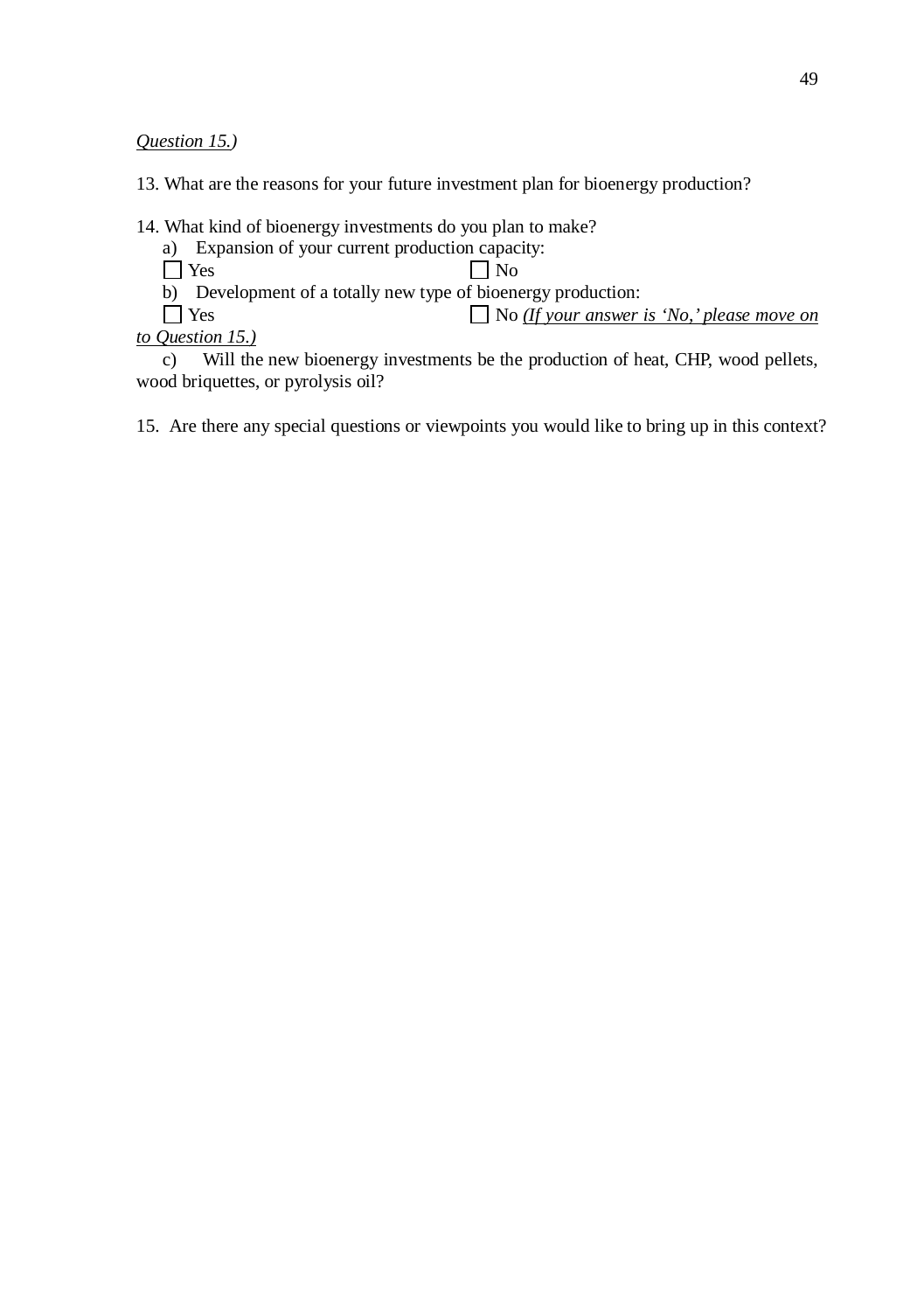# **APPENDIX 3: SECOND-ROUND INTERVIEW QUESTIONNAIRE FOR ARTICLE IV**

Questions:

1. How important are the following value chain processes to your company's bioenergy business?

*(Scale of importance is from 1 to 5: 1 = not important, 2 = slightly important, 3 = moderately important, 4 = very important, 5 = extremely important)* 

a) \_\_\_ Availability and procurement of raw materials

- b) \_\_\_ Storage and inventory of raw materials
- c) \_\_\_ Availability and acquisition of machinery
- d) \_\_\_ Operation and maintenance of machinery
- e) \_\_\_ Manufacturing of bioenergy products (including upgrading products)
- f) \_\_\_ Distribution of bioenergy products
- g) \_\_\_ Marketing of bioenergy products
- f) \_\_\_ Customer relationship management

2. How does your company prefer the following forms of cooperation in your bioenergy business?

*(Scale of importance is from 1 to 5: 1 = not preferred, 2 = slightly preferred, 3 = moderately preferred, 4 = highly preferred, 5 = extremely preferred)* 

- a) \_\_\_ Informal cooperation (e.g., participation in joint events and projects)
- b) \_\_\_ Short-term cooperation (less than one year)
- c) \_\_\_ Long-term cooperation (more than one year)
- d) \_\_\_ Business partnership (e.g., joint investments and ventures, business associates)

3. Which process (see Question 1) and what kind of cooperation (see Question 2) would be especially beneficial to your company's bioenergy business? Please provide an answer on the following line: e.g., 1c/2b.

 $\overline{\phantom{a}}$  , and the contribution of the contribution of the contribution of the contribution of the contribution of the contribution of the contribution of the contribution of the contribution of the contribution of the

- a) \_\_\_ Media and public opinion
- b) \_\_\_ Governmental energy policies and financial support
- c) \_\_\_ Reduction in production of the pulp and paper industry
- d) \_\_\_ Prices of raw materials
- e) \_\_\_ Prices and taxation of fossil fuels (including peat)
- f) \_\_\_ Prices and subsidies of bioenergy
- g) \_\_\_ Sufficient and stable demand for bioenergy
- h) \_\_\_ Vicinity of potential customers
- i) \_\_\_ Quality of customer relationships (reliability, continuity, satisfaction, etc.)
- j) \_\_\_ Input of private investors and sponsors

<sup>4.</sup> How important are the following factors to your company's future bioenergy business (present *->* 2020)?

*<sup>(</sup>Scale of importance is from 1 to 5: 1 = not important, 2 = slightly important, 3 = moderately important, 4 = very important, 5 = extremely important)*